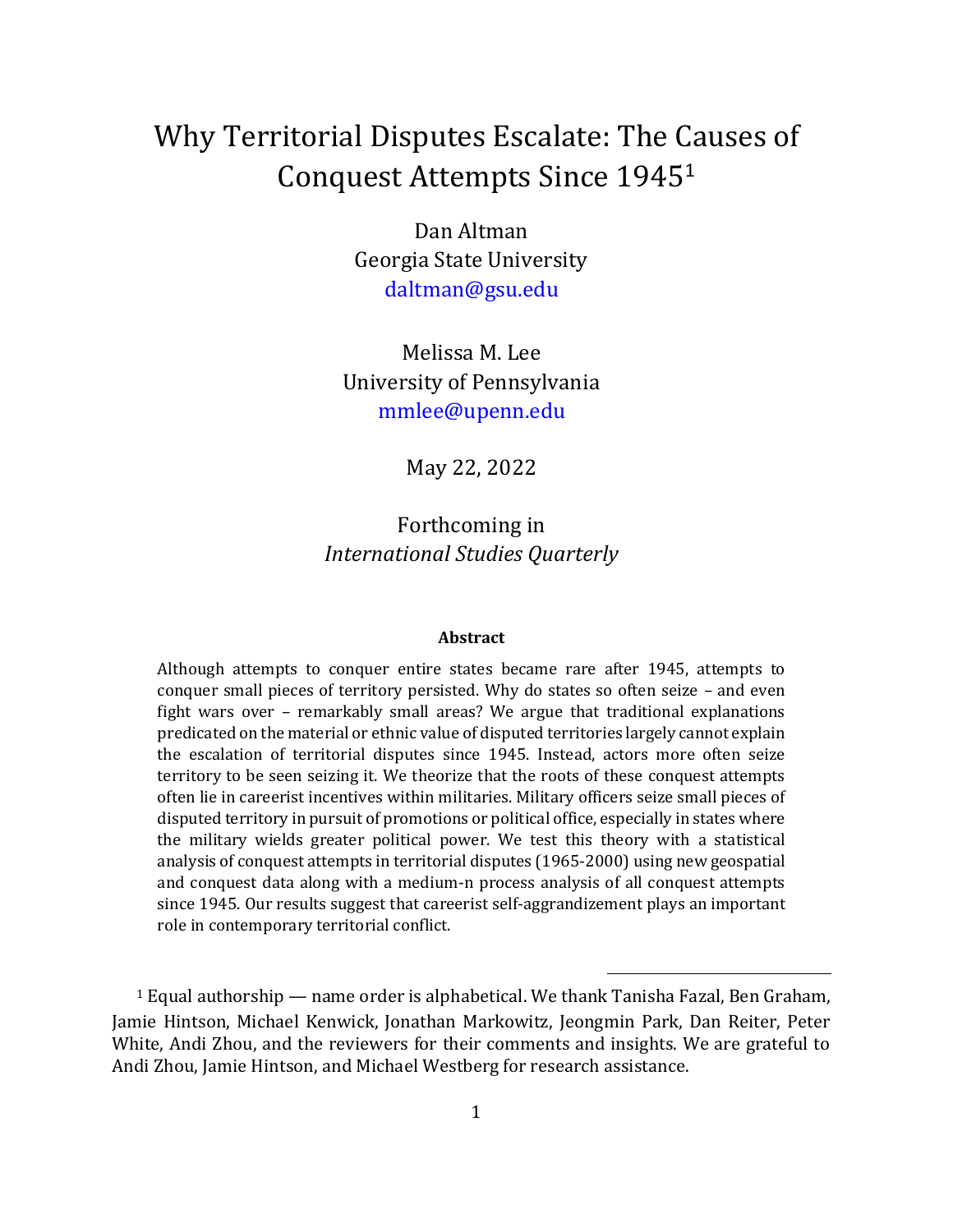#### *"Two bald men fighting over a comb"*

 $-A$ rgentinian writer Jorge Luis Borges on the Falklands War<sup>2</sup>

# **Introduction**

Why do states so often risk war  $-$  in some cases, fighting and losing wars  $-$  for the seemingly paltry prize of a small border region or disputed island? Although conquest of entire states became rare after 1945 (Fazal 2007), attempted conquest of small pieces of territory persisted (Altman 2020). This study explores the puzzle inherent in this contemporary form of conquest by seeking to understand what motivates states to take such grave risks for small material rewards. Why, to borrow from Argentinian writer Jorge Luis Borges's description of the Falklands War, have so many bald men so often fought over combs? Specifically, we investigate the conditions under which territorial disputes more often escalate to conquest attempts.<sup>3</sup>

Past research on territorial conflict has emphasized the value derived from possessing territories in terms of resources, production, strategic location, and ethnic kinship, among others (Markowitz 2020; Goemans and Schultz 2017; Abramson and Carter 2016; Toft 2014; Carter 2010; Hensel and Mitchell 2005; Huth and Allee 2002; Huth 1996). However, the territories seized in recent decades are often too small for these conventional explanations to satisfy.

To explain why states in territorial disputes resort to seizing territory, we advance three arguments. We argue, first, that a motive to seize  $-$  and to be seen to seize  $-$  fits the

<sup>2</sup> Parsons 2016, 60.

<sup>3</sup> On the importance of this question for policy purposes, see, e.g., O'Hanlon 2019.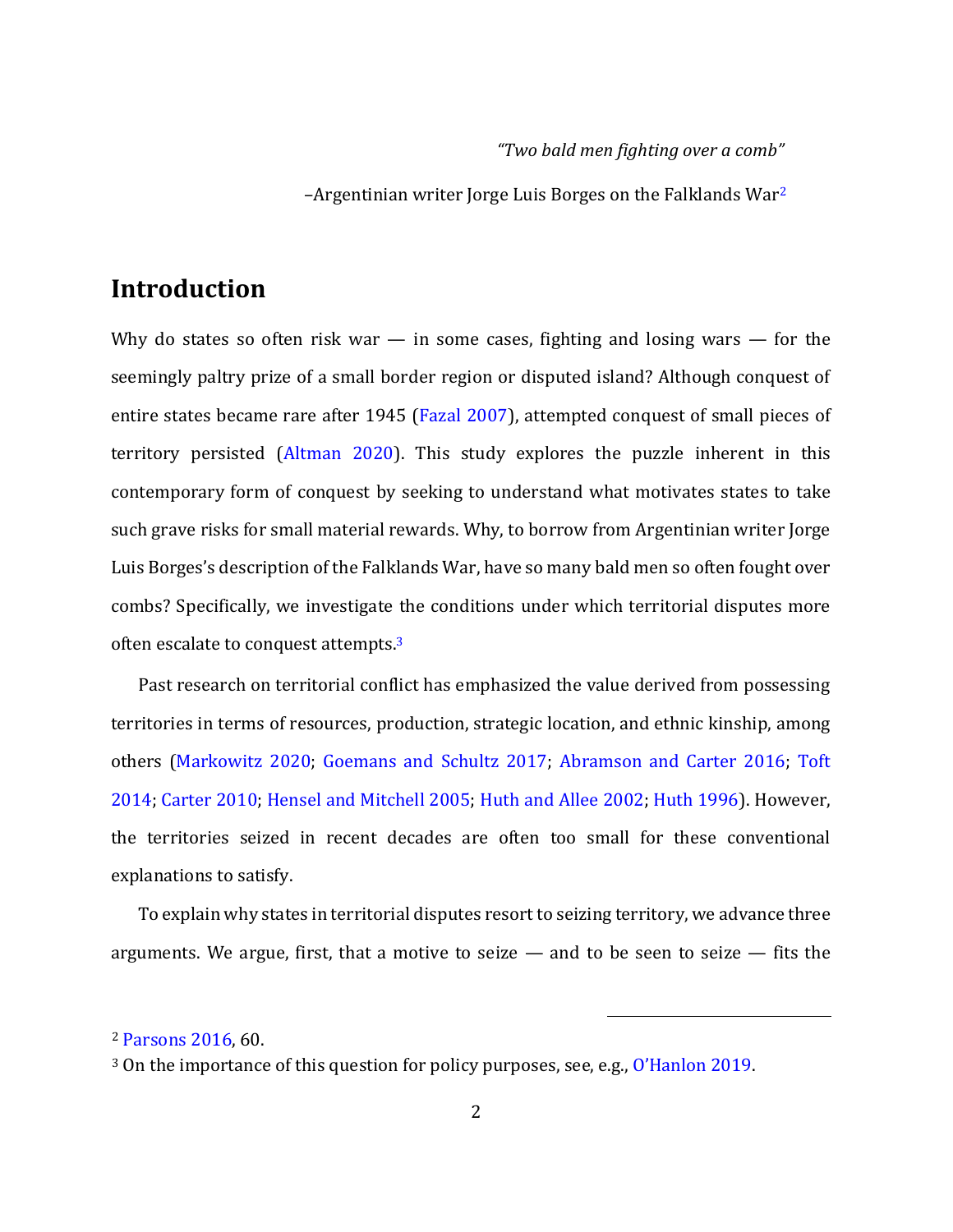evidence better than a motive rooted in the value of the territory itself. At first glance, this evokes traditional explanations for symbolic aggression such as status dissatisfaction visá-vis the international community (Renshon 2016), humiliation (Barnhart 2017, 2016), and rallying public support to bolster a leader's flagging popularity (Jung 2014; Tir 2010; Kisangani and Pickering 2009; Mitchell and Prins 2004; Davies 2002). We build on but depart from these insights by emphasizing a different domestic actor.

Second, we argue that the impetus for small conquest attempts often comes from within militaries. Although drawing on theories of civil-military relations as drivers of foreign policy decisions (Kenwick 2020; Jost, Meshkin, and Schub 2022; White 2021, 2017; Horowitz and Stam 2014; Weeks 2014; Brooks 2008; Sechser 2004), we highlight a different motive.

Third, we argue that military officers – especially unit and theater commanders – are best positioned to benefit from being seen to seize small territories. This "careerist theory" emphasizes officers' career aspirations to both military promotions and civilian leadership positions as causes of territorial conquest. We further postulate that these officers are more likely to either successfully lobby for conquest internally or seize territory on their own initiative when the military holds greater political power.<sup>4</sup> Consequently, states engaged in territorial disputes will more often seize territory when their militaries have a greater role in their politics.

We test these arguments against an array of competing explanations using statistical tests and medium-n process evidence. The statistical analysis sets aside the equally important question of why territorial disputes emerge (e.g., Goemans and Schultz 2017; Abramson and Carter 2016; Carter and Goemans 2011) to focus on understanding the

<sup>4</sup> For a consonant argument about colonial-era expansion, see Anderson (2019).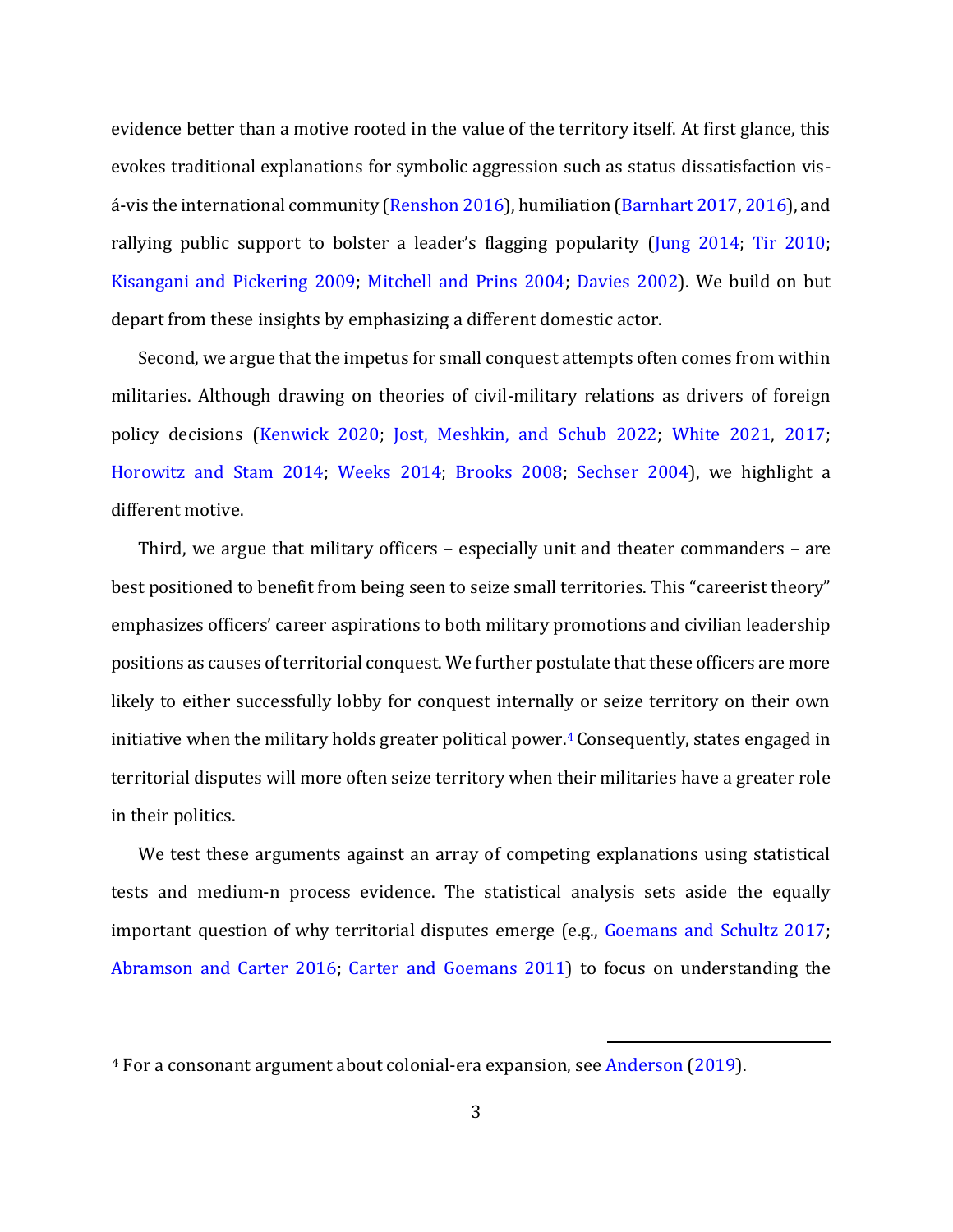causes of conquest attempts in existing disputes. That is, we approach the problem of contemporary conquest much as, for example, Indian policymakers might assess the possibilities of China or Pakistan seizing disputed territory.<sup>5</sup>

This research design prioritizes bringing new data to the study of territorial aggression. We examine all territorial disputes for the period 1965–2000 using data from Schultz (2017) on the size and shape of disputed territories in the Huth, Croco, and Appel (2011) dataset. This enables us to incorporate geospatial data on characteristics of disputed territories such as onshore and offshore oil deposits. We use these to operationalize economic, strategic, and ethnic value explanations with greater conceptual validity and precision, a significant advance in the study of territorial disputes. Our dependent variable, conquest attempts, uses the Modern Conquest dataset (Altman 2020), which goes beyond prior datasets by including failed attempts and by identifying many more successful attempts. Lastly, we leverage new data on the military's influence in politics from White (2017) and Kenwick (2020).

We find that states in which militaries wield greater political power increase the likelihood of observing a conquest attempt. We also find evidence favoring status and diversionary explanations. In contrast, we find no evidence for the material value and ethnic explanations despite our employment of new and more precise measures. These results support the first two of the three arguments advanced above, and offer a test of the institutional half of the careerist theory.

To further test the careerist theory and distinguish it from alternative theories of how civil-military relations contribute to aggressive foreign policies, we supplement these

<sup>5</sup> In subsequent discussion, we detail our reasons for conditioning on disputes rather than selecting directed-dyad and grid-square alternatives, including the causal inference challenges associated with each approach.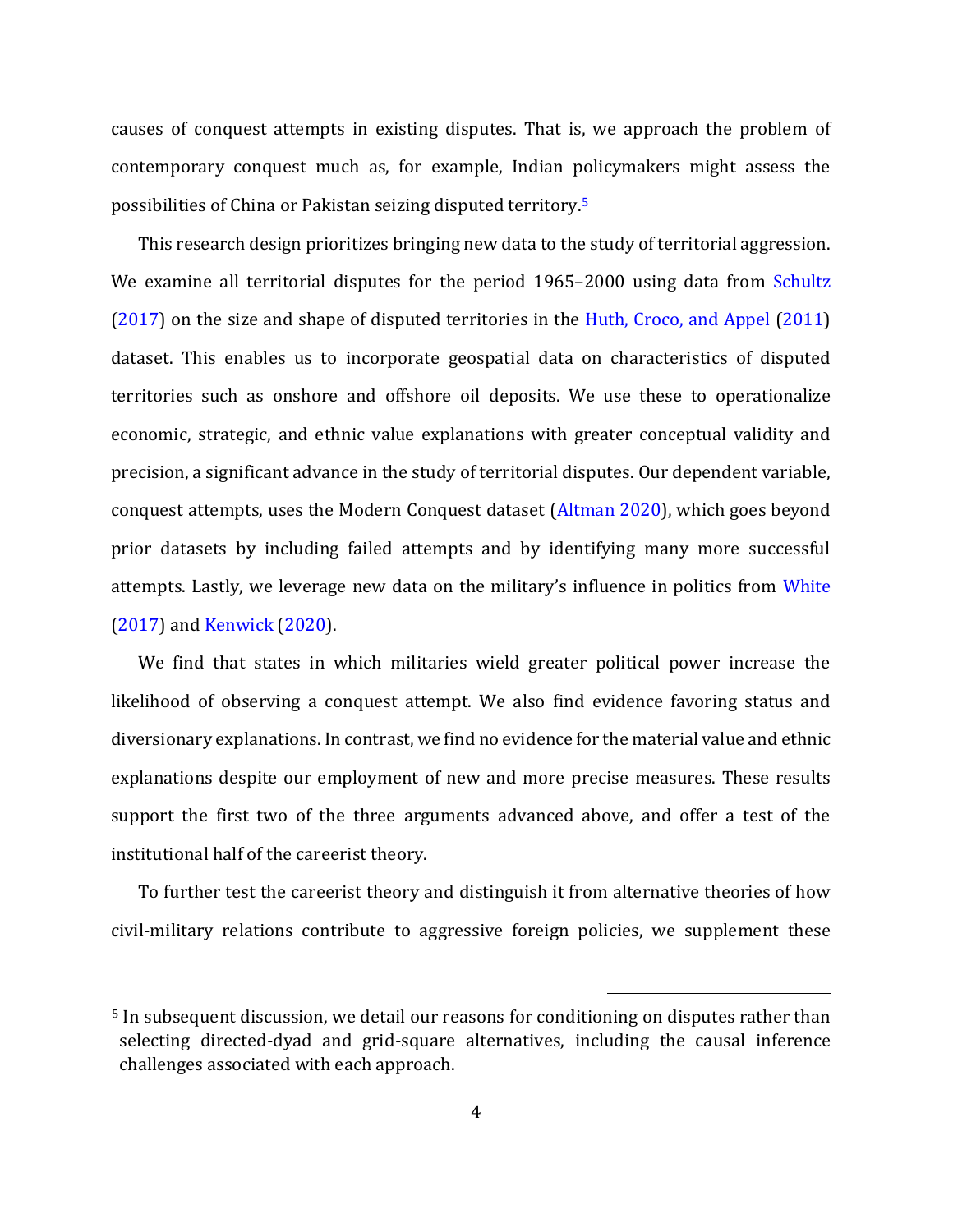quantitative results with a medium-n process analysis of all 70 conquest attempts from 1945 to 2019. We find evidence that significant numbers of conquest attempts occurred 1) with military officers as the driving force in the decision to seize territory, 2) without approval from heads of state, 3) amid serious civil-military power struggles, or 4) under military regimes. We also find that 5) unit and theater commanders who led conquest attempts often later achieve high military and civilian positions.

This study makes two contributions to international relations scholarship. First, the careerist theory contributes to a growing body of knowledge about civil-military relations as a source of bellicose foreign policies (Jost, Meshkin, and Schub 2022; Horowitz and Stam 2014; Weeks 2014; Stewart and Zhukov 2009; Brooks 2008; Sechser 2004; Snyder 1984). Whereas prior literature emphasizes organizational interests and cultures, the careerist theory posits a qualitatively different motivation for aggression by focusing on individual interests: theater and front-line unit commanders' aspirations for higher rank or political office.

Second, this study sheds light on how interstate conflict unfolds differently after 1945 than before (Markowitz, Mulesky, Graham et al. 2020; Altman 2020; Lee 2018; Goertz, Diehl, and Balas 2016; Fazal 2007). Although we observe small conquests and careerist motives long before 1945 (Anderson 2019), small conquests have never been as important for international politics as they are now. It is thus all the more essential to understand their causes. We contribute to territorial conflict scholarship by substantiating the roles of officer's careerism, civil-military relations more generally, and the motive to be seen to seize territory. We furnish new evidence against economic, strategic, and ethnic motives. Because territorial conflict is so closely linked to the causes of war (Vasquez and Henehan 2001; Hensel 1996), understanding why some disputes escalate to conquest attempts is vital for explaining contemporary interstate conflict.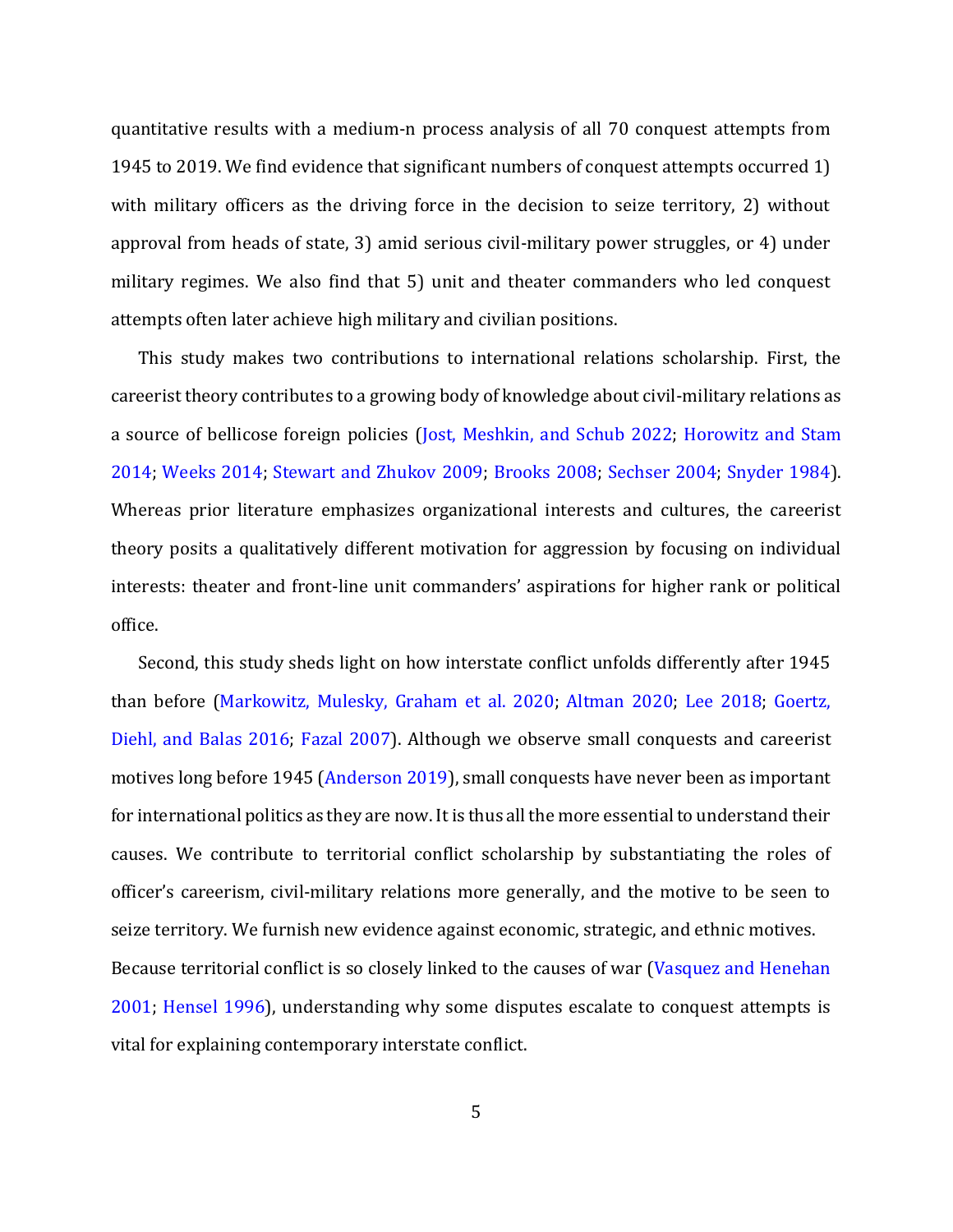### **The Puzzle of Attempted Conquest since 1945**

The puzzle of attempted conquest since 1945 is that states risk war by seizing territories seemingly too small to confer significant material benefits to their possessor. By "small," we refer to territories that are of low material and demographic value to states. This usually means a small geographical area but also encompasses population, resources, and strategic location.

Figure 1 displays the number of conquest attempts since 1920, grouped by decade and size of the seized area. A conquest attempt occurs "when one state deploys a military force to seize disputed territory from another without permission and with the intention to assume lasting sovereign control of that territory" (Altman 2020, 499). Most cross-border military operations — from raids to peacekeeping to foreign-imposed regime change — do not qualify unless accompanied by a "militarized assertion of sovereignty" over territory not previously occupied by the challenger. Conflicts where either side is a non-state actor also do not qualify, not even those that transition uninterruptedly from separatist violence to interstate conflict. We exclude 'retaliatory' conquest attempts retaking territory that was just seized, such as when the United Kingdom regained the Falkland Islands. These are a leading reason why conquest attempts fail. Approximately half of conquest attempts quickly lost control of the territory they seized.

#### **Figure 1:** Conquests attempts by decade and approximate size, 1920–2019

#### *Figure 1 about here*

Despite their small size, conquest attempts are dangerous. Nearly half of all interstate wars since 1945 began with a conquest attempt, and most attempts involved only small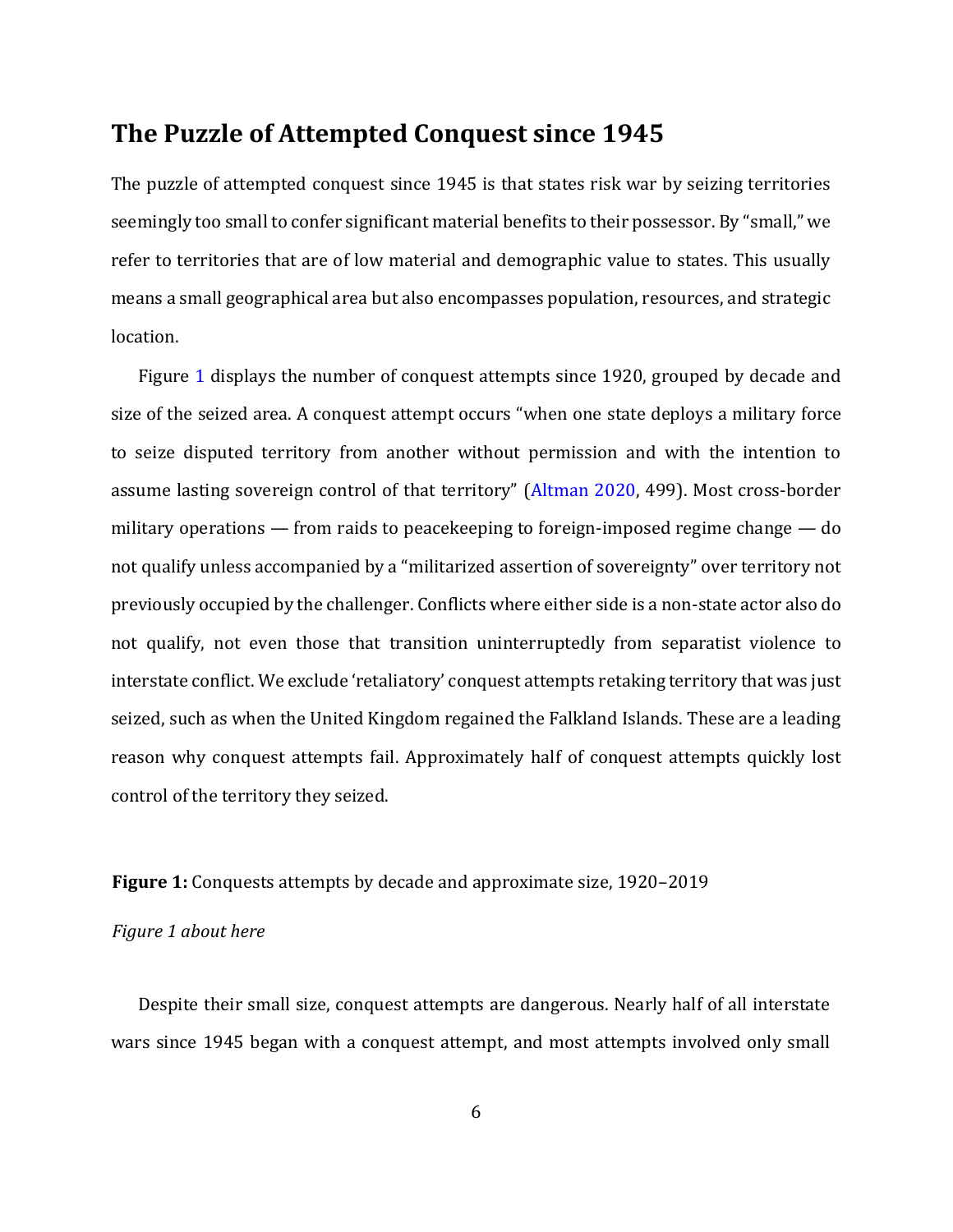seizures (Altman 2020; Sarkees and Wayman 2010). These include the Kargil War (the only war between two nuclear powers), the Ugandan-Tanzanian War (which culminated in the overthrow of Idi Amin), and the Cambodian-Vietnamese War (which brought down the Khmer Rouge). In contrast, Iraq's 1990 invasion of Kuwait exemplifies the kind of conquest that rarely happens anymore. Russia's 2022 invasion of Ukraine likewise breaks the mold of contemporary conquest, but both cases underscore why most challengers aim smaller to lessen their risks and better their chances. This study focuses on investigating that vast majority of small conquest attempts.

Small size is one of the defining facts about conquest since 1945, but size features in only a small portion of thinking about territorial conflict. Schultz and Goemans (2019) argue that limited claims enable states to make credible demands and thus facilitates bargaining. In contrast, Wiegand (2011) concludes that challengers maintain small territorial claims as leverage for coercive bargaining over other issues. Neither directly implies a motive for small conquests. Altman (2020, 2017) establishes that – since 1945 – the dominant mode of conquest is seizing small pieces of territory while attempting to avoid war, a fait accompli strategy. Yet this explains opportunity, not motive. Motive remains the puzzle.

## **Economic, Strategic, and Ethnic Value**

Explaining territorial conflict often begins with the material and demographic value of the disputed territory: its resources, production, strategic location, and ethic kinship with its inhabitants (Markowitz 2020; Markowitz, Fariss, and McMahon 2019; Goemans and Schultz 2017; Abramson and Carter 2016; Toft 2014; Hensel and Mitchell 2005; Huth and Allee 2002; Huth 1996). However, these causes become less compelling as the size and value of the disputed territory shrinks.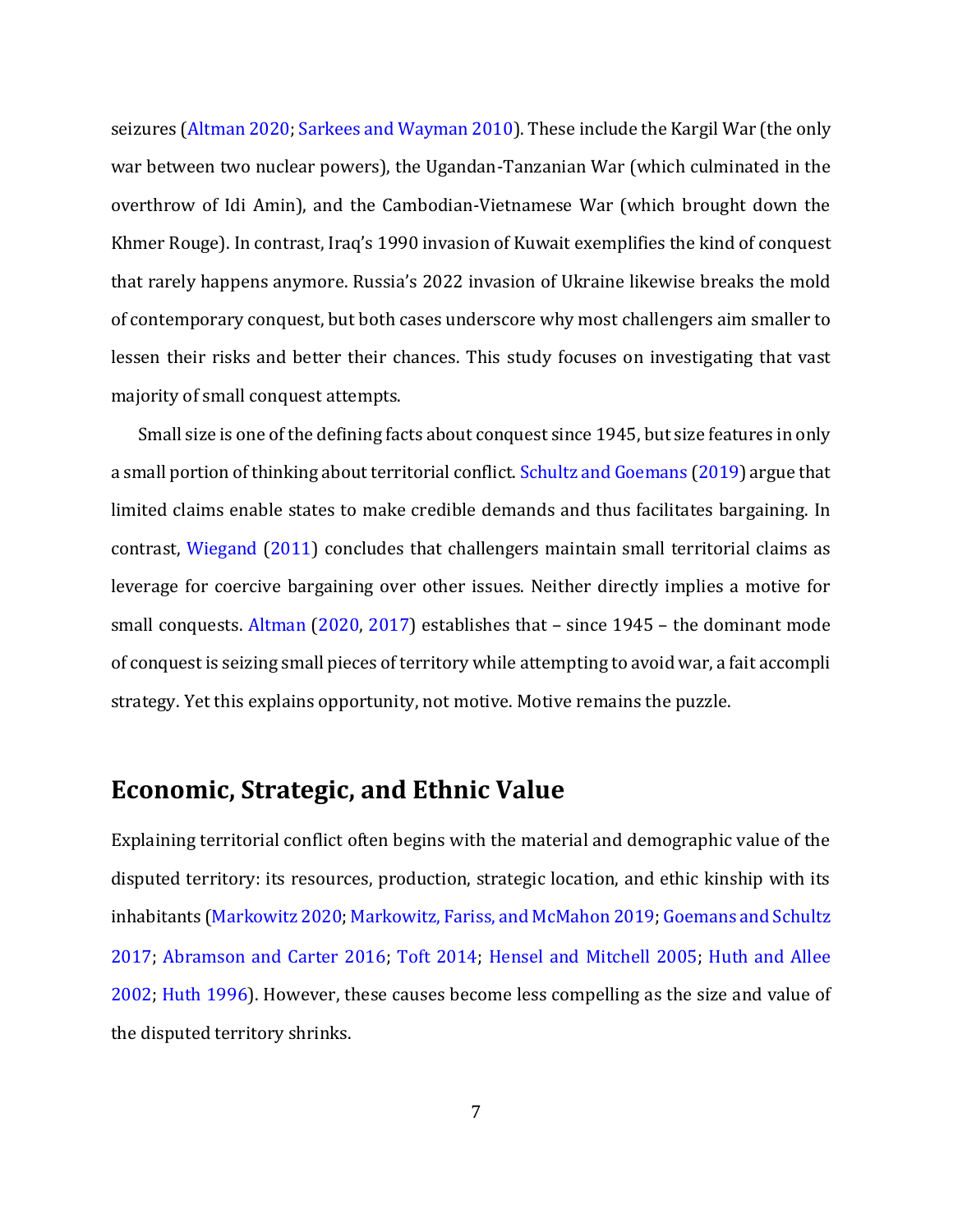Economic value includes resources and the production of the resident population. The focus falls most on natural resources like oil as a motive, but the evidence is mixed. Some studies report that natural resources dampen conflict (Huth 1996), while others have found oil promotes conflict (Caselli, Morelli, and Rohner 2015; Colgan 2013), and still others have found little evidence consistent with the oil motive (Meierding 2020; Schultz 2017). Scholars have theorized that freshwater resources could cause interstate conflicts (Gleick 1993), finding that both climate deviations and shared rivers and correlate with militarized interstate disputes (Schmidt, Lee, and Mitchell 2021; Toset, Gleditsch, and Hegre 2000) though Brochmann and Gleditsch (2012) challenge the latter. Extracting production from conquered populations has been rarer since 1945, but Liberman (1998) reports that Nazi Germany, Japan, and the Soviet Union benefited economically from their empires during or after World War II.

Economic causes of conquest also speak to the types of states inclined to seize territory. Reliance on international trade or human capital to operate advanced technologies leave states less motivated to pursue prosperity by seizing territory (Brooks 2011; Gartzke and Rohner 2011; Simmons 2005; Rosecrance 1986). In contrast, states dependent on landbased rents have stronger incentives to do so (Markowitz, Mulesky, Graham et al. 2020; Markowitz, Fariss, and McMahon 2019). Authoritarian regimes are more prone to conquest because they are more able and motivated to extract rents from conquered territories (Wright and Diehl 2016; Lake 1992). Importantly, these arguments generally envision larger territories than those that states have typically seized since 1945.

Some territories are valuable for their strategic locations, such as proximity to military bases, invasion routes, shipping lanes, strategic choke points like the Strait of Hormuz, and outlets to the sea for landlocked states. Past research reports that states more often escalate disputes over strategic territories (Carter 2010, Huth 1996, 74, 108).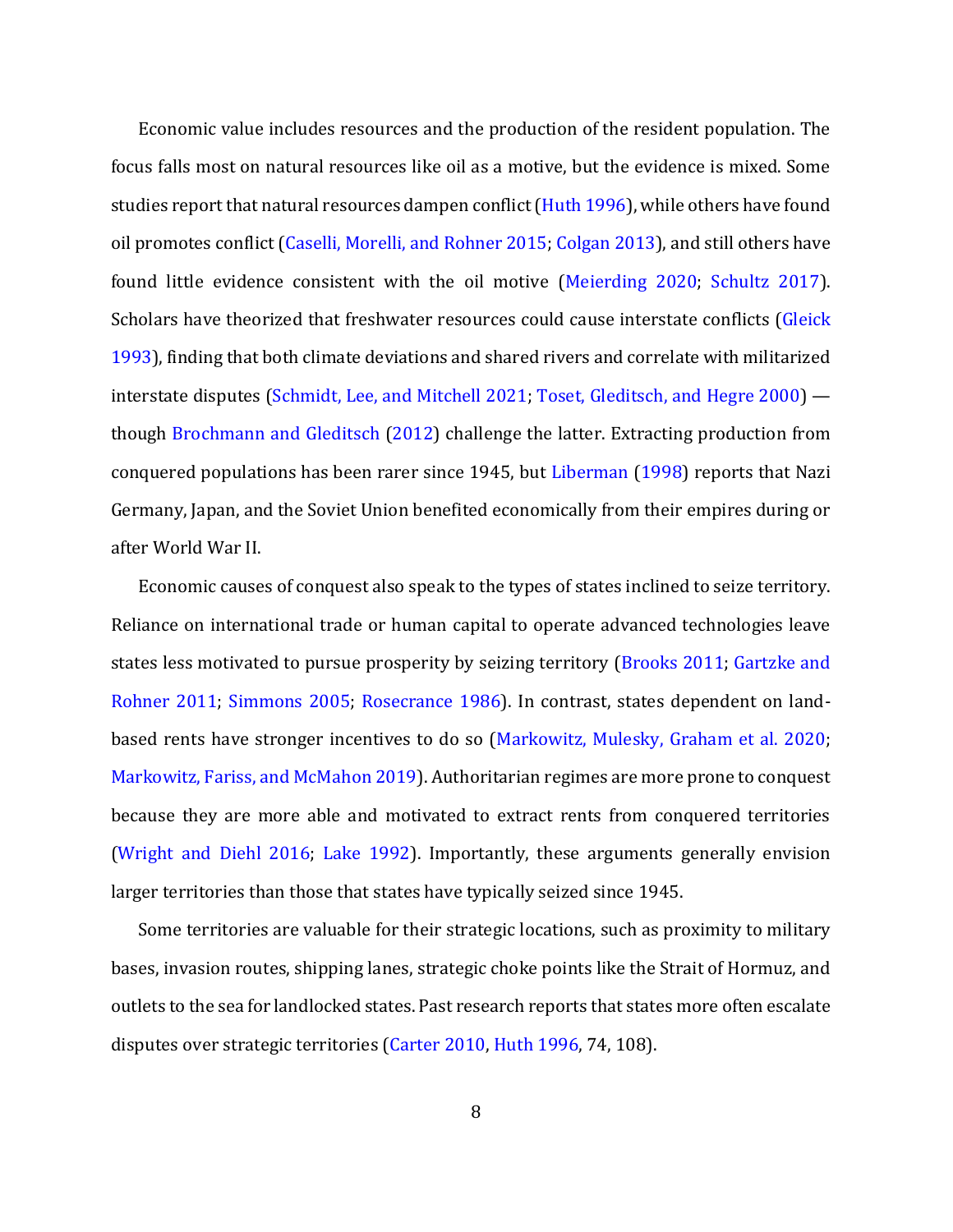States also prize disputed territories because of ethnic ties to the inhabitants, perceptions of the boundaries of the homeland, prior historical control, and sites of religious significance (Bukh 2020; Zellman 2018; Shelef 2016; Goddard 2006; Hensel and Mitchell 2005; Hassner 2003; Huth 1996). Of these, ethnic irredentism has garnered the most scholarly interest and been shown to motivate territorial claims (Goemans and Schultz 2017). Factors that exacerbate irredentism include the ethnic homogeneity of the challenger, the ethnic homogeneity of the disputed area, the level of discrimination against that population, and the domestic political power of the ethnic group in the challenger (Maass 2020; Siroky and Hale 2017; Saideman and Ayres 2008; Huth 1996). Although we return to other pathways through which nationalism might motivate small conquests, we expect that small territories with few if any inhabitants are not compelling candidates for ethnic irredentism.

## **Status and Domestic Politics**

If material and ethnic value cannot explain why disputes escalate to conquest attempts, perhaps leaders seize territory to garner status internationally or political advantage domestically. Either reason is consistent with the idea that the desire to be seen to seize territory matters more than the material and demographic value of the territory itself.

Scholars generally construe status as a ranking of states from higher to lower social standing (Duque 2018; Renshon 2016; Dafoe, Renshon, and Huth 2014). States invest in a variety of symbols to bolster their status, ranging from hosting Olympic Games to building high-profile weapon systems such as aircraft carriers and nuclear weapons (Sagan 1997; Eyre and Suchman 1996). Seizing territory, however limited in size and material value, could serve a similar purpose. Past scholarship suggests that three types of states are most likely to attempt conquest for status: 1) those dissatisfied with their international standing,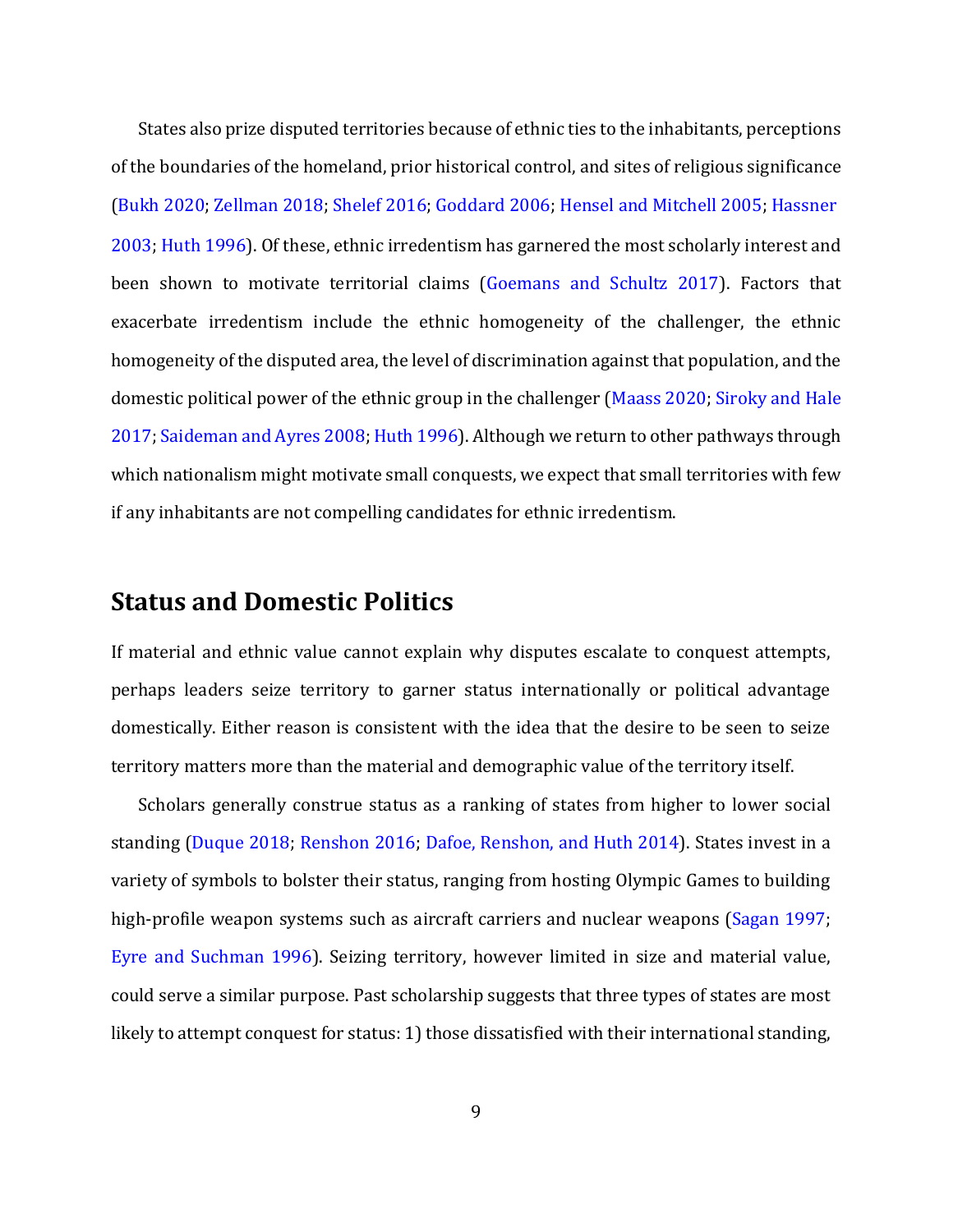2) those seeking to regain a territory that was taken from them, and 3) those that recently suffered a foreign policy humiliation (Duque 2018; Barnhart 2017, 2016; Renshon 2016; Dafoe, Renshon, and Huth 2014; Lebow 2010). Nonetheless, seizing small territories may not suffice to cultivate status, and violating international norms of non-aggression and territorial integrity could damage status more than enhance it (Fazal 2007; Zacher 2001).

Alternatively, leaders might hope to gain popularity domestically via conquest. Nationalism may entice domestic audiences to accept elite justifications for seizing territory and rally behind that leader (Tir 2010). Indeed, Argentina's invasion of the Falkland Islands is the most discussed – and hotly contested – case of diversionary war (Fravel 2010; Oakes 2006). Leaders may turn to conquest to divert public opinion during periods of economic downturns and social unrest (Jung 2014; Mitchell and Prins 2004; Davies 2002). Several studies supportive of diversionary aggression emphasize mature democracies as the antagonists (Kisangani and Pickering 2009; Oneal and Tir 2006; Gelpi 1997). However, such regimes rarely attempt conquest.

# **The Careerist Theory of Conquest**

Who benefits from seizing small territories? While acknowledging that conquests have multiple causes, we argue that the impetus often comes from within militaries. We develop a theory predicated on career advancement prospects for military officers under conditions of greater military power in politics.

### **Part I: Why Military Officers Promote Small Conquests**

Commanding conquest attempts can enhance military officers' prospects for advancement both within militaries and to high civilian offices. Outside of war, officers encounter few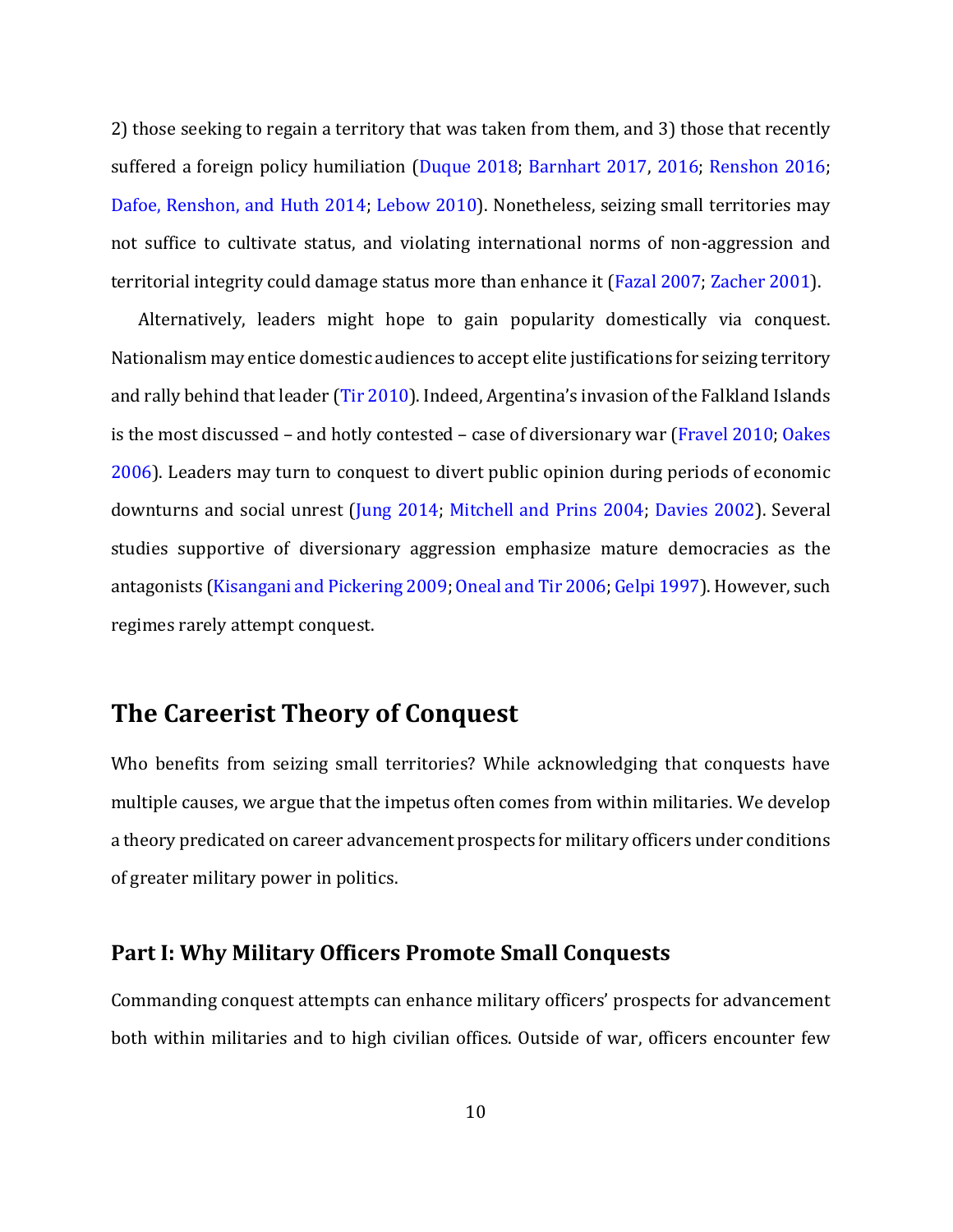opportunities to demonstrate effective leadership or establish a national profile. For frontline unit and theater commanders in particular, seizing disputed territories more often furnish undeniable victories compared to other acts that initiate or escalate militarized disputes. In contrast, cross-border skirmishes and other exchanges of fire often produce casualties for both sides without clear-cut strategic success. Deterring attack through sound preparation is typically invisible or ambiguous to observers. And credit for gains from coercive threats tend to fall to national leaders or diplomats. The opportunity for an officer to gain personal renown for a victory is crucial. It is also why the careerist theory explains conquest attempts but not territorial dispute initiation. Articulating a claim to territory is not a victory; if anything, it is an admission that victory is not yet achieved. Moreover, seizing even a small region is salient due to nationalistic attachment to territory, which further magnifies the personal prestige that officers can attain by seizing territory.

We assume that military promotion tends to reward experience and victory, particularly for officers who command well-known operations but also in some cases for officers who mastermind them without exercising personal leadership. To be sure, many other factors affect promotion, including seniority, social networks among officers, political connections, ethnicity, and coup-proofing measures (Janowitz 2017; Talmadge 2015; Quinlivan 1999; Moore and Trout 1978; Huntington 1957). For senior officers, however, performance is especially important. Reiter and Wagstaff (2017) show that combat performance mattered more than social networks and coup-proofing for determining whether both German and U.S. generals were relieved of command during World War II. Research on the U.S. Army suggests that military decorations (medals) are a distinctively important correlate of promotion to general, but not to lower ranks (Peck 1994, 230).

For example, accounts credit Indian generals (and theater commanders) P. N. Hoon and M. L. Chibber with persuading Prime Minister Indira Gandhi to approve Operation Meghdoot,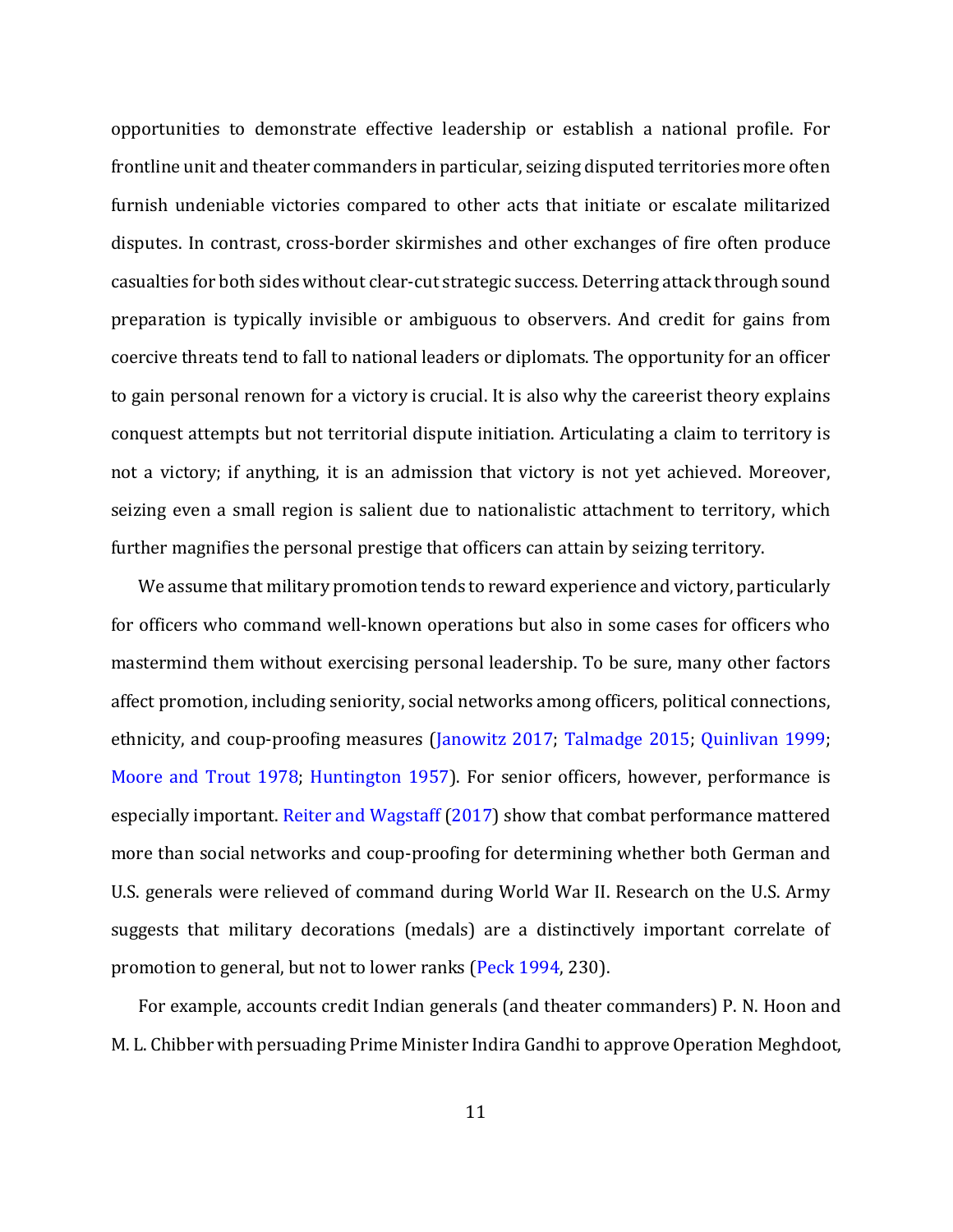the Indian occupation of Siachen in 1984 (Nair 2009, 38; Wirsing 1994, 208; Chibber 1990). Hoon commanded India's 15th Corps during the successful operation. He later became Director General of Military Operations and took over India's crucial Western Command in 1986 (Chhina 2020).<sup>6</sup>

Leading a conquest attempt can also earn military officers national renown that they later use to attain civilian leadership positions. For example, in 1983 Colonel Muhammadu Buhari, commander of Nigeria's 3rd division, closed the Chadian border and seized disputed islands in Lake Chad on his own initiative. Nigerian President Shehu Shagari reprimanded him for it (Adebajo 2002, 46; Akinsanya and Ayoade 2013, 272; Figus 2017), yet this success helped forge Buhari's national reputation. Several months later, a military coup led to his assumption of the presidency. He ruled until 1985. In a twist of fate, Buhari was democratically elected President of Nigeria in 2015 and reelected in 2019 (BBC News 2019).

In comparison to civilian elites, military officers are better positioned to benefit from small conquests for four reasons.<sup>7</sup> First, unit and theater commanders who persuade their governments to seize territory receive credit and recognition because they command the operation. Comparably ranked civilian elites seeking advancement would not ordinarily receive public credit for an operation merely because they advocated it internally.

Second, military officers are often the only officials able to effect a conquest attempt on their own authority. Civilian elites below the cabinet level typically cannot. Notably, that

<sup>6</sup> This example underscores that although the careerist theory applies most strongly to states with politically powerful militaries, it also has explanatory power for democracies with established civilian control.

<sup>7</sup> Military officers may also be more prone to hawkish biases and preferences than civilians (Weeks 2014), a point to which we return.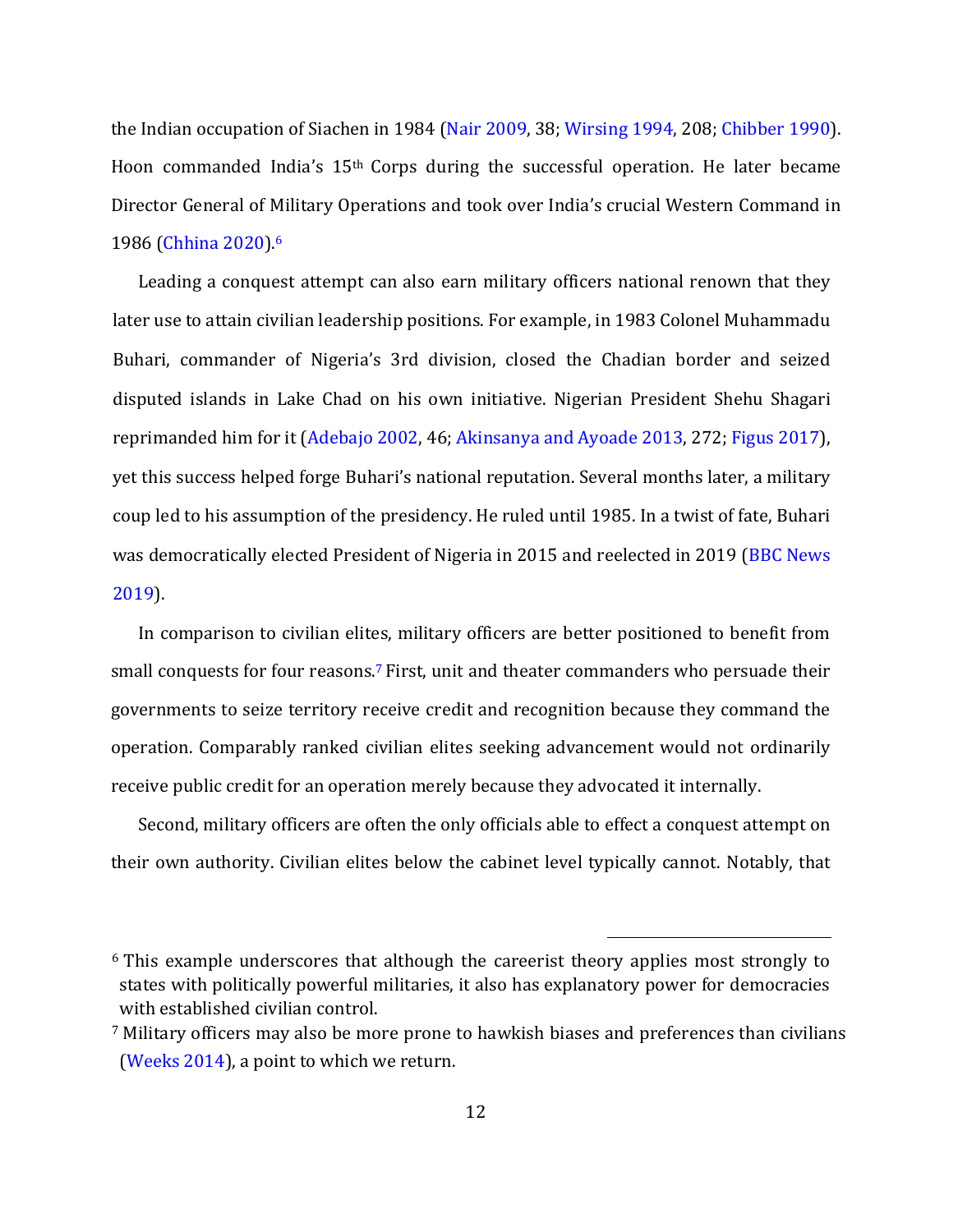was less true prior to modern communications technologies. Consistent with the careerist theory, Anderson (2019) shows that local military *and civilian* officials often acted as agents of colonial expansion beyond the wishes of central governments.

Third, although we do not dismiss domestic political motives for conquest, the civilians who can orchestrate and get credit for conquests – typically heads of state and some senior ministers – have a variety of alternatives to conquest for improving their domestic standing or odds of survival in office. They might, for instance, increase public goods provision or repress the opposition (Svolik 2012; Bueno de Mesquita, Smith, Siverson et al. 2005). A military officer has no such options. $8$  Leading a successful conquest attempt grants officers a distinctively promising avenue to renown in peacetime.

Fourth, unlike civilians, military officers – especially unit commanders – have a surprisingly healthy chance of personally benefiting from attempting conquest even if that attempt ultimately fails. The fait accompli, the principal strategy of conquest since 1945 (Altman 2017; 2020), suits the ambitions of unit commanders because it usually begins with a headline-grabbing success even when it eventually fails. Unit commanders can receive credit for bold initial gains, which the element of surprise makes likely.

In itself, the careerist incentive to conquer is ubiquitous. The theory thus resembles diversionary war theory, where politicians' desire to improve their domestic standing is potentially universal.<sup>9</sup> Yet, just as diversion scholars specify conditions like domestic unrest and recession that magnify the diversionary motive, the careerist theory must do so too to usefully explain variation in conquest attempts. The most important such conditions are

<sup>8</sup> We thank Alex Weisiger for this point.

<sup>9</sup> For another example, nationalism is also so pervasive that it approaches ubiquity, but we do not doubt its contributions to causing conquest.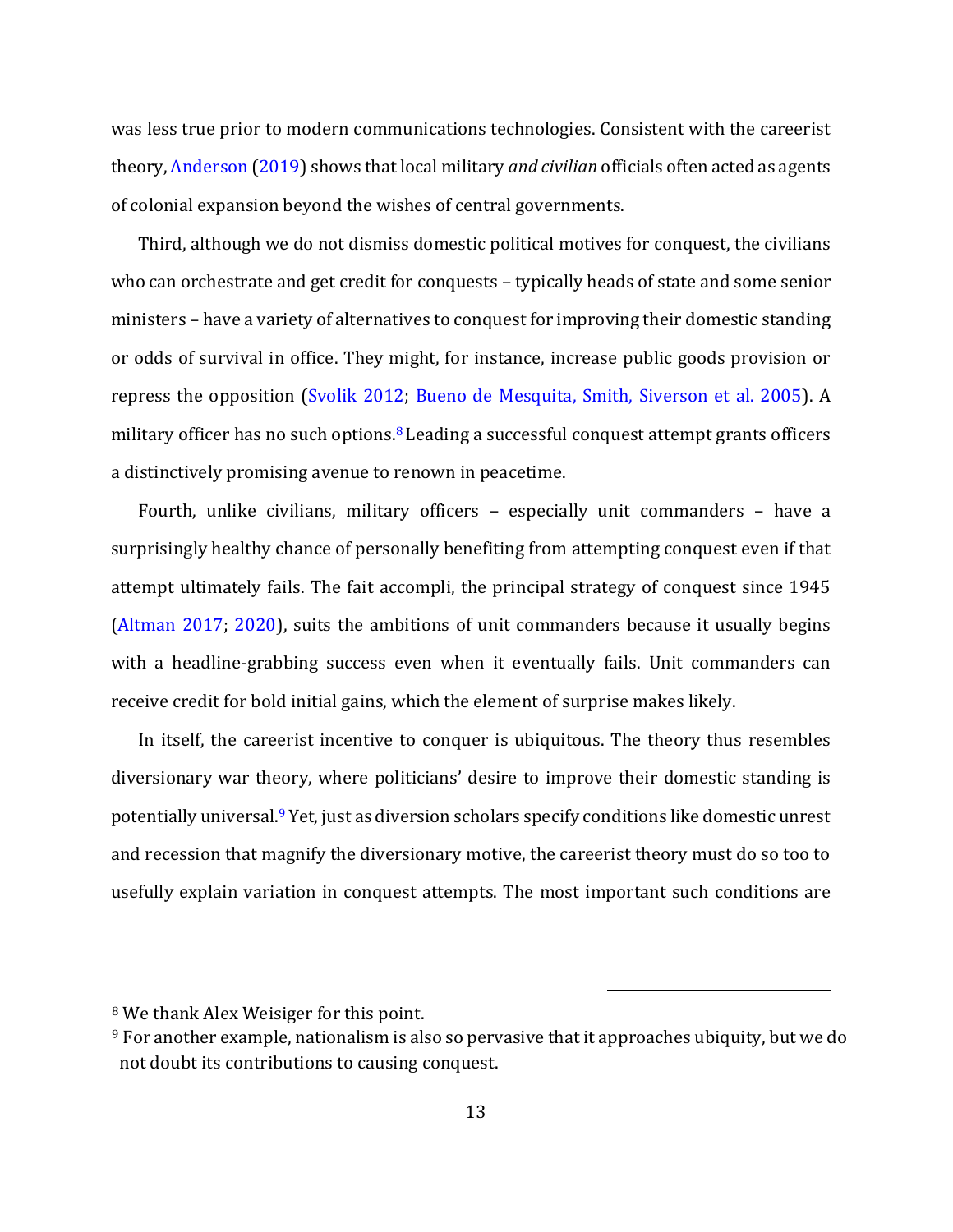institutional constraints on whether individual officers can both enact and benefit from seizing territory, as the next section explores.

Furthermore, it stands to reason that officers with particularly high levels of personal ambition will more often seize territory where less ambitious officers would not do so.<sup>10</sup> Where other officers might play it safe and pursue promotion by simply following orders, unusually ambitious officers can use conquest to earn a national reputation that can accelerate their careers to far greater heights, including political positions outside the military.

Importantly, however, the careerist theory does not require that officers behave with consciously self-serving motives. According to Halperin and Clapp (2007, 85-86), "Military officers are concerned about reaching flag or general officer rank.... [They do not] see any contradiction between their quest for advancement and the quest for national security, believing that the government and the nation will benefit from their services at higher levels." Particularly when combined with motivated reasoning (Snyder 1984), this predisposition allows ambitious officers who wish to advance their own interests by seizing territory to believe that they concomitantly serve their nation.

### **Part II: Institutional Constraints**

The theory thus far posits that officers sometimes champion conquest to advance their careers. Equally importantly, we argue that these officers are more likely to translate preferences for conquest into policy when militaries wield greater political power. That happens through three channels.

<sup>10</sup> We do not attempt to test this implication of the theory due to the difficulty of observing *ex ante* personal ambition.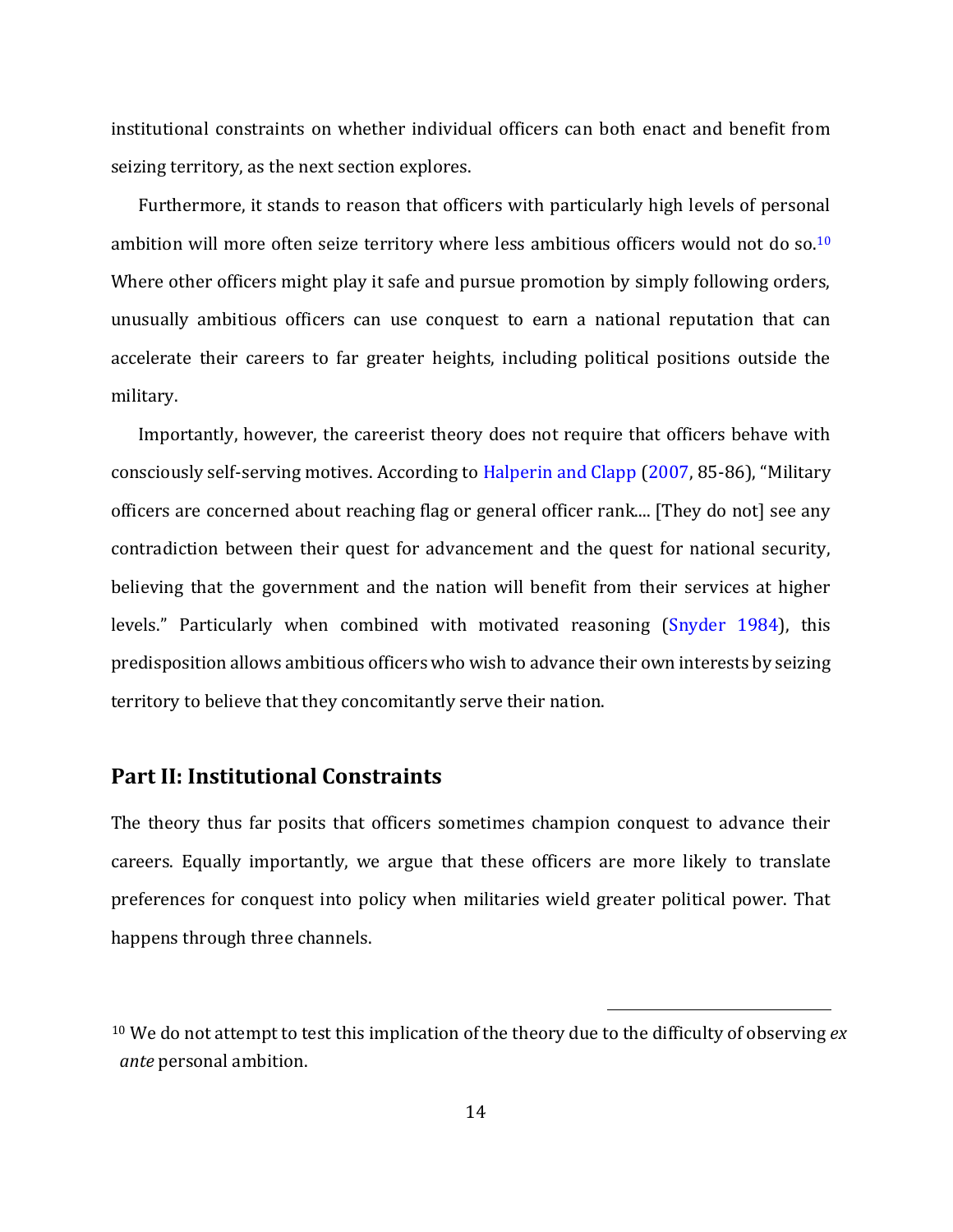*Powerful militaries insulate officers who act without orders:* The starkest cases of careerist conquest emerge when military officers seize territory without orders from civilian leaders. <sup>11</sup> Powerful militaries constrain civilian oversight and seek to preserve institutional prerogatives. Under such circumstances, officers who seize territory without orders can more likely expect that civilians will meet resistance if they attempt to punish them. This lowers the risks of insubordination. Although theater and unit commanders are not likely to seize large territories or intentionally start wars through this channel, neither precludes deploying troops into smaller disputed areas.

*Policy dysfunction during civil-military power struggles:* When militaries have greater political power, military leaders often engage in power struggles with civilian elites.<sup>11</sup> Such regimes are more prone to aggression in part because they are unusually susceptible to strategic miscalculations (White 2021; Brooks 2008).

Although power struggles can lead to acting without orders, the crux of the second channel is distinct. Power struggles obstruct deliberations about the relative priority of territorial interests versus other domestic and foreign interests. Officers will more often mislead civilian leaders about key aspects of military decisions to get their desired outcomes or assert military prerogatives, such as by withholding vital information (Brooks 2008). Moreover, civilians may approve operations pitched by hawkish officers because they fear angering them by refusing. Civilians may prefer to yield to officers on foreign policy issues rather than concede on issues of domestic politics or governance.

<sup>&</sup>lt;sup>11</sup> On methods for resisting legitimate orders: Halperin and Clapp 2007, 254-91. On military disobedience of civilian orders: Hundman 2021; Hundman and Parkinson 2019. This can arise when civilians or rival military organizations are divided against each other (Avant 1994; De Bruin 2018).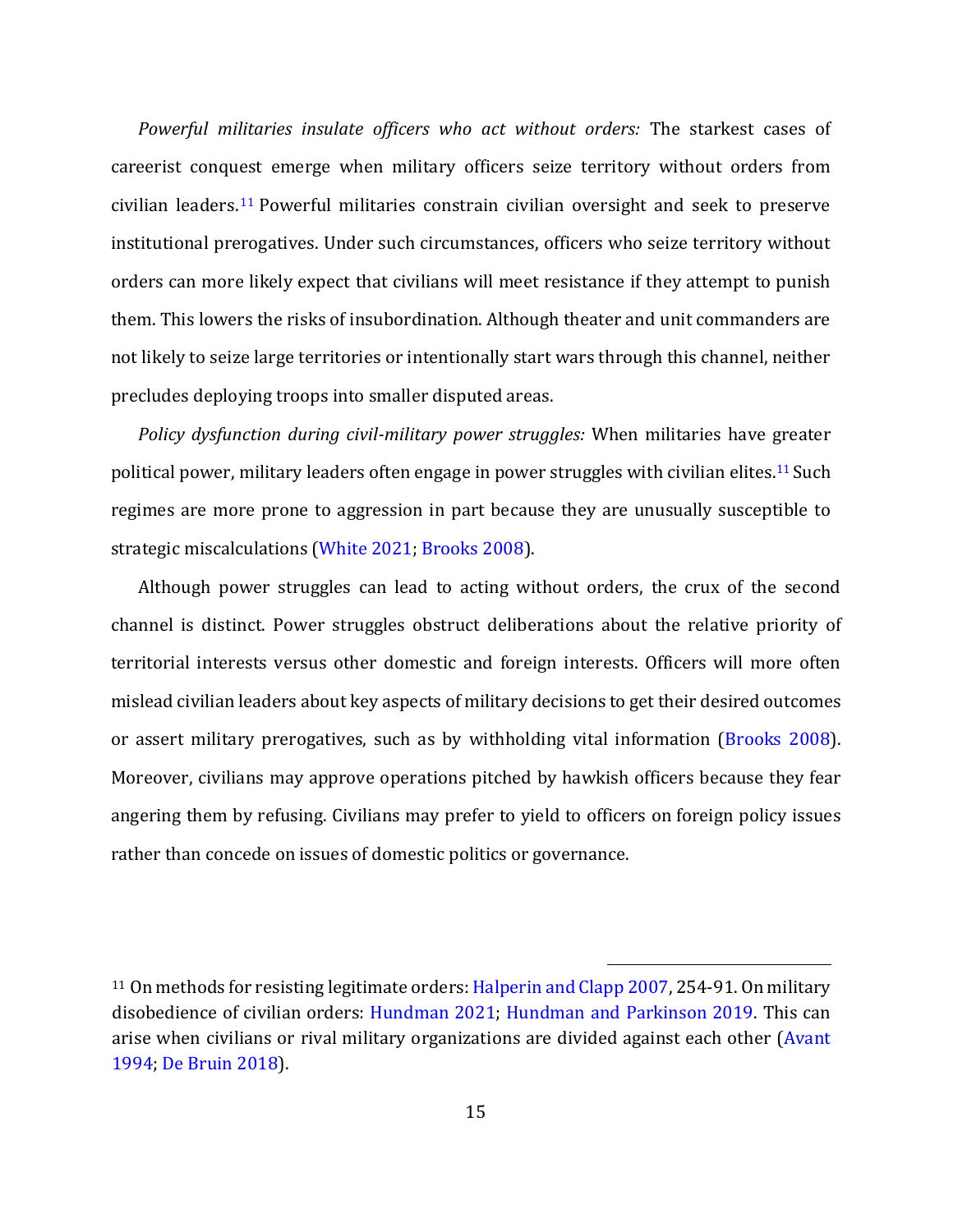*More receptive leadership under military rule:* Direct rule by a military dictator or junta also provides a favorable institutional environment for conquest. Although military regimes suppress the first two channels, these regimes also lower the hurdles obstructing proconquest officers from influencing national policy. Officers will have stronger personal connections with military rulers than civilians. The degrees of separation will be fewer, and the odds of a personal relationship existing will be higher than in civilian regimes. Officers can also expect a more sympathetic reception from military leaders, in part because they know better how to appeal to them. Overall, we expect that military officers seeking to benefit from acting as conquest entrepreneurs will succeed more often as the military's power relative to civilians increases.

The careerist theory is distinct from existing civil-military theories of aggression even as it draws important elements from several. Most importantly, it differs by emphasizing the interests and agency of individual officers rather than military rulers or militaries as institutions. However, the theory incorporates Brooks (2008)'s insights into how civilmilitary power struggles lead to aggressive foreign policies. Similarly, although the third channel underscores the importance of military rule in line with existing scholarship (Weeks 2014, 2012; Lai and Slater 2006), the other two channels operate outside of it. We will present both statistical and process evidence that military rule alone does not explain the contribution of politically powerful militaries to conquest attempts since 1945.

The careerist theory is hardest to empirically distinguish from the argument that officers' hawkish biases lead them to support conquest. An impressive body of research concludes that military officers tend to be more hawkish than civilians (Lupton 2022; Jost, Meshkin, and Schub 2022; Horowitz and Stam 2014; Weeks 2014, 2012; Stewart and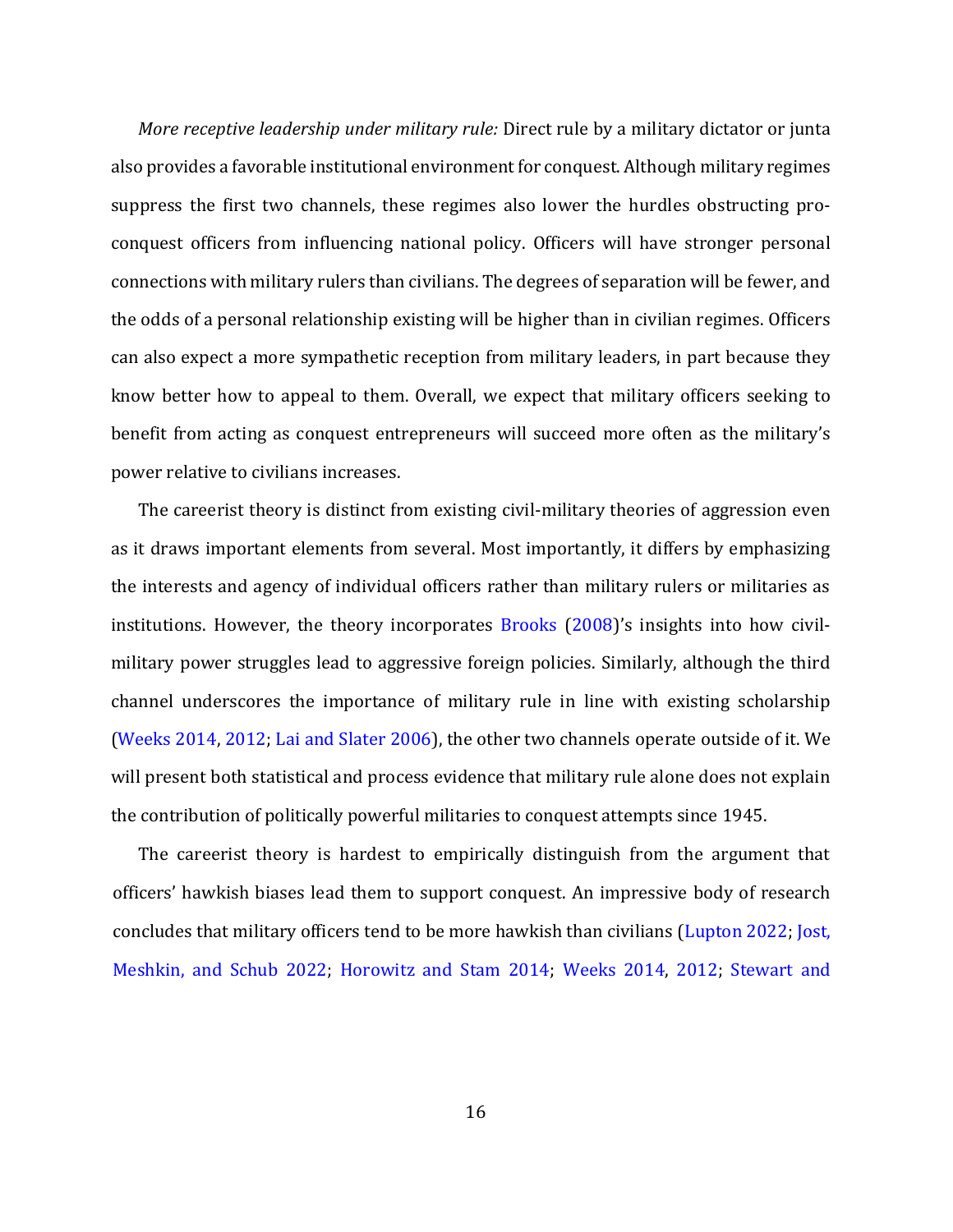Zhukov 2009; Sechser 2004; Snyder 1984).12Officers may seize territory due to careerist ambition, hawkish views, or a combination thereof. We cannot observe their motives.<sup>13</sup> Some versions of the hawkishness argument emphasize the role of militaries' institutional interests and priorities (Sechser 2004; Snyder 1984). If so, seniormost military leaders and general staffs should serve as conquest entrepreneurs. They should seek large conquests, because small conquests do not eliminate a growing threat or reshape the military's role in politics. They are better suited to enhancing the careers of individual officers, especially unit and theater commanders. In the process analysis, we examine the ranks of the officers who acted as conquest entrepreneurs to try to distinguish careerism from hawkishness. Similarly, Weeks (2014, 24-29) presents a theory of military hawkishness that emphasizes the agency of national leaders, whereas the careerist theory instead emphasizes officers within the ranks.

Nonetheless, Weeks (2014) and others posit a more general hawkishness among military officers rooted in both socialization and the propensity of hawkish individuals to join militaries. This poses the most difficult challenge for empirical differentiation from careerist motives, especially because the two can interact and reinforce each other. The process evidence will provide suggestive indirect support for the careerist theory by showing that conquest attempts lead to positive career outcomes for officers who command them. However, the statistical analysis will more unequivocally support the broader claim that civil-military relations  $-$  and specifically politically powerful militaries  $-$  play an

<sup>&</sup>lt;sup>12</sup> Other scholars disagree, averring that officers are cautious about using force (Feaver and Gelpi 2005; Betts 1991; Huntington 1957). Ghiselli (2020) notes that militaries prefer to prioritize traditional security threats such as territorial disputes.

 $13$  Nor can we trust any accounts these officers provide. They face strong incentives to claim to serve the national interest, not self-interest.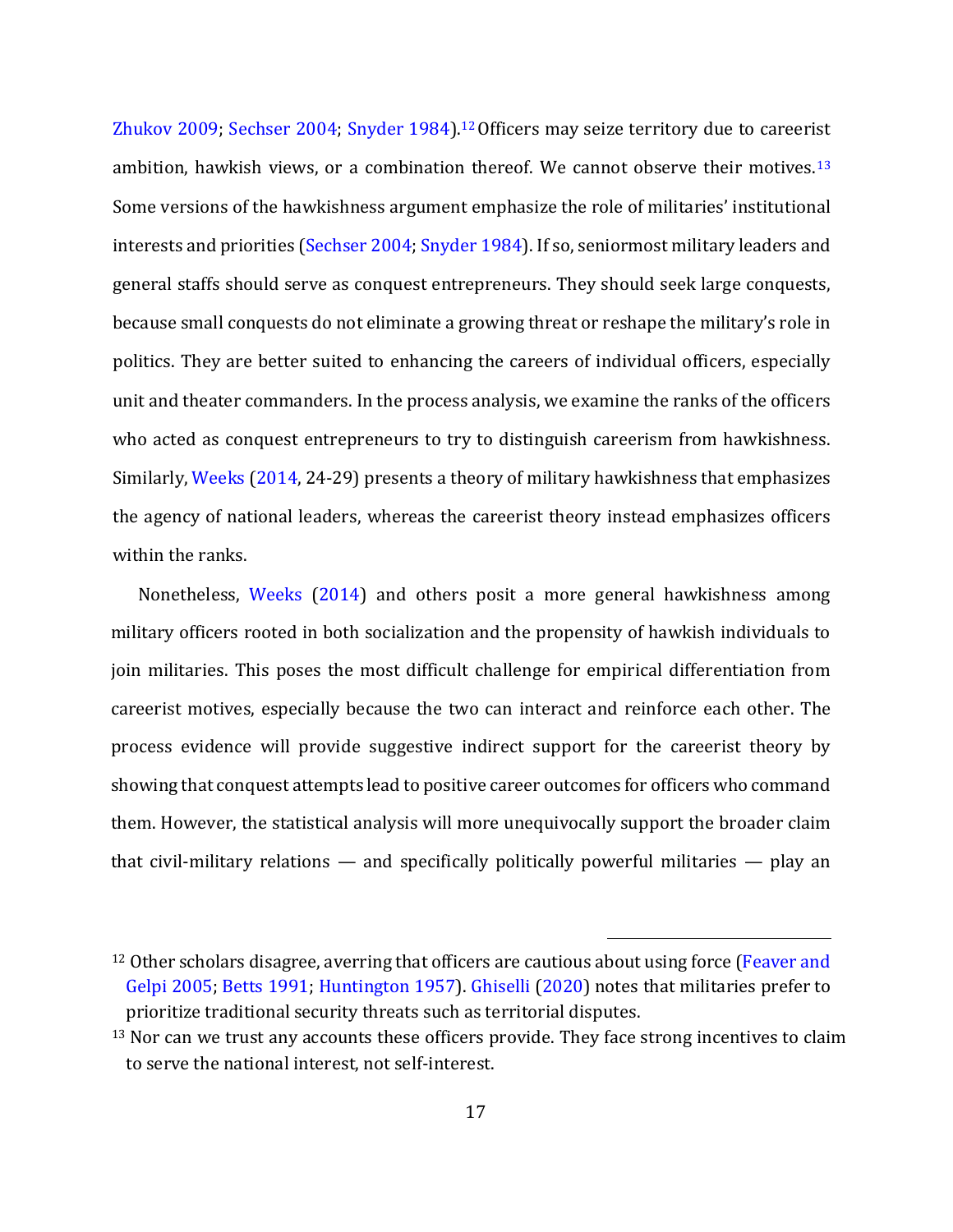important role in explaining why territorial disputes have escalated to conquest attempts since 1945.

## **Assessing Explanations for Conquest Attempts since 1945**

We test these theories with both quantitative and medium-n process approaches. We begin with a statistical analysis of the causes of conquest attempts in territorial disputes from 1965 to 2000. Data on conquest attempts, discussed previously, come from the Modern Conquest dataset (Altman 2020).

A statistical analysis of conquest attempts could take any of three basic forms, each with advantages and disadvantages. First, in the mold of many studies on interstate conflict generally, the analysis could examine directed dyads. However, economic, strategic, and ethnic value explanations require characteristics of the disputed territories themselves as explanatory variables. An approach that aggregates to the level of states or dyads hinders using such variables. They would necessarily be measured as characteristics of the defender's entire territory or entire region proximate to the challenger, rather than as characteristics of specific smaller areas. Consequently, we prefer the other approaches.

Second, some recent conflict studies (e.g., Schultz 2017; Goemans and Schultz 2017) use a geographic grid cell approach. However, such a design requires precise knowledge about the location and spatial extent of conquest attempts, and this information is not available in existing datasets.<sup>14</sup> Moreover, this approach would not necessarily offer a causal identification advantage over alternatives, because there are potential selection effects

<sup>14</sup> Conquest attempts often seize only a small part of a disputed territory, and mapping failed attempts poses significant challenges.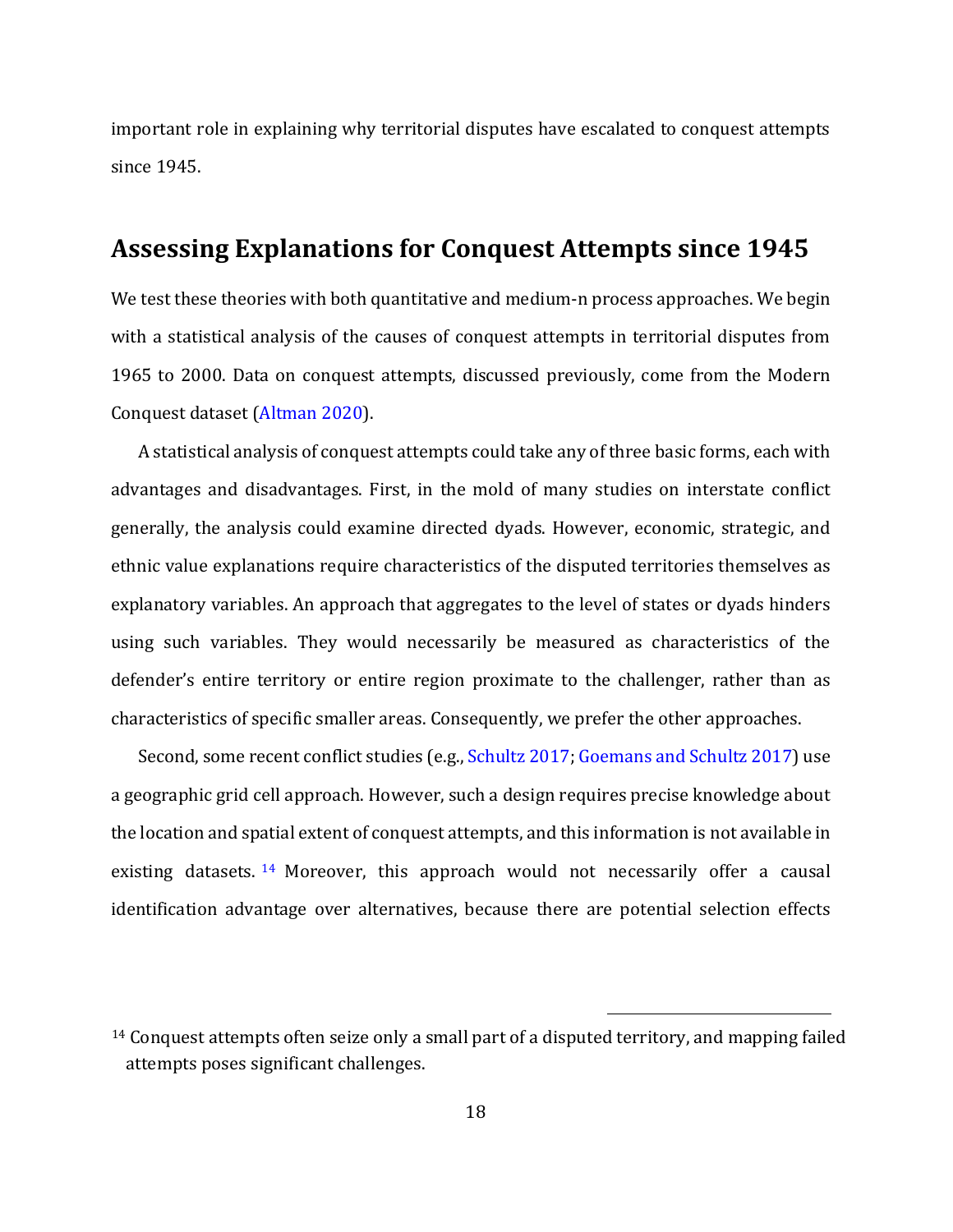surrounding the locations of existing borders just as there are for territorial disputes.<sup>15</sup> The grid cell approach would also be vulnerable to threats to inference stemming from the modifiable areal unit problem. This issue arises when multiple theoretically plausible areal units exist; in those cases, alternative scales or zonings of geography can generate very different conclusions about the relationships between variables (Lee, Rogers, and Soifer 2020; Amrhein 1995; Openshaw 1984). Finally, such an approach would investigate the size of conquest attempts (because larger attempts seize more cells) in addition to their occurrence, which is not the task at hand.

The third approach — which we employ — conditions on existing territorial disputes. Our design allows us to investigate why some territorial disputes escalate into conquest attempts while others do not. This decision also reflects our puzzle-driven interest in conquest rather than dispute initiation and follows a long tradition in the study of territorial conflict (Hensel and Mitchell 2005; Huth and Allee 2002). Excluding non-disputes permits us to focus on cases of most interest to policymakers, who worry more about whether flashpoints like the Spratly and Senkaku Islands will ignite armed conflicts than why they began decades previously. From an empirical standpoint, most conquest attempts occur within the context of a territorial dispute. From 1945 to 2000, 55 of 64 conquests attempts involved disputed territory according to Huth and Allee (2002), and we believe the remaining nine could reasonably be coded as territorial disputes. That said, we are cautious not to generalize our results beyond the context of territorial disputes. This underscores the importance and complementarity of studies examining the causes of territorial disputes.

<sup>&</sup>lt;sup>15</sup> We acknowledge that perfect causal identification is not possible for any of the three possible approaches, but we believe the importance of question justifies its study with observational methods.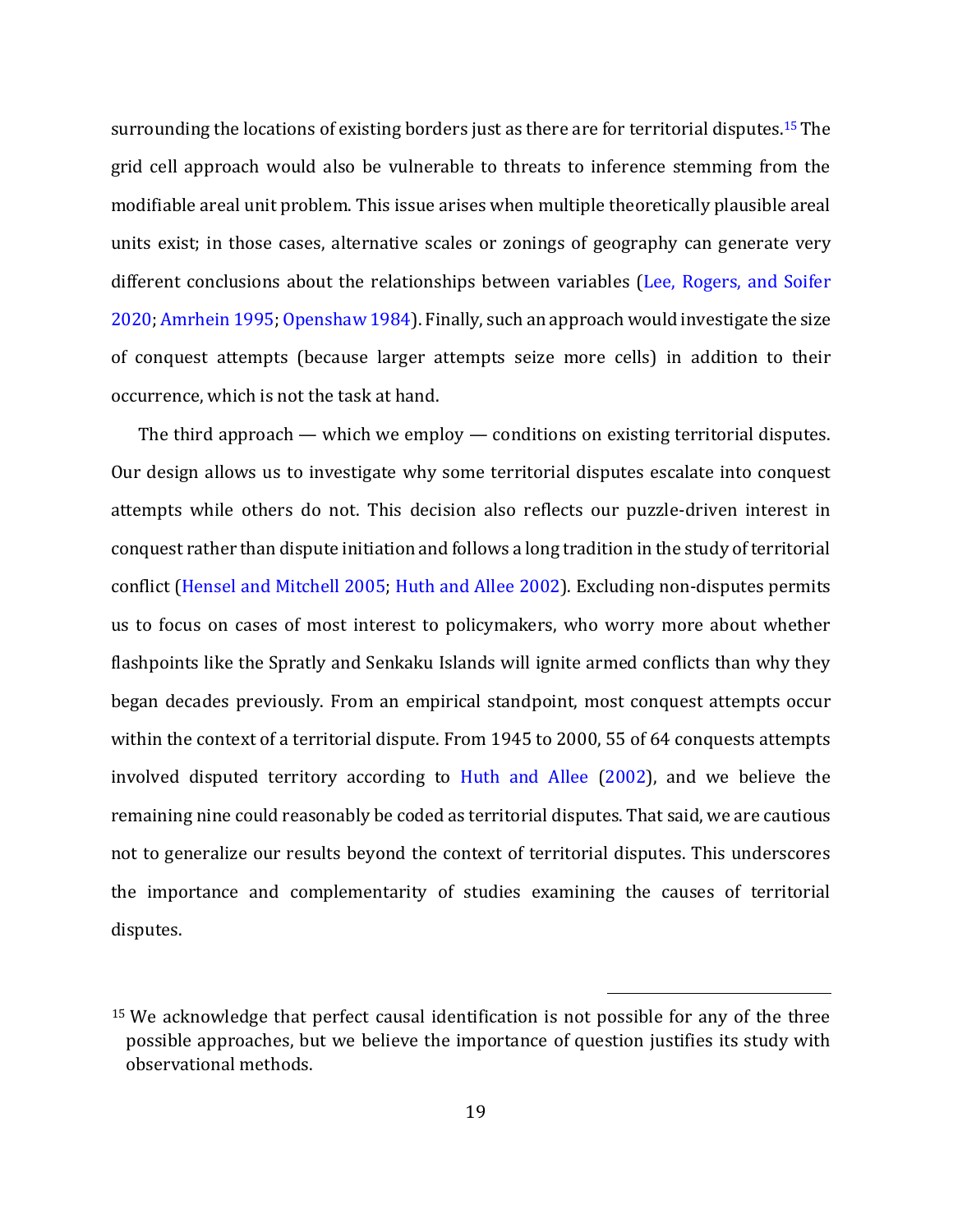Specifically, our unit of analysis is the challenger-dispute-year. It includes all territorial disputes active during 1965–2000.<sup>16</sup> Our dispute data come from Huth, Croco, and Appel's update of Huth and Allee's territorial dispute data (Huth, Croco, and Appel 2011; Huth and Allee 2002). A dispute features a challenger contesting some or all of the territory of a defender. When neither state possesses the territory, both states can be challengers. Territorial disputes drop out of our data once they have been resolved.

Although we eschew the grid cell approach, geospatial data is central to our research design. Specifically, we incorporate new GIS data on the size and shape of territorial claims from Schultz (2017)'s Mapping Interstate Territorial Conflict (MITC) dataset, which estimates the location and boundaries of all territorial disputes in the updated Huth and Allee dataset. Geospatial data represent a significant advance in the study of territorial disputes because they enable us to measure economic, strategic, and ethnic value with greater conceptual validity and spatial precision. Prior studies often rely on binary indicators of, for instance, economic or resource value (Hensel and Mitchell 2005; Huth 1996).

We specify a separate, customized model for each explanation for attempted conquest, estimating parsimonious models designed to minimize omitted variable bias while avoiding multicollinearity and post-treatment bias. In all models, we lag predictors whenever reverse causality is a concern. Because some states are challengers in multiple disputes, we cluster our standard errors by challenger. All models include duration as a cubic polynomial to account for possible temporal dependence (Carter and Signorino 2010). For ease of interpretation and comparison, we standardize all continuous variables to have mean 0 and

<sup>16</sup> Although the Modern Conquest dataset covers a larger time period, territorial dispute data cover the period 1945–2000, and data for the main explanatory variable of interest covers 1964–2008. We therefore constrain our analysis to the years common to these three data sources.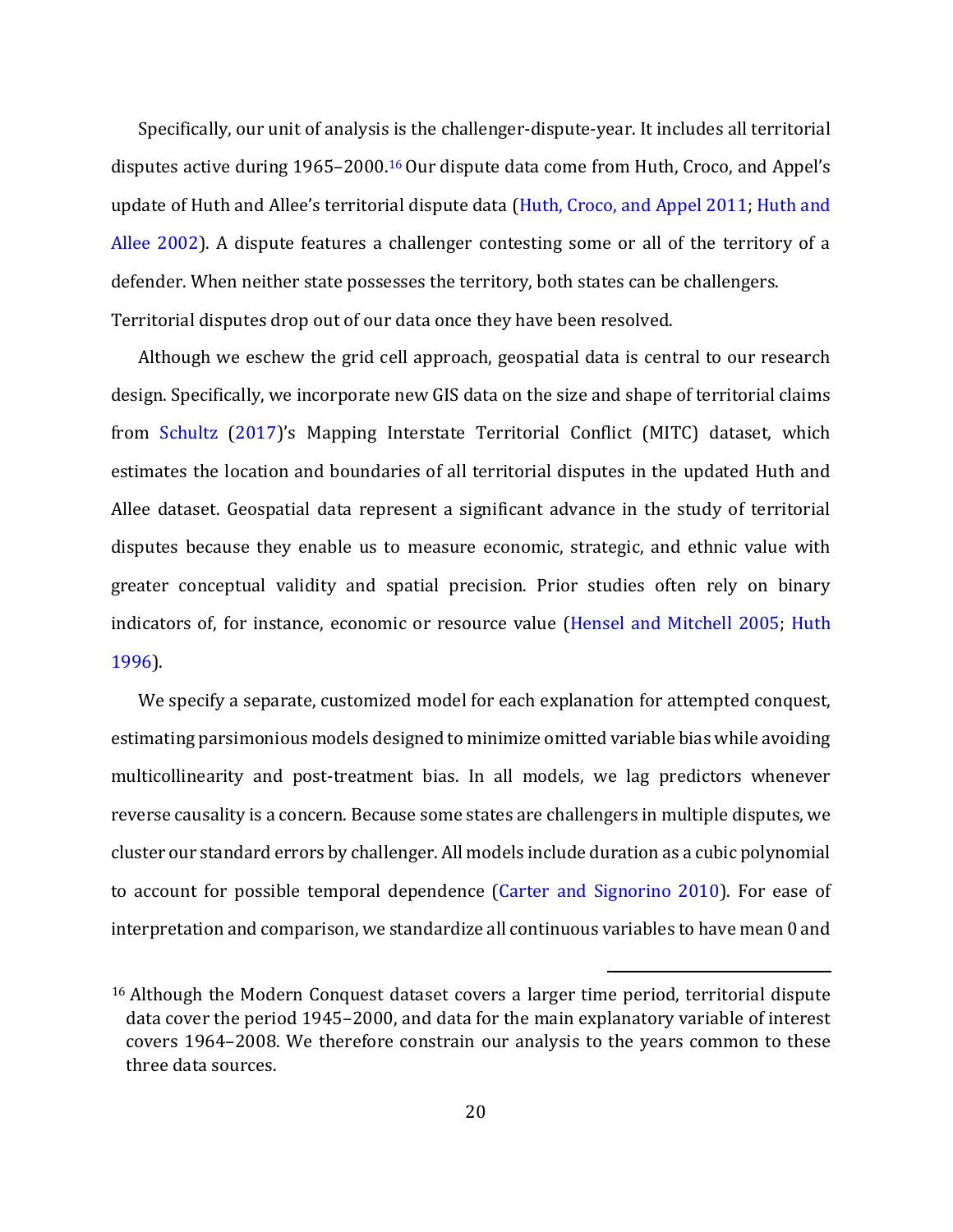standard deviation 1 and present average marginal effects plots. Regression tables and summary statistics are available in the appendix, which also provides full bibliographic information and the procedures for constructing our measures.

### **Economic, Strategic, and Ethnic Value**

We begin by assessing the effect of economic, strategic, and ethnic value by using MITC dispute data to enable us to apply other geospatial data. We operationalize economic value using five geospatial measures. First, we measure the disputed area's average LUMINOSITY, defined as nighttime lights visible from space, as a proxy for economic activity. Second, we include the size of the POPULATION in the disputed territory. Luminosity and population data come from the PRIO-GRID project. Third, we use data on onshore and offshore PETROLEUM deposits to calculate an original measure of the total area of oil and gas *implicated* in the disputed area. For offshore deposits, we estimate whether international law would assign sovereign rights based on continental shelves. Fourth, we compute a binary indicator for whether the territory contains VALUABLE MINERALS such as gold, diamond, or gem deposits. Fifth, FRESHWATER incorporates geospatial data on both freshwater availability in the disputed territory and water scarcity in the challenger into a single measure of the motive to acquire freshwater.

As previously discussed, some types of states are more likely to engage in profitmotivated aggression than others. We account for those explanations by including the challenger state's GDP PER CAPITA (logged), ECONOMIC STRUCTURE (a binary indicator for dependence on natural resource or agriculture rents), and its degree of electoral DEMOCRACY using V-Dem. We include all three in the same model along with likely confounders.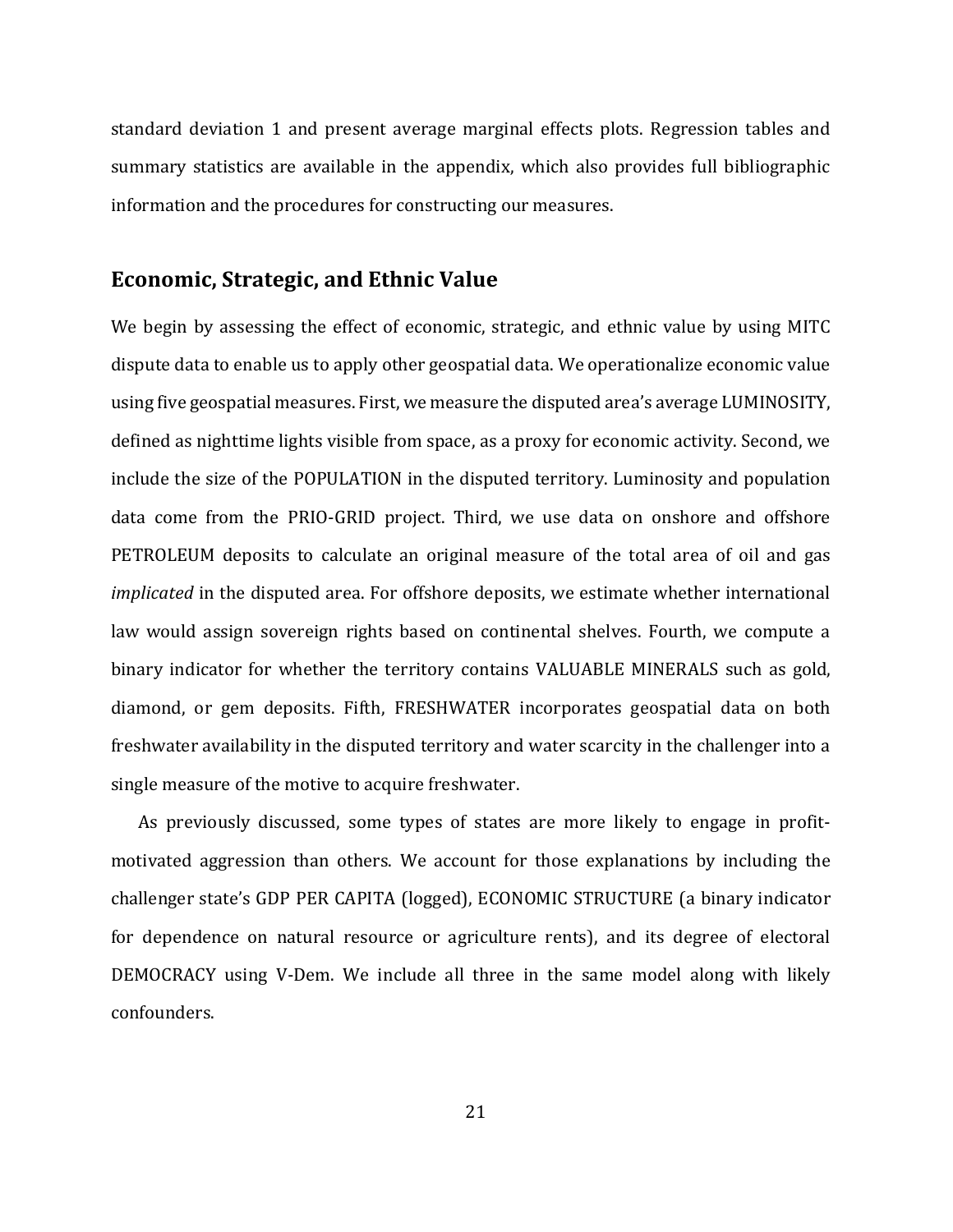We create two measures to capture strategic value. MARITIME CHOKE POINTS are natural congestion points that connect two larger bodies of water along major shipping routes, such as the Straits of Malacca and Hormuz. This variable takes value 1 if the disputed territory lies within 100 kilometers of a maritime choke point. SEA ACCESS is a binary indicator that captures whether a landlocked challenger would gain an outlet to the sea.

We also measure ethnic and homeland value. Our ETHNIC KIN indicator takes value 1 if an ethnic group in government in the challenger state has a kin group in the disputed territory. We use Shelef's dichotomous HOMELAND variable, which is based on domestic discourse about the territory (Shelef 2016).

**Figure 2:** Effects of economic, strategic, and ethnic value on conquest attempts (separate models)

#### *Figure 2 about here*

Average marginal effects appear in Figure 2. Across all our models, we see remarkably little evidence that states are more likely to attempt conquest when disputing materially or ethnically valuable territories. Only population is statistically distinguishable from 0, and its sign is the opposite of what value logic predicts. Sea access is omitted because no conquest attempt seized a territory providing it. Conditional on an existing dispute, the value explanations do not explain why states *seize* disputed territory. This supports our claim that these motives do not drive seizure in existing disputes. Notably, however, these null results do not address the separate question of whether value causes states to *dispute* territory.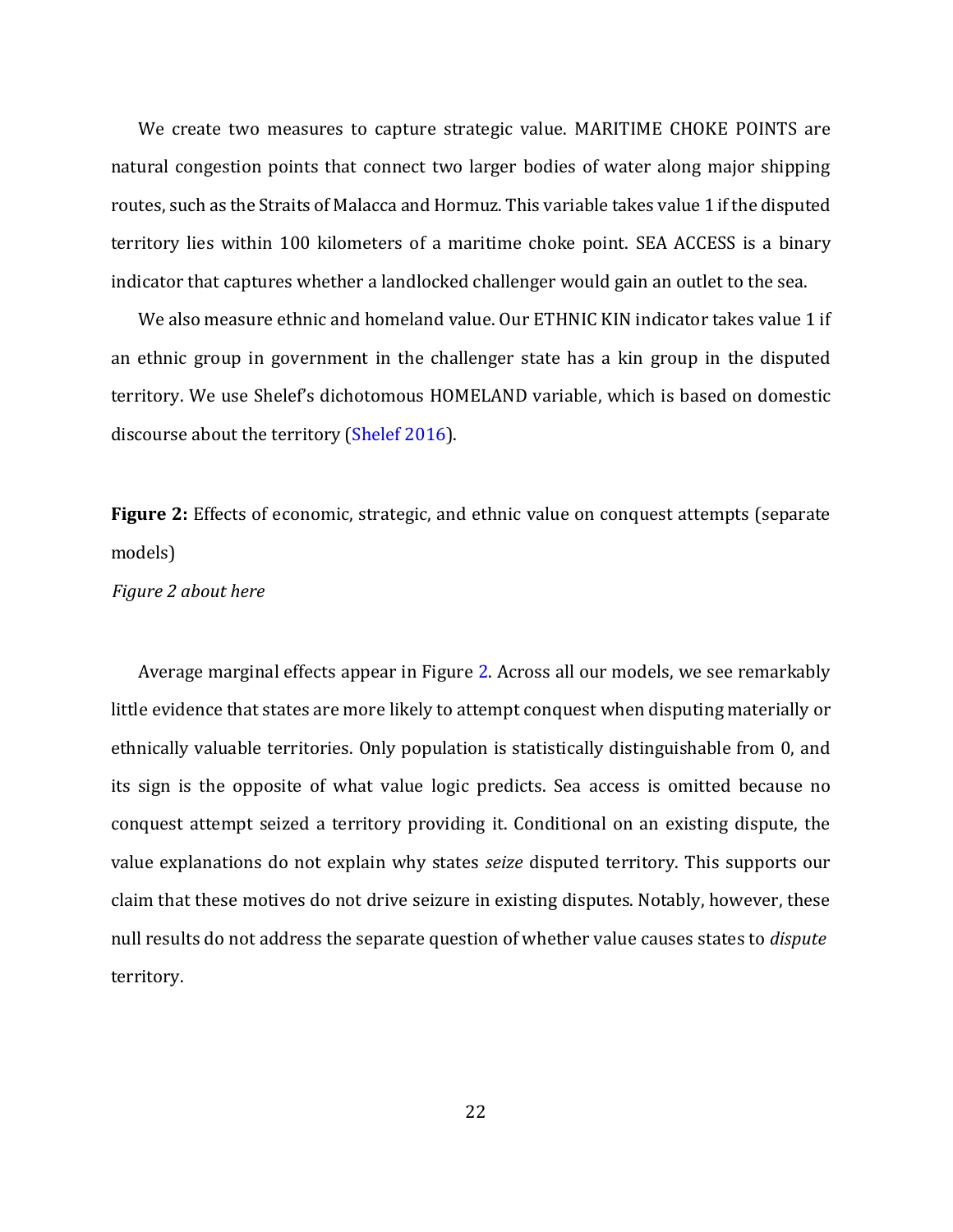#### **Status and Diversion**

Could a motive to be seen to seize territory drive the escalation of disputes into conquest attempts? We conduct a similar analysis to test status and diversion explanations. We measure STATUS DISSATISFACTION using data from Renshon (2016). This indicator measures the difference between a state's diplomatic status, based on the number of diplomats received, and its material status, based on its material capabilities. Higher values indicate greater status dissatisfaction, which should correlate with a higher probability of attempting conquest. We also capture revanchism and humiliation. States that recently suffered involuntary territorial losses may be more likely to attempt to counteract those status losses by seizing territory.<sup>17</sup> We follow **Barnhart (2017)** in coding revanchism as 1 in cases where a challenger involved in a territorial dispute lost territory to the defender in the previous 20 years, and 0 otherwise. We code HUMILIATION similarly, except that the challenger lost territory to a state other than the defender. To capture diversionary motives, we use ECONOMIC GROWTH rate and incidents of MASS UNREST.

Figure 3 shows the results. Higher levels of status dissatisfaction increase the likelihood of a conquest attempt. Consistent with diversion, low economic growth dampens the probability of conquest. Mass unrest increases it.

**Figure 3:** Effect of status and diversion on conquest attempts (separate models)

#### *Figure 3 about here*

An additional test also yields suggestive evidence favoring diversion. We searched for cases where public opinion polls captured leader approval before and after conquest attempts. Unfortunately, because most challengers were non-Western autocracies and most

<sup>17</sup> However, Barnhart does not report this effect after 1945.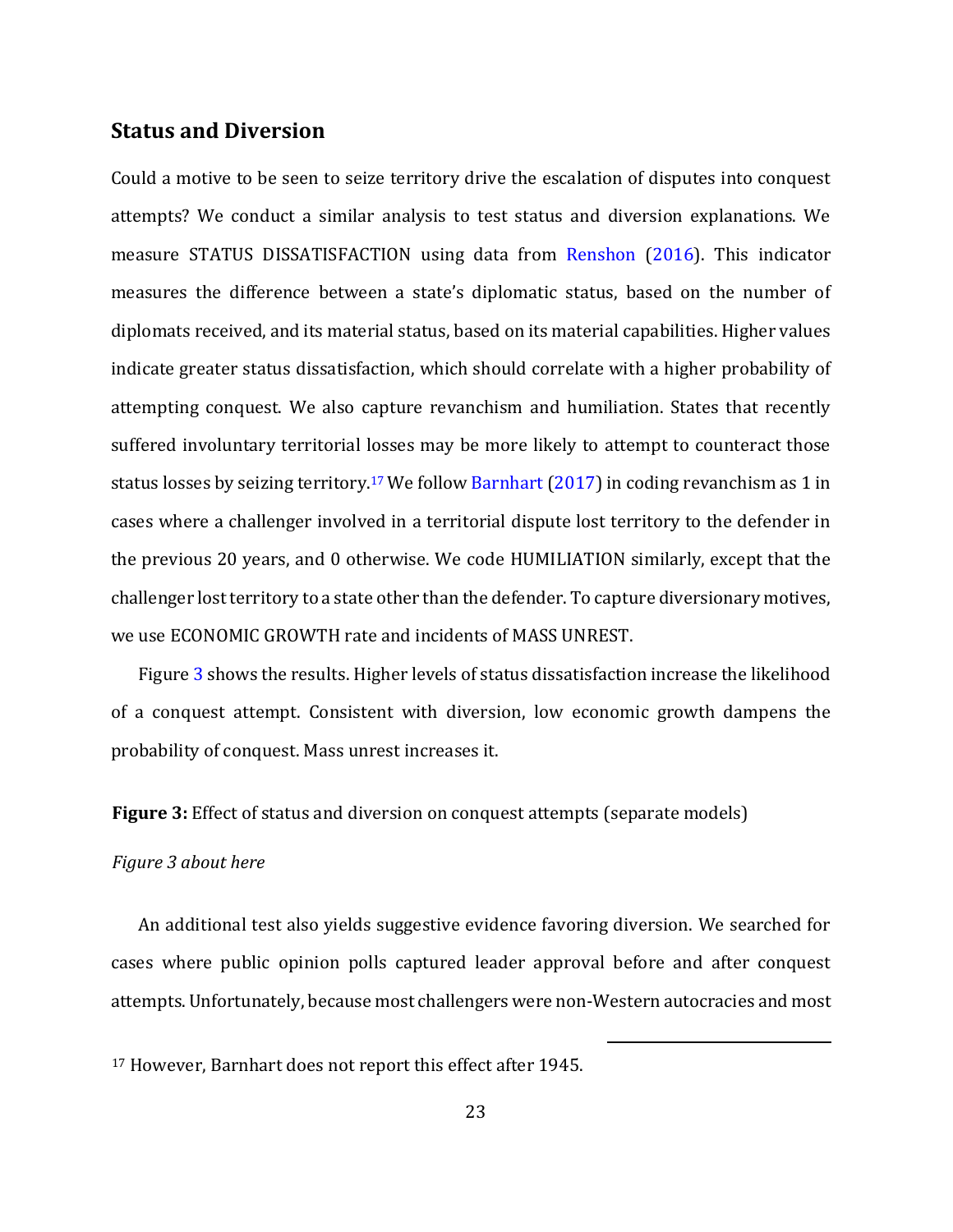conquest attempts occurred decades ago, polling data were available in only three cases. First, Ecuadorian President Sixto Durán-Ballén benefited from the groundswell of nationalism that the 1995 Cenepa War provoked. His approval rating rose from about 25 percent to about 80 percent, gradually receding back to its former level over ten months (Carlin, Hartlyn, Hellwig et al. 2020). Second, recently-elected Greek Prime Minister Kostas Simitis saw his 80 percent approval rating drop to 36 percent after a 1996 crisis with Turkey. Greece deployed marines to Imia, a disputed islet (Jacobides 2007). Turkey countered by seizing an empty islet nearby. The crisis ended when both withdrew. Third, Russian President Vladimir Putin's popularity rose by approximately twenty percent after the annexation of Crimea in 2014 and did not quickly dissipate (Hale 2018).

Taken together, the evidence thus far supports the conclusion that the motive to be seen to seize territory, rather than the seized territory's characteristics, is an important explanation for conquest since 1945.

### **Careerist Incentives and Civil-Military Institutions**

We now turn to testing our second argument: the impetus for conquest attempts often comes from within militaries. We expect to observe that challengers in territorial disputes more often attempt conquest when the military has greater influence in politics.

We measure MILITARY INFLUENCE using data from White (2017)'s Military Participation in Government dataset. White codes the proportion of a country's executive branch bodies (such as state councils and cabinets) made up of active-duty and retired military officers. This measure excludes the state leaders and non-executive institutions such as legislatures. We assume that a greater military presence in executive branch institutions implies that the military wields more political power. As a shorthand, we refer to this measure as military cabinet share.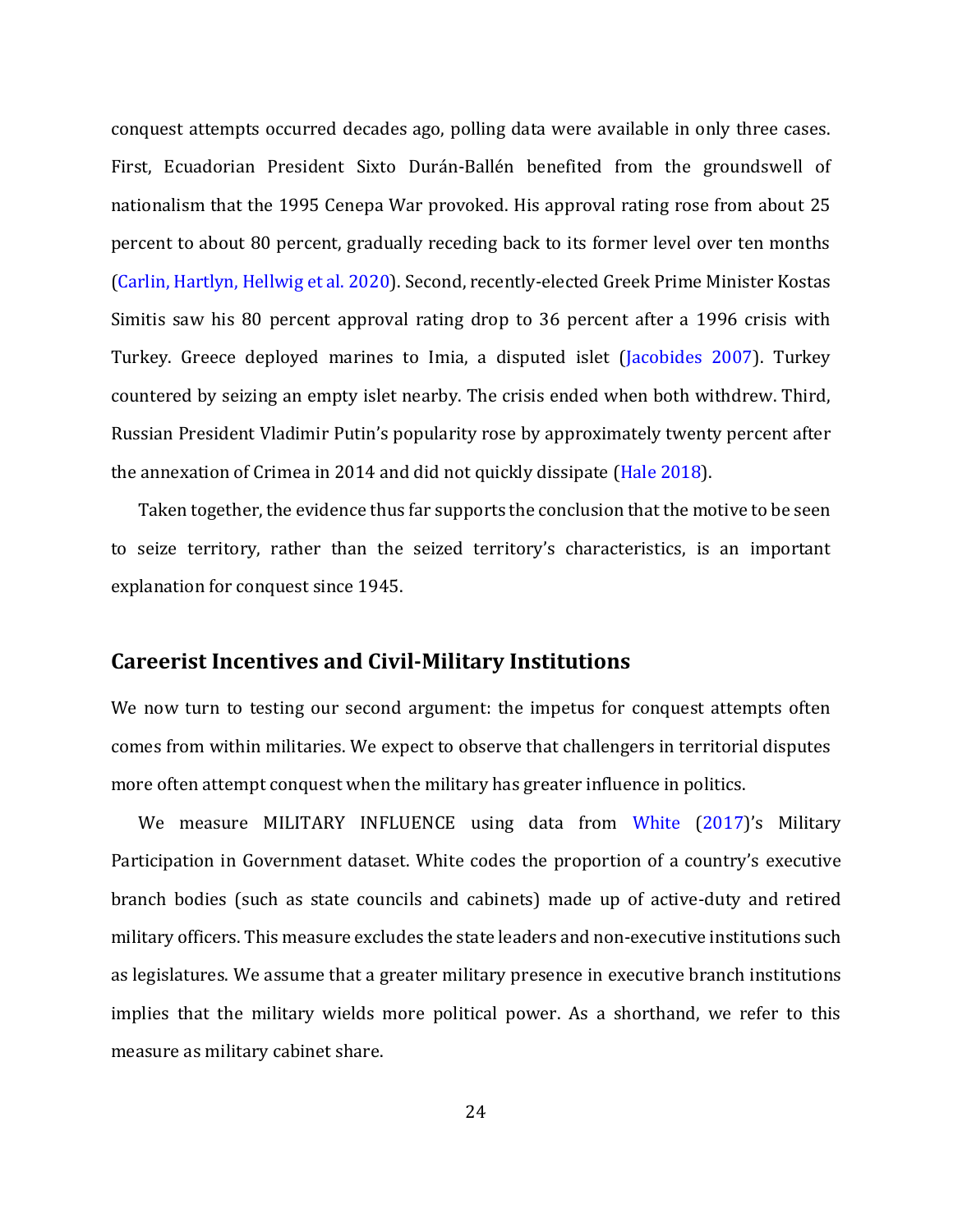We sought to mitigate two threats to inference: reverse causality and omitted variable bias. It could be that conquest attempts increase military power within governments. Although some scholars have shown that international conflict tends to reduce military involvement in government (White 2017; Piplani and Talmadge 2016; Desch 1999), Kim (2019, 2018) reports that sustained territorial threats make military rule more likely. To address the concern that conquest attempts could cause militaries to gain political power (rather than the reverse), we lag military cabinet share. This prevents our results from capturing direct effects of conquest attempts on militaries' political power, because a conquest attempt in 2020 cannot cause changes in civil-military institutions in 2019. However, lagging does not rule out the potential for complex causal relationships between territorial disputes and domestic politics over longer periods (Gibler 2012).

With respect to omitted variable bias, we control for two sets of potential confounders. The first is regime type. Military influence in politics is conceptually distinct from but correlated with autocracy, and their relationship could be problematic for our analysis. We include the DEMOCRATIC CHALLENGER variable described previously. The second set are the factors that are related to the propensity of conflict escalation more generally. Here, our primary concern is accounting for RELATIVE CAPABILITY, defined as the challenger's share of dyadic military expenditures. We include these variables in Figure 4's "select controls" model.

Prior literature recognizes that other factors — especially alliances, nuclear deterrence, and previous conflict history — affect the likelihood of conflict escalation. However, unlike the "select controls," we have less prior reason to expect a correlation with the explanatory variable (military cabinet share), which is a prerequisite for omitted variable bias. We therefore specify an additional "all controls" model that includes the select controls and adds variables capturing whether the defending state is an ally of a superpower (U.S. ALLY and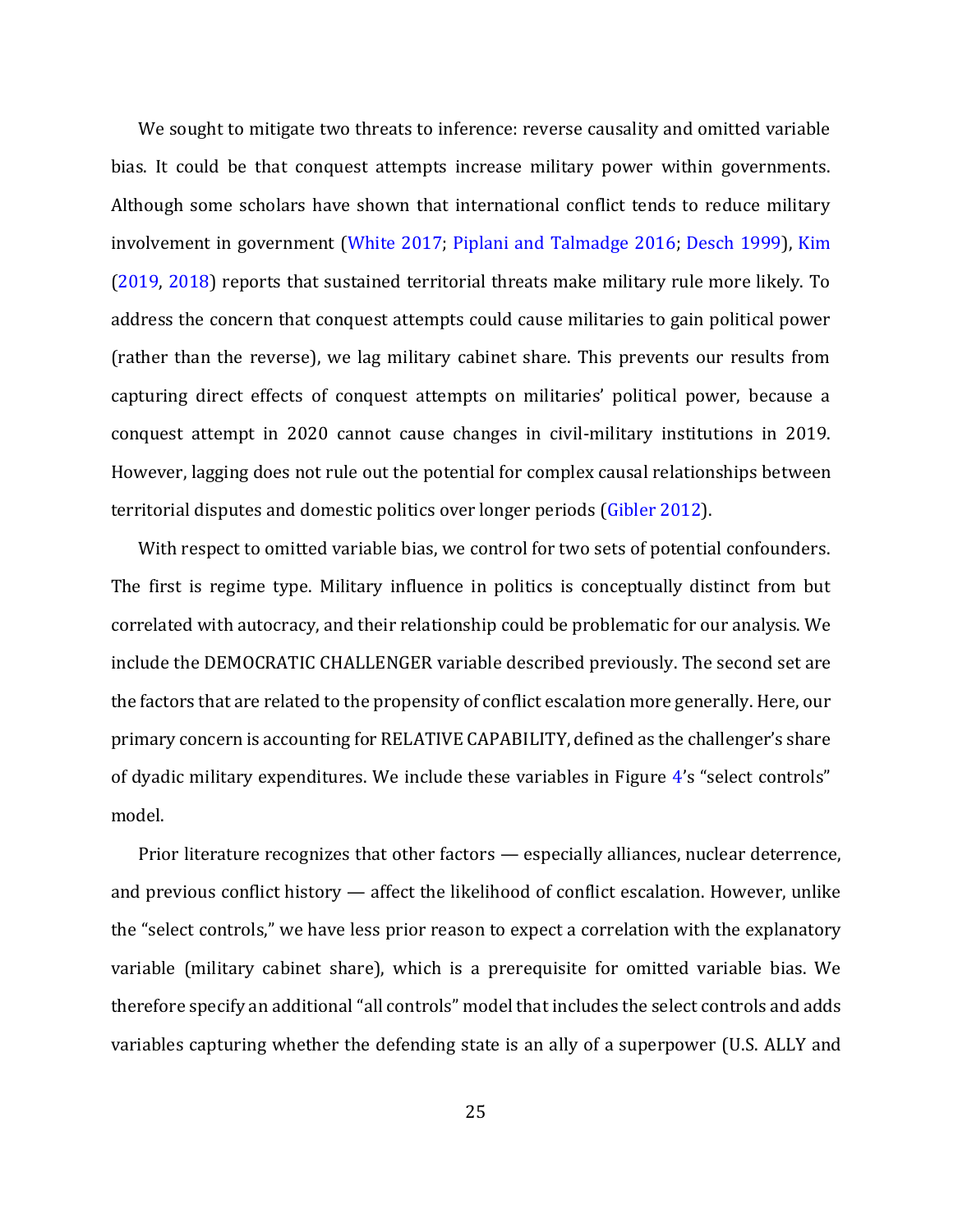USSR/RUSSIA ALLY), whether the defending state possesses nuclear weapons (NUCLEAR DEFENDER), and a measure capturing the number of FATAL MIDS in the dyad in the previous 50 years.

We present full results in Figure 4. We find that greater military influence in politics is associated with a higher probability of a conquest attempt. We then add the potential confounders, but only prior conflict history predicts a greater likelihood that a territorial dispute escalates to a conquest attempt.

What is the substantive interpretation of the results? Imagine a country that experienced a one standard deviation increase in military participation in government. In a 20-person cabinet, this amounts to an increase of three officers. In turn, this shift increases the probability of a conquest attempt by about 0.5%. The seemingly small effect is unsurprising: like war, conquest is a rare phenomenon unlikely to occur in any given year – yet highly consequential for conflict if it does occur. Indeed, our analysis may understate the true effect of careerist incentives on conquest because our measure does not fully capture the multiple channels through which those incentives operate.

We then replicate our analyses using an alternative measure of military influence in politics. Kenwick (2020)'s dynamic measure incorporates both the institutional structure of civil-military relations and norms of civilian control that consolidate over time; we invert this measure such that higher values indicate greater military control in politics. As Figure 4 indicates, our results remain robust.

**Figure 4:** Effect of military influence on conquest attempts *Figure 4 about here*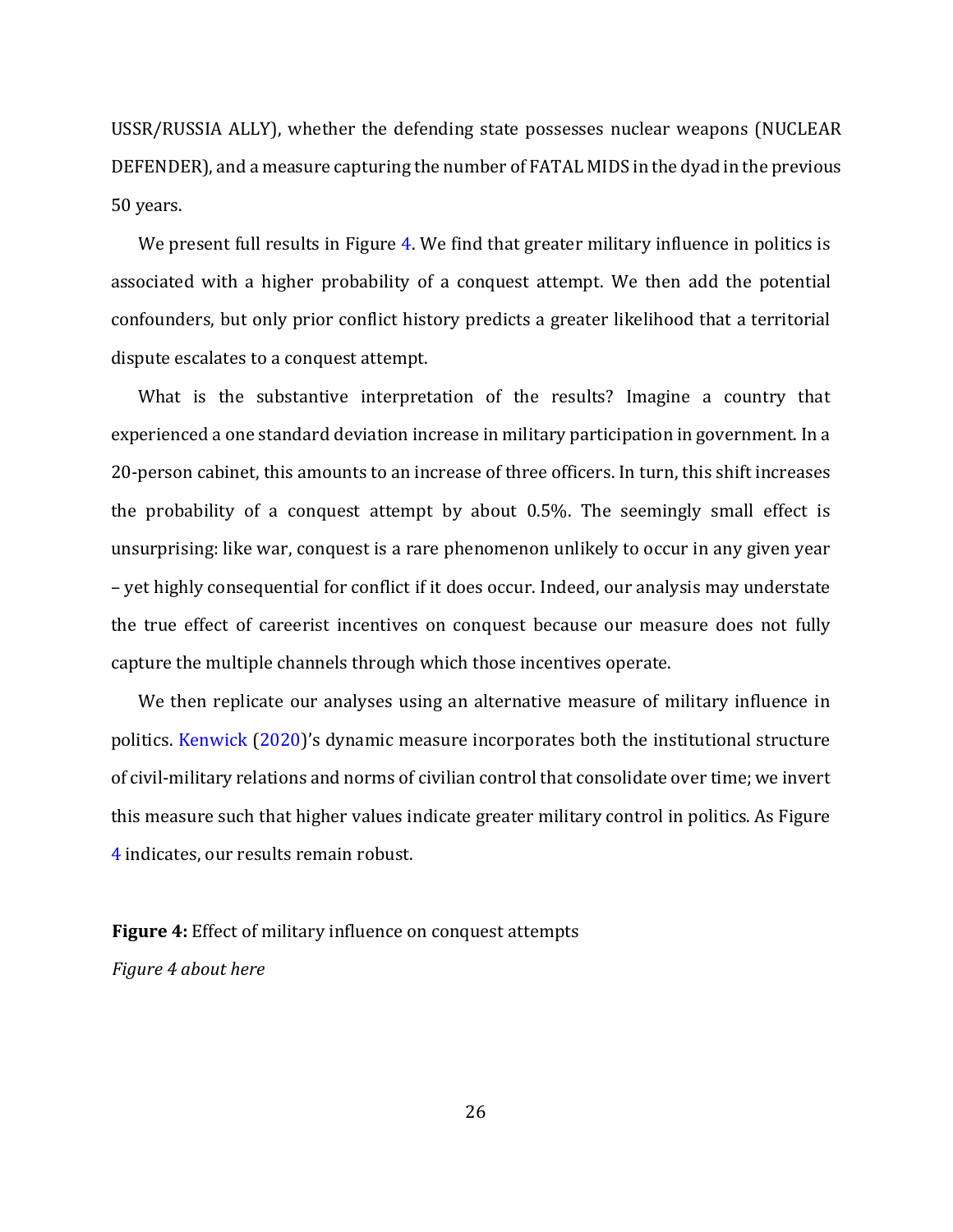Finally, we run an additional analysis as a step toward distinguishing between the careerist theory and other civil-military theories of aggression. Thus far, the results support the broader claim that politically powerful militaries contribute to causing conquest attempts in territorial disputes since 1945. This analysis directly tested the second (institutional) part of our theory. It remains to test the first (careerist ambitions), which requires adjudicating between different civil-military explanations. Specifically, although the careerist theory includes the claim that military rule creates a more permissive institutional environment for conquest, it is important for the theory that military rule alone does not drive the results because two of the three channels operate outside of it.

To assess this possibility, we include autocratic regime type dummies (omitting nonautocracy) from three typologies: Geddes, Wright, and Frantz (2014); Weeks (2012); and Lai and Slater (2006). Each dataset defines regime categories differently. If our military influence variable still has explanatory power after controlling directly for regime type, then we can conclude that military influence operates not solely through military rule. We control for relative capability.

**Figure 5:** Effect of military influence on conquest attempts, controlling for autocracy

#### *Figure 5 about here*

Figure 5 shows the results. While our coefficients are slightly smaller once we include the regime variables, military influence still exerts an independent effect on conquest attempts. In contrast, military regimes are not associated with a greater propensity for conquest attempts. Together, these findings point to an explanatory pathway distinct from autocratic aggression and direct military rule.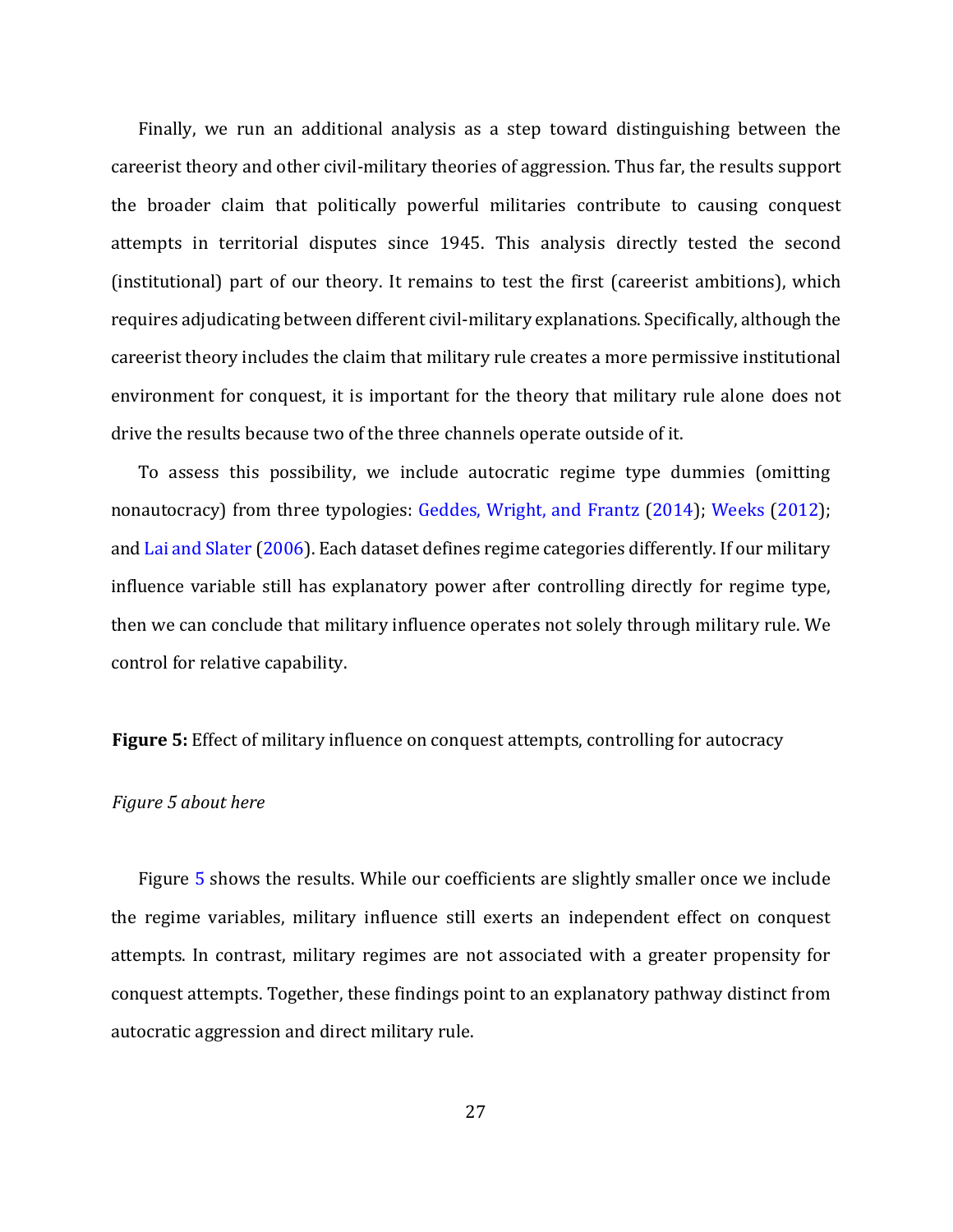## **Process Evidence**

To increase our confidence that military officers' career ambitions motivate conquest, we search for process evidence for or against our argument by investigating all 70 conquest attempts from 1945 to 2019.<sup>18</sup> We assess five observable implications of the careerist theory by confirming the presence or absence of the following events for each conquest attempt. Four are direct implications of the argument: 1) officers championing conquest in internal policy processes, 2) officers seizing territory without orders from the head of state, 3) serious power struggles between civilian and military leaders, and 4) rule by a military dictator or junta. We further assess one indirect observable implication: 5) officers who led conquest attempts achieved military promotions and/or high civilian offices. These observable implications both test the careerist theory and aid in differentiating it from other civilmilitary explanations. Summaries for all 70 cases are available in our replication materials.

This process evidence supplement acts as a set of "hoop tests" for our argument.<sup>19</sup> Evidence that these events rarely or never preceded conquest attempts would invalidate our argument and suggest that our statistical result is spurious. However, observing these events before conquest attempts is insufficient to confirm the careerist theory. Collecting process evidence requires us to select on the dependent variable; we therefore leave comparisons between conquest and non-conquest cases to the statistical analysis. The value of this negative test lies in establishing the presence of necessary criteria for our argument.

<sup>18</sup> On process evidence's value, see Goertz and Mahoney (2012, 103–09) and Brady and Collier (2010). Our approach does not retain all the advantages of in-depth case studies, but it better suits our "how much" research question because any single case could be an aberration.

<sup>19</sup> Mahoney (2012, 574-75); Van Evera (1997, 31).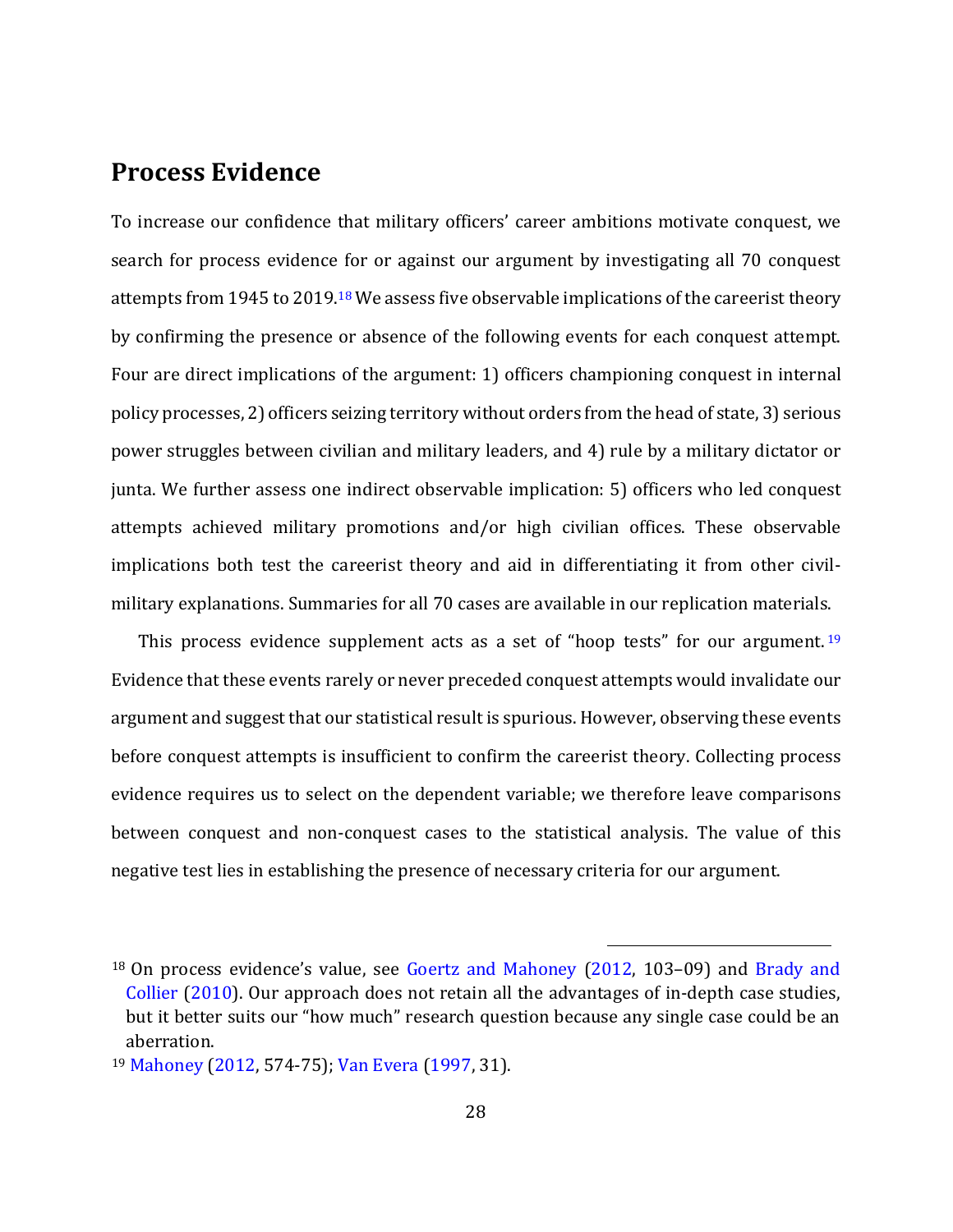Because they implicate different channels, we do not expect to observe all of these events in the same cases. Instead, the presence of at least one versus none is a standard more consistent with the theory. Importantly, missing data are common for several process variables. Although some conquest attempts are extensively documented, even confirming the occurrence of others is challenging. Determining who lobbied for and led them was not feasible in many cases. We summarize the results in Table 1.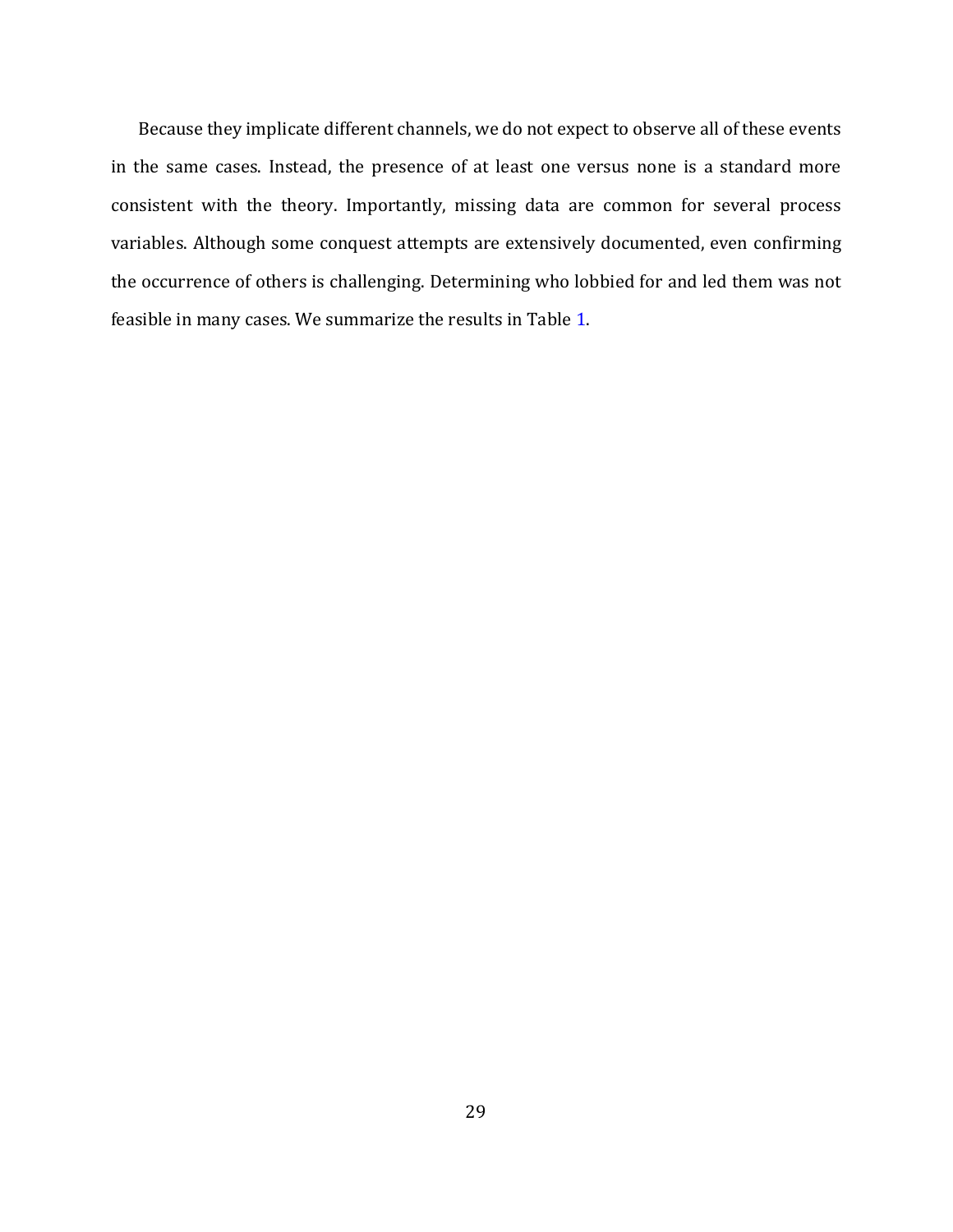|                           | Yes | N <sub>0</sub> | <b>Unknown</b> | % Yes              | % Yes            |
|---------------------------|-----|----------------|----------------|--------------------|------------------|
|                           |     |                |                | (% of Known Cases) | (% of All Cases) |
| Military championing      | 18  | 18             | 34             | 50%                | 26%              |
| Without orders            | 8   | 35             | 27             | 19%                | 11%              |
| Civ-mil power struggles   | 12  | 51             |                | 19%                | 17%              |
| Military rule             | 15  | 50             | 5              | 23%                | 21%              |
| At least one of the above |     | 10             | 38             | 69%                | 41%              |

**Table 1:** Process evidence summary

*Note*: "Known cases" are those for which data were available for that variable. "All cases" percentages include "unknown" cases (missing data for that variable) in the denominator. In the bottom row, cases with missing data on *any* of the four variables are excluded except in the last column, which includes them.

*Military Officer Championing:* Relying on secondary sources, we record when one or more military officers served as the driving force promoting conquest in internal policy processes. Routine military planning does not qualify. Because officer-championed conquest is a key piece of our argument, failing to observe such advocacy would be especially damaging for our claims.

We found sufficient evidence to credit military officers as the primary champions for conquest in 18 cases.<sup>20</sup> In contrast, we could instead pinpoint civilians as champions in another 18 cases. Therefore, setting aside cases where information was insufficient to identify a champion, we identified military championing in 50% (18/36) of cases for which data on the process variables were available, which is 26% (18/70) of all cases. Because officer championing is distinct from championing by civilians including heads of states, foreign ministries, political parties, and domestic lobbies, we regard 50% as a high rate.

For example, in 1976 Argentina seized the small South Atlantic island of Thule, part of the Sandwich Islands (separate from the Falkland Islands), from Britain. Naval Captain Juan Jose Lombardo initially proposed the operation in 1974 (MercoPress 2019). Two civilian

<sup>20</sup> We include officers who acted without orders as champions.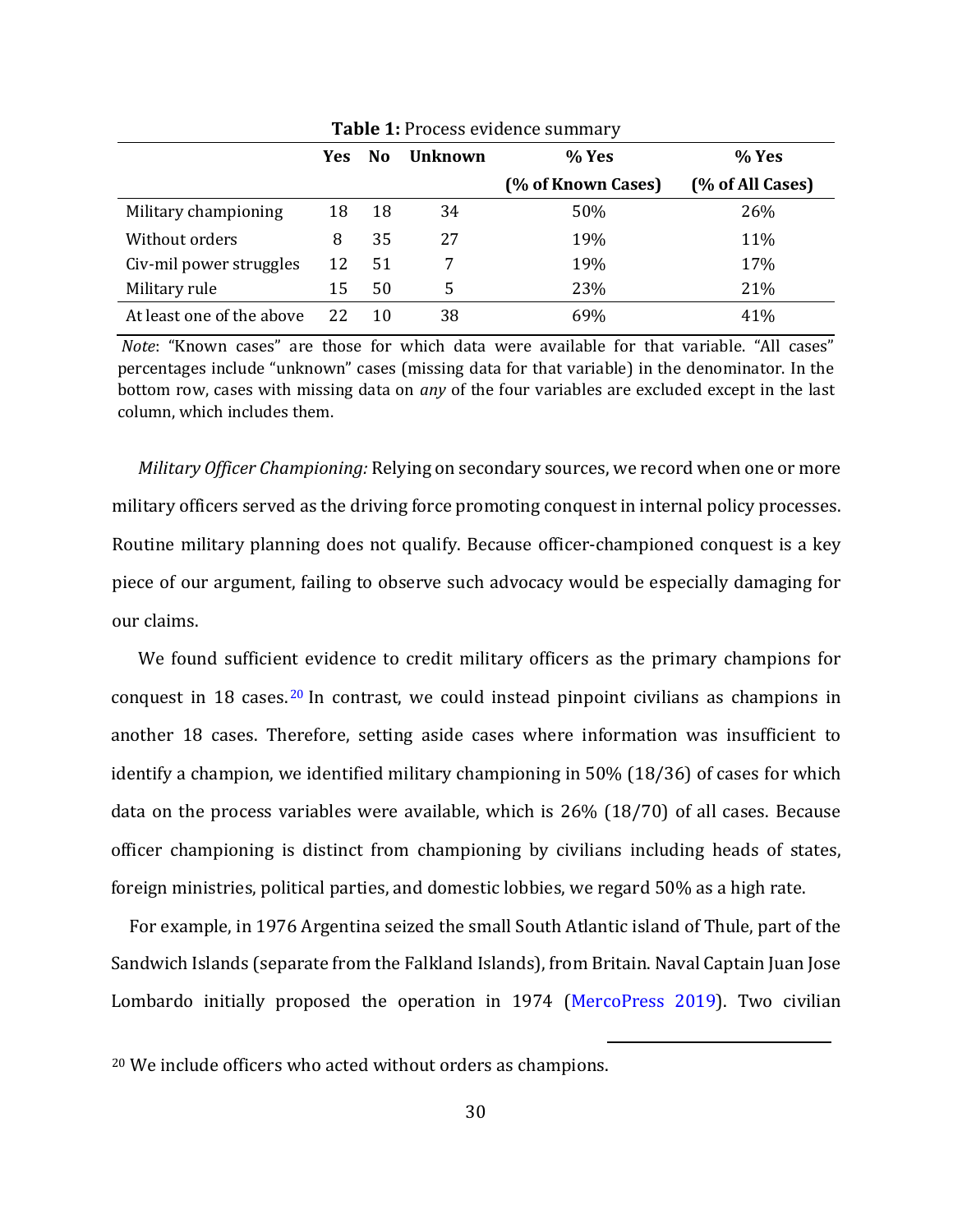governments refused. Only following a 1976 coup did the military junta that overthrew Isabel Peron approve it (Pion-Berlin 1985).

The careerist theory distinctively predicts championing by front-line theater and unit commanders. The identities of these champions helps to distinguish between different civilmilitary explanations. Championing by officers such as army chiefs of staff is consistent with prior theories' emphasis on hawkish ideologies and biases within militaries that affect institutional priorities (though championing by an army chief of staff is also consistent with the careerist theory if he harbors political ambitions or functions as part of the transmission belt from an unrecorded junior champion to the decision to conquer). In seven of the 18 cases of military championing, the champion was a seniormost military leader. In eight the champion was a theater or front-line unit commander  $(53\%)$ .<sup>21</sup> This tentatively suggests that the careerist theory has an important role to play, but prior civil-military theories also contribute to explaining why the impetus for conquests often comes from within militaries.

*Acting Without Orders:* We found eight cases of military officers seizing territory without orders. This compares to 35 cases where sources indicate that the head of state sanctioned the conquest attempt. Acting without orders thus accounts for 19% of cases where information was available and 11% of all cases. Given the extraordinary nature of conquest without orders, this proportion is noteworthy.

For example, a 1995 Ecuadorian military operation against Peru's Base Norte provoked the Cenepa War. President Sixto Durán-Ballén was informed only after it was underway and expressed opposition to it initially (Mares and Palmer 2012, 78; Herz and Nogueira 2002, 45- 46. The irony is that Durán-Ballén's approval rating benefited greatly from this conflict, as discussed previously.

<sup>&</sup>lt;sup>21</sup> In three cases, sources were not clear who within the military championed conquest.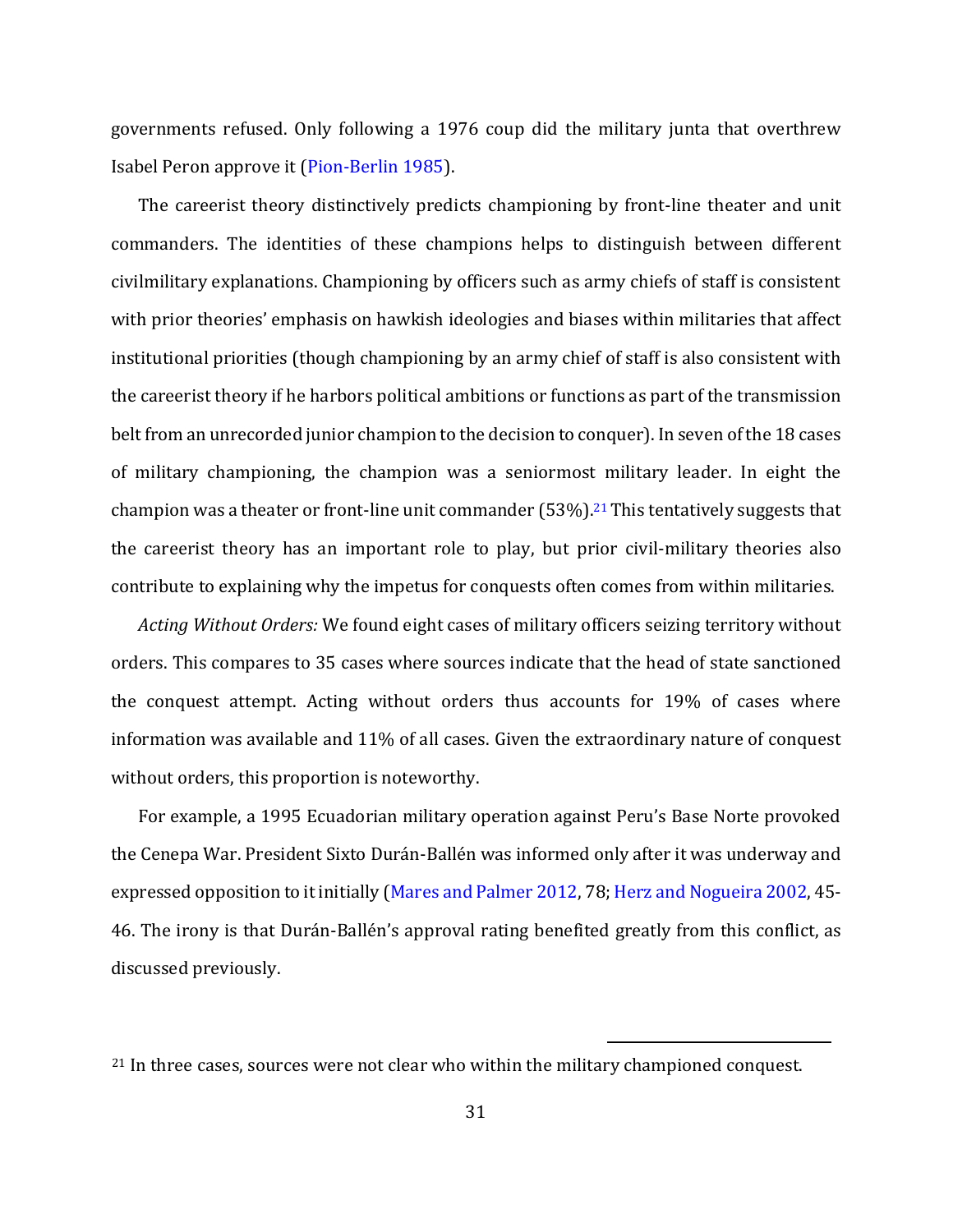In 1978, Ugandan officers upset by possible Tanzanian support for mutinous Ugandan soldiers crossed the border and attacked the villages of Mutukula and Munziro in the Kagera Salient. President Idi Amin had claimed the Kagera Salient as Ugandan territory. Under pressure from hawkish officers and unwilling to lose the support of more of his military, Amin declined to denounce them (Roberts 2014, 695; Mambo and Schofield 2007, 312-13). He instead deployed additional forces to occupy the salient. Tanzania counterattacked, eventually removing him from power.

*Civil-Military Power Struggles:* We found serious civil-military power struggles preceding 12 conquest attempts and established their absence prior to 51, which amounts to 19% (12/63) of cases where information was available and 17% (12/70) of all cases. These power struggles involve intense disputes over who should rule or make major policy decisions such as attempted military coups. Political leaders' attempts to sack top generals also qualify as power struggles. For example, Thai forces advanced into the Three-Village Border Region – disputed with Laos – in 1984. At the time, Thai politics were riven by a power struggle between Prime Minister Prem Tinasulanond and Supreme Commander Arthit Kamlang-ek over whether military officers could simultaneously hold political office (Vichit-Vadakan 1985, 237-39).

The Pakistani Military Operations Directorate drew up plans to seize heights in Kargil by the 1980s, but at least two Pakistani leaders rejected proposals to launch the operation (Abbas 2015, 170; Jalal 2014, 302). Amid intense power struggles as Prime Minister Nawaz Sharif sought to fill senior military posts with preferred candidates (Rizvi 2000, 211), a group of generals led by Pervez Musharraf arranged the operation soon after Musharraf became Chief of Army Staff in 1998. The evidence indicates that these generals did brief Sharif. However, they seriously underrepresented the operation's scope and informed him only after it was already underway (Zehra 2018; Abbas 2015, 171-72; Jalal 2014, 303). When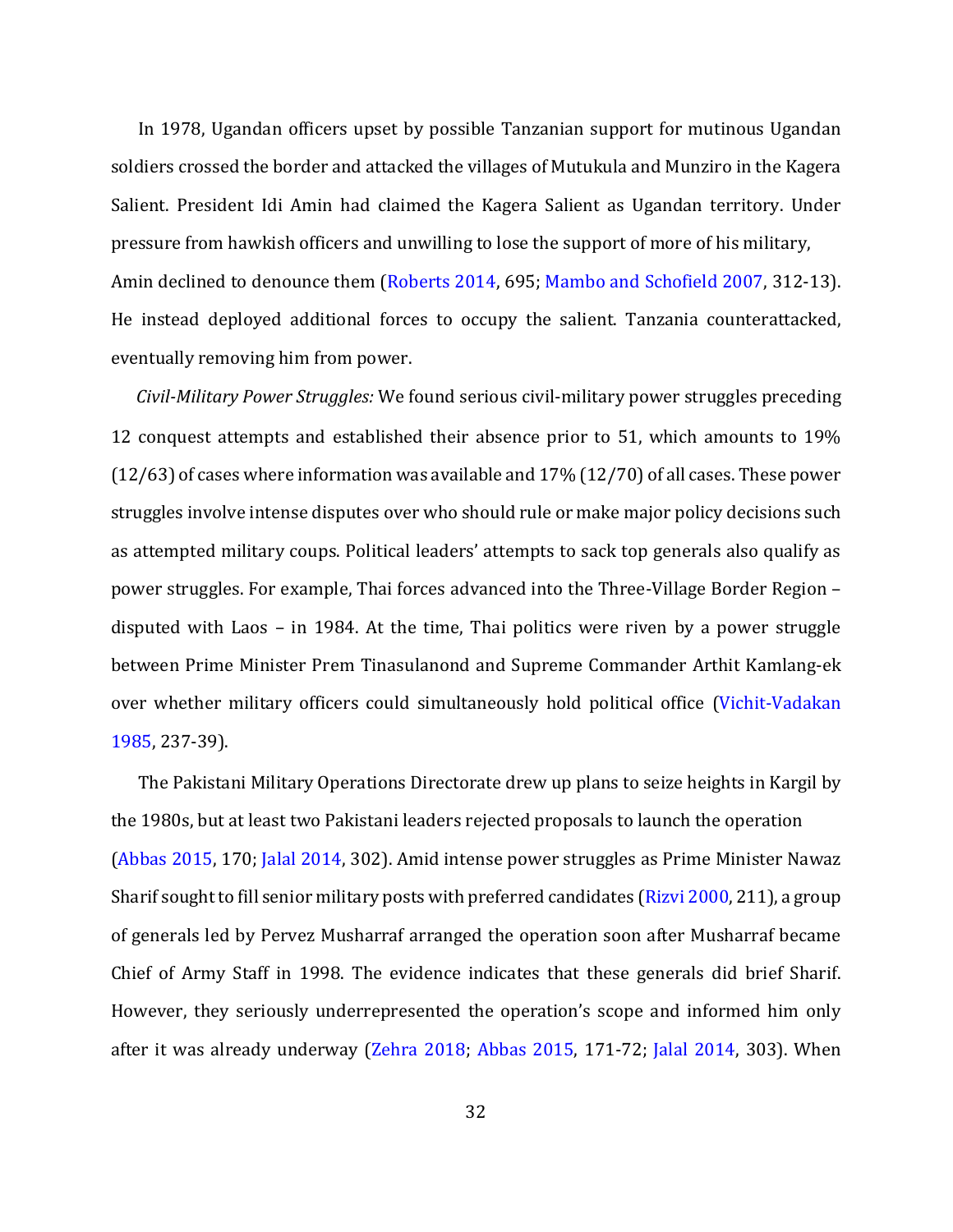Indian forces ejected the Pakistani soldiers, Sharif declined to escalate the conflict. He moved to sack the generals responsible for the debacle. Unwilling to cooperate, they removed him from power in a coup that ended with Musharraf as President (Zehra 2018).

*Military Rule:* Military regimes (Geddes, Wright, and Frantz 2014) undertook 15 conquest attempts, whereas other regimes accounted for 50, amounting to 23% (15/65) of cases where information was available and 21% (15/70) of all cases. In 1993, for example, Nigerian General Sani Abacha took power in a coup and seized territory in Bakassi, disputed with Cameroon, a month later (Lukong 2011, 26; Cornwell 2006, 26).

Overall, we confirmed the presence of at least one of the four direct types of process evidence in 29 cases. We confirmed the absence of all four in only ten. Although the underlying denominator for those figures is 70 conquest attempts (of which 29 cases is 41%), no data are missing for any of the four types of process evidence in only 32 cases. Among those 32 cases, at least one of the four types of process evidence was present in 22 (69%), as shown in Table 1. Taken together with our regression results, this prevalence increases our confidence in both the civil-military roots of post-1945 conquest generally and the careerist theory in particular. Nonetheless, it is important to make clear that we do not claim the theory explains 69% of conquest attempts. We acknowledge that the evidence reveals that many conquest attempts lack careerist roots. No single theory can fully explain this phenomenon.

*Career Outcomes:* Finally, we assess whether the officers who led conquest attempts later attained military promotions and high political offices. High political office includes heads of state, membership in cabinets and politburos, positions in national legislatures, and ambassadorships. Because we make no claim that all these officers orchestrated these conquest attempts, we regard this as indirect evidence for the careerist theory. We include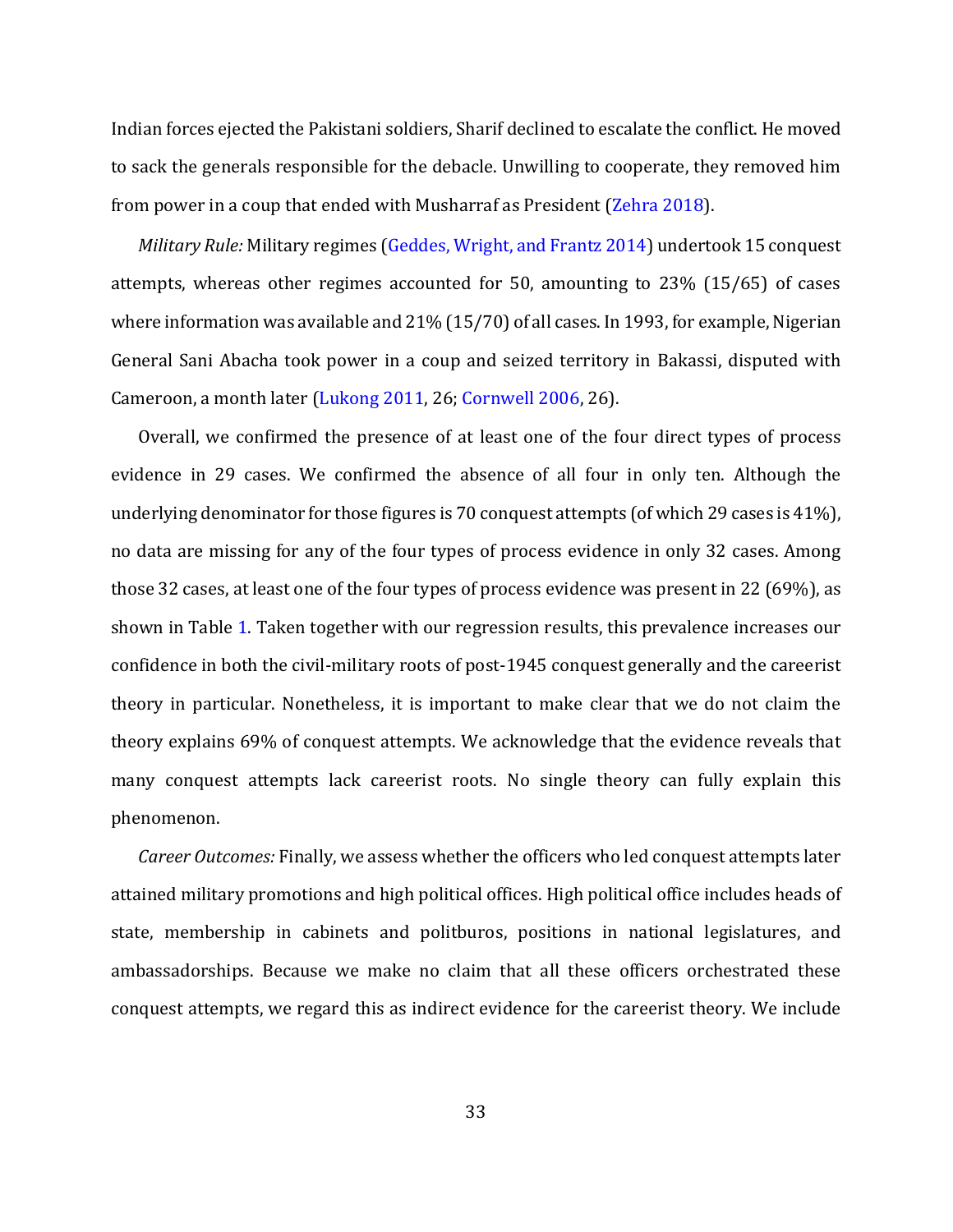up to one unit commander and one theater commander per conquest attempt.<sup>22</sup> Under no circumstances do we include an army chief of staff or comparably ranked officer. These restrictions leave a set of 25 officers who led initial military operations seizing territory: 16 unit commanders and 9 theater commanders.

This analysis should be treated with caution. Data on individual officers were frequently unobtainable, and records are plausibly more likely to exist for officers who later achieved prominence. Moreover, we reiterate that these results lack clear counterfactuals. That is especially important for military promotions, which would more likely have occurred regardless of the conquest attempt.

<sup>&</sup>lt;sup>22</sup> We exclude officers in cases where an army chief of staff personally commanded the operation. We exclude unit commanders when several had equally central roles in initial offensives.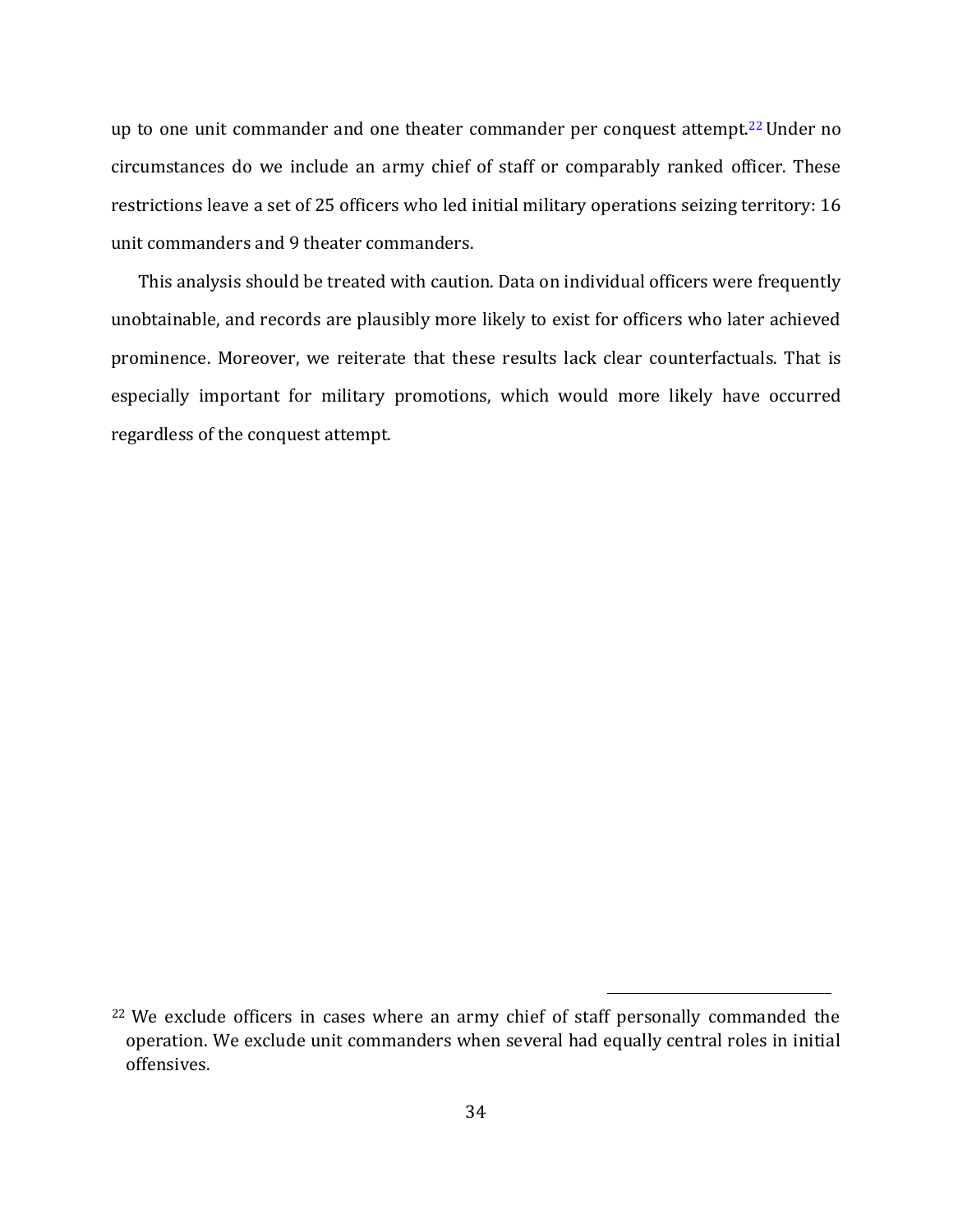|                           | Yes: | <b>No</b> | <b>Unknown</b> | % Yes            | % Yes          |
|---------------------------|------|-----------|----------------|------------------|----------------|
|                           |      |           |                | (Known Outcomes) | (All Outcomes) |
| <b>Military Promotion</b> | 12   | -8        |                | 60%              | 48%            |
| Successes only            |      |           |                | 78%              | 58%            |
| High Civilian Office      | 10   | 10        |                | 50%              | 40%            |
| Successes only            | b    |           |                | 67%              | 50%            |

**Table 2:** Career outcomes for unit and theater commanders who led conquest attempts

*Note*: "Known outcomes" are those for which officer outcomes data were available. "All outcomes" percentages include officers for whom career outcomes data were not available in the denominator. Officers that could not be identified are excluded.

Those caveats notwithstanding, Table 2 shows that we found significant rates of military promotions (60% of cases with known outcomes; 48% of all identified officers) and – more surprisingly – high political offices (50% of cases with known outcomes; 40% of all identified officers). In successful attempts, 78% of officers with known outcomes achieved promotions (58% of all identified officers). 67% later obtained high political offices (50% of all identified officers).<sup>23</sup> For example, Lieutenant General J. N. Chaudhuri commanded India's successful invasion of Goa in 1961. He became Army Chief of Staff in 1962. Impressively, five of the twelve unit commanders went on to achieve a rank of (or comparable to) army chief of staff. Although failed conquest attempts led to some negative outcomes – one officer died in battle and another was executed – a surprising number of unit commanders emerged from failures with strong career trajectories.

# **Conclusion**

Conquests since 1945 typically involve seizures of small territories, yet their small size does not mean that these conquests are unimportant for international politics. Instead, small

<sup>&</sup>lt;sup>23</sup> Success means the state still held the seized area at the end of the militarized dispute.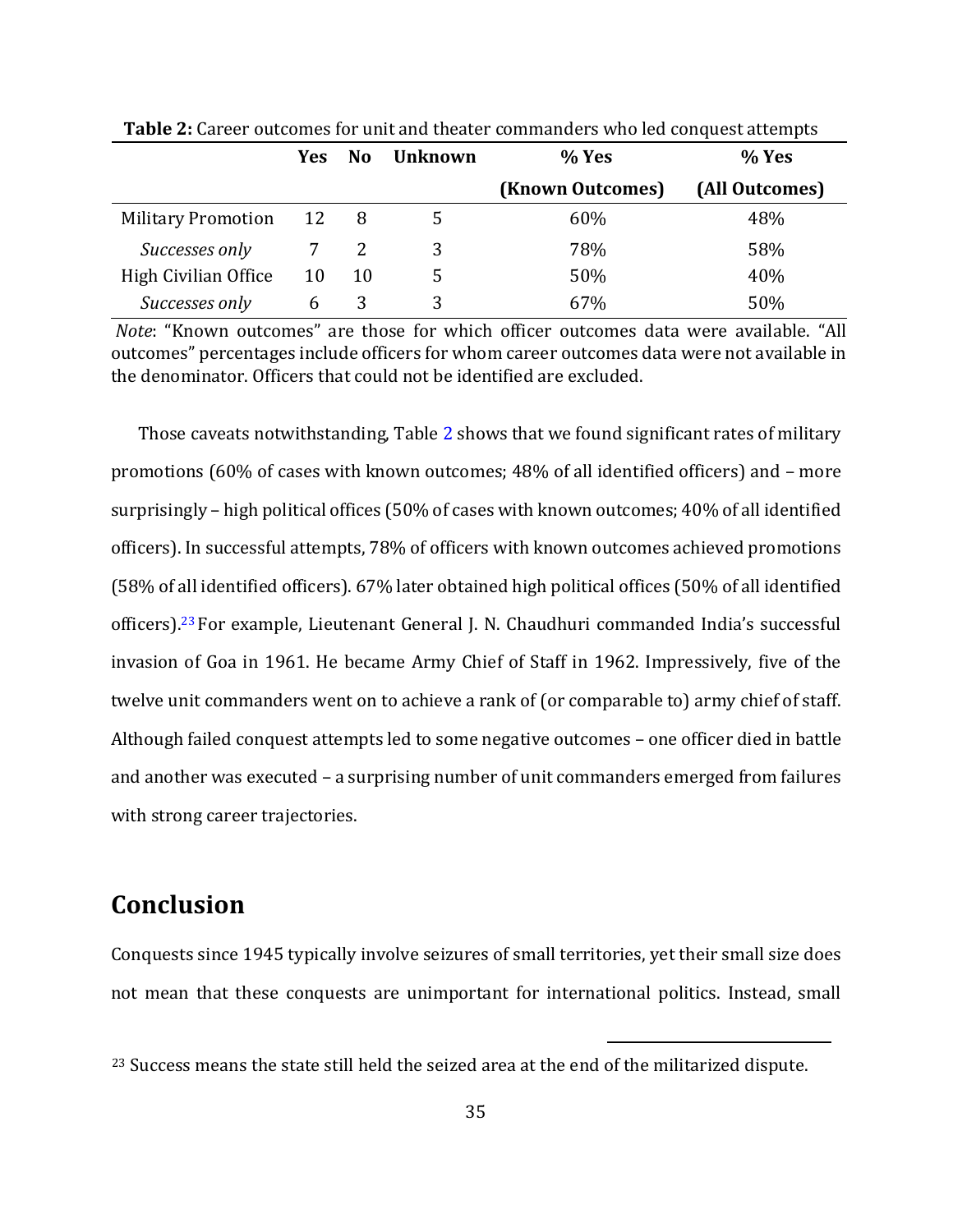conquest attempts remain among the most important causes of interstate war, making it all the more important to understand their causes.

This study casts doubt on several leading explanations for contemporary conquest. More than the value of the disputed territory itself, our research suggests that the benefits of being seen to seize territory motivate challengers. Conquest is a visible, salient event that taps into nationalism and offers a potential path to improved status, especially domestically and within militaries.

We doubt that careerist aggression is unique to the post-1945 period, nor to territorial conquest. We expect our argument to explain conquest attempts before 1945 and to have non-territorial applications, two fruitful areas for future research. Nonetheless, the conspicuousness of territorial seizures as public victories, the high salience of territorial stakes, and – most of all – the small size of the seized territories make our argument especially well-suited to understanding conquest attempts since 1945, because unit and theater commanders are best positioned to benefit from them.

Our findings have important implications for the study of interstate conflict. These conquests often occurred because military officers took matters into their own hands to promote their personal interests, either acting without orders or successfully lobbying their superiors. While international relations scholarship often focuses on the state, major state institutions, or national leaders, our research highlights the underappreciated but vital role that agents within militaries play in international aggression. Enabled by higher levels of military involvement in government, careerism helps to explain where, how, and why territorial conquest attempts are likely to occur in the coming years.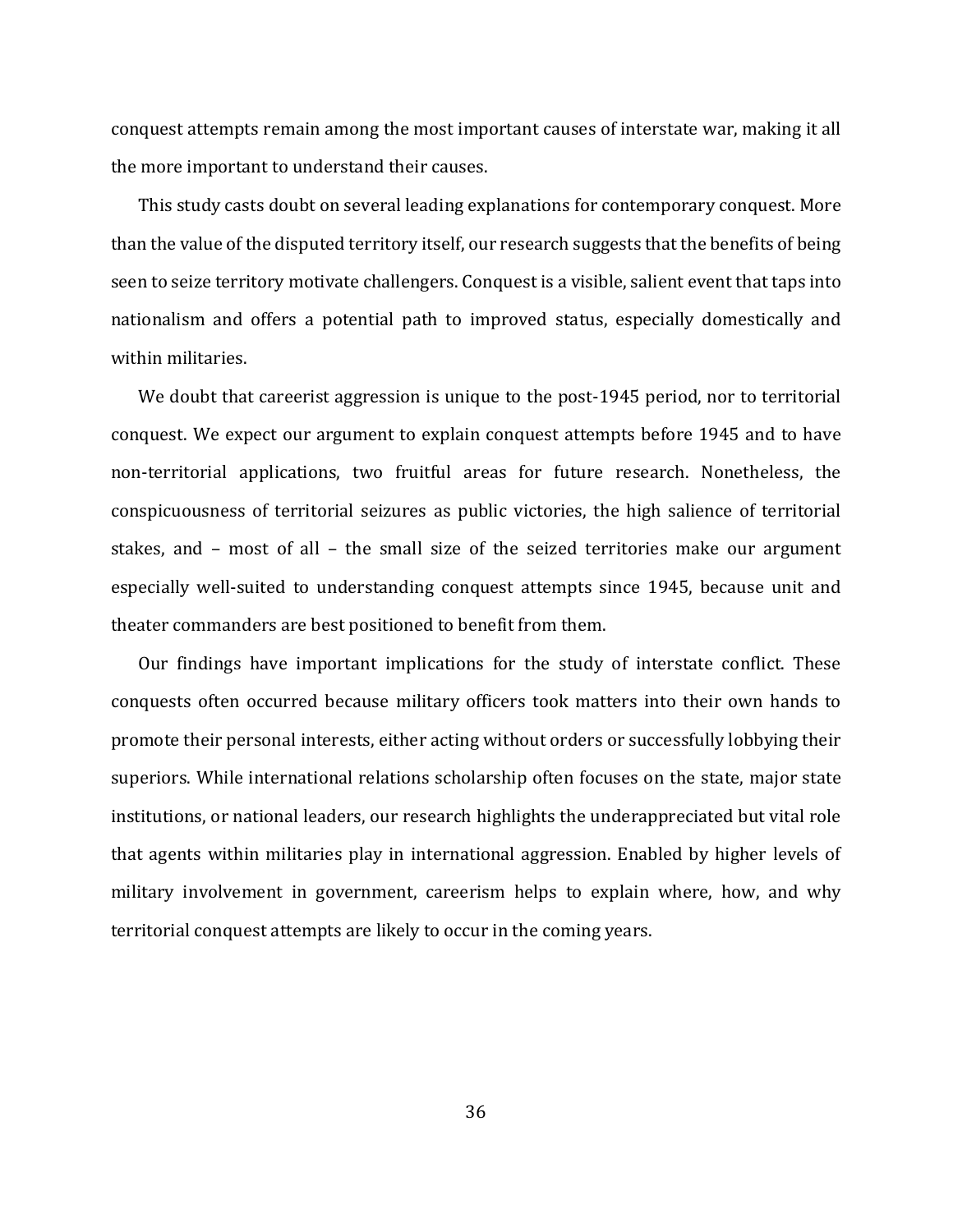# **References**

- Abbas, Hassan. 2015. *Pakistan's Drift into Extremism: Allah, the Army, and America's War on Terror: Allah, the Army, and America's War on Terror*. New York: Routledge.
- Abramson, Scott F., and David B. Carter. 2016. "The Historical Origins of Territorial Disputes." *American Political Science Review* 110 (4):675–698.
- Adebajo, Adekeye. 2002. *Liberia's Civil War: Nigeria, ECOMOG, and Regional Security in West Africa*. Boulder, CO: Lynne Rienner Publishers.
- Akinsanya, Adeoye A, and John A Ayoade. 2013. *An Introduction to Political Science in Nigeria*. New York: Rowman & Littlefield.
- Altman, Dan. 2017. "By Fait Accompli, Not Coercion: How States Wrest Territory from Their Adversaries." *International Studies Quarterly* 61 (4):881–891.
- Altman, Dan. 2020. "The Evolution of Territorial Conquest after 1945 and the Limits of the Territorial Integrity Norm." *International Organization* 74 (3):490–522.
- Amrhein, Carl G. 1995. "Searching for the Elusive Aggregation Effect: Evidence from Statistical Simulations." *Environment and Planning A* 27 (1):105–119.
- Anderson, Nicholas D. 2019. "Inadvertent Expansion in World Politics." Paper Presented at the Annual Meeting of the American Political Science Association.
- Avant, Deborah D. 1994. *Political Institutions and Military Change: Lessons from Peripheral Wars*. Ithaca, NY: Cornell University Press.
- Barnhart, Joslyn. 2016. "Status Competition and Territorial Aggression: Evidence from the Scramble for Africa." *Security Studies* 25 (3):385–419.

Barnhart, Joslyn. 2017. "Humiliation and Third-Party Aggression." *World Politics* 69 (3):532–568.

BBC News. 2019. "Muhammadu Buhari, Nigeria's 'New Broom' President in Profile." *BBC News* 29 February. [https://www.bbc.com/news/world-africa-12890807.](https://www.bbc.com/news/world-africa-12890807)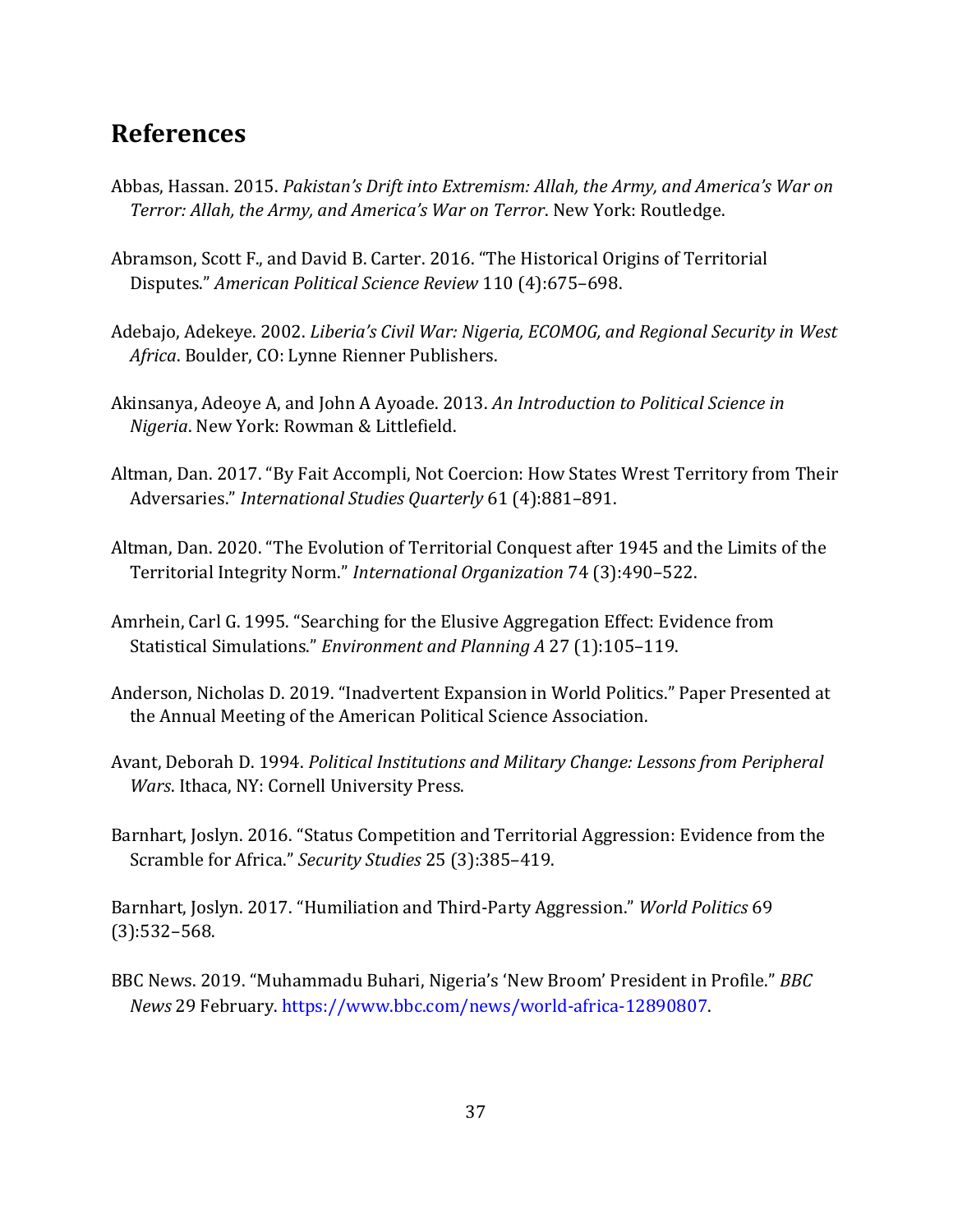- Betts, Richard K. 1991. *Soldiers, Statesmen, and Cold Car Crises*. Montreal: McGill-Queen's University Press.
- Brady, Henry E, and David Collier. 2010. *Rethinking Social Inquiry: Diverse Tools, Shared Standards*. Lanham, MD: Rowman & Littlefield Publishers.
- Brochmann, Marit, and Nils P. Gleditsch. 2012. "Shared Rivers and Conflict A Reconsideration." *Political Geography* 31 (8):519–527.
- Brooks, Risa A. 2008. *Shaping Strategy: The Civil-Military Politics of Strategic Assessment*. Princeton, NJ: Princeton University Press.
- Brooks, Stephen G. 2011. *Producing Security: Multinational Corporations, Globalization, and the Changing Calculus of Conflict*, vol. 134. Princeton, NJ: Princeton University Press.
- Bueno de Mesquita, Bruce, Alastair Smith, Randolph M Siverson, and James D Morrow. 2005. *The Logic of Political Survival*. Cambridge, MA: MIT press.
- Bukh, Alexander. 2020. *These Islands Are Ours: The Social Construction of Territorial Disputes in Northeast Asia*. Palo Alto, CA: Stanford University Press.
- Carlin, Ryan E., Jonathan Hartlyn, Timothy Hellwig, Gregory J. Love, Cecilia MartinezGallardo, and Matthew M. Singer. 2020. *Executive Approval Database 2.0*. Executive Approval Project.
- Carter, David B. 2010. "The Strategy of Territorial Conflict." *American Journal of Political Science* 54 (4):969–987.
- Carter, David B., and Hein E. Goemans. 2011. "The Making of the Territorial Order: New Borders and the Emergence of Interstate Conflict." *International Organization* 65 (2):275– 309.
- Carter, David B., and Curtis S. Signorino. 2010. "Back to the Future: Modeling Time Dependence in Binary Data." *Political Analysis* 18 (3):271–292.
- Caselli, Francesco, Massimo Morelli, and Dominic Rohner. 2015. "The Geography of Interstate Resource Wars." *The Quarterly Journal of Economics* 130 (1):267–315.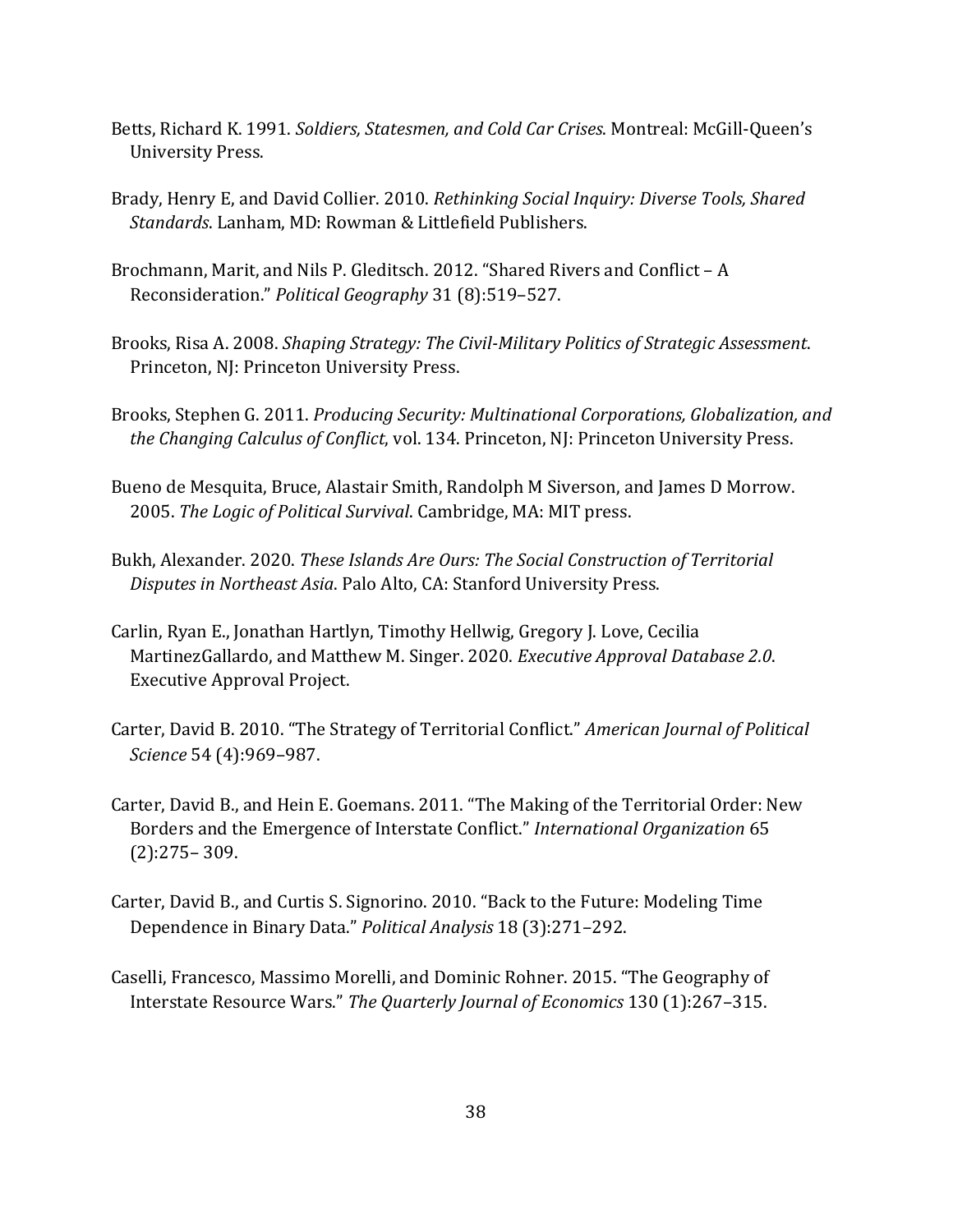- Chhina, Man Aman Singh. 2020. "Lt Gen P N Hoon, Corps Commander during Op Meghdoot, Passes Away." *Indian Express* 7 January. [https://indianexpress.com/article/india/formerwestern-army-commander-lt-gen-p-n](https://indianexpress.com/article/india/former-western-army-commander-lt-gen-p-n-hoon-passes-away-6204052/)[hoon-passes-away-6204052/.](https://indianexpress.com/article/india/former-western-army-commander-lt-gen-p-n-hoon-passes-away-6204052/)
- Chibber, M. L. 1990. "Siachen: The Untold Story (A Personal Account)." *Indian Defence Review* 5 (1).
- Colgan, Jeff D. 2013. "Fueling the Fire: Pathways from Oil to War." *International Security* 38 (2):147–180.
- Cornwell, Richard. 2006. "Nigeria and Cameroon: Diplomacy in the Delta." *African Security Studies* 15 (4):48–55.
- Dafoe, Allan, Jonathan Renshon, and Paul Huth. 2014. "Reputation and Status as Motives for War." *Annual Review of Political Science* 17:371–393.
- Davies, Graeme A. 2002. "Domestic Strife and the Initiation of International Conflicts: A Directed Dyad Analysis, 1950-1982." *Journal of Conflict Resolution* 46 (5):672–692.
- De Bruin, Erica. 2018. "Preventing Coups d'Etat: How Counterbalancing Works." *Journal of Conflict Resolution* 62 (7):1433–1458.
- Desch, Michael C. 1999. *Civilian Control of the Military: The Changing Security Environment*. Baltimore: Johns Hopkins University Press.
- Duque, Marina G. 2018. "Recognizing International Status: A Relational Approach." *International Studies Quarterly* 62 (3):577–592.
- Eyre, Dana P. and Mark C. Suchman. 1996. "Status, Norms, and the Proliferation of Conventional Weapons: An Institutional Theory Approach." In *The Culture of National Security: Norms and Identity in World Politics.* Edited by Peter J. Katzenstein, 79–113. New York: Columbia University Press*.*
- Fazal, Tanisha M. 2007. *State Death: The Politics and Geography of Conquest, Occupation, and Annexation*. Princeton, NJ: Princeton University Press.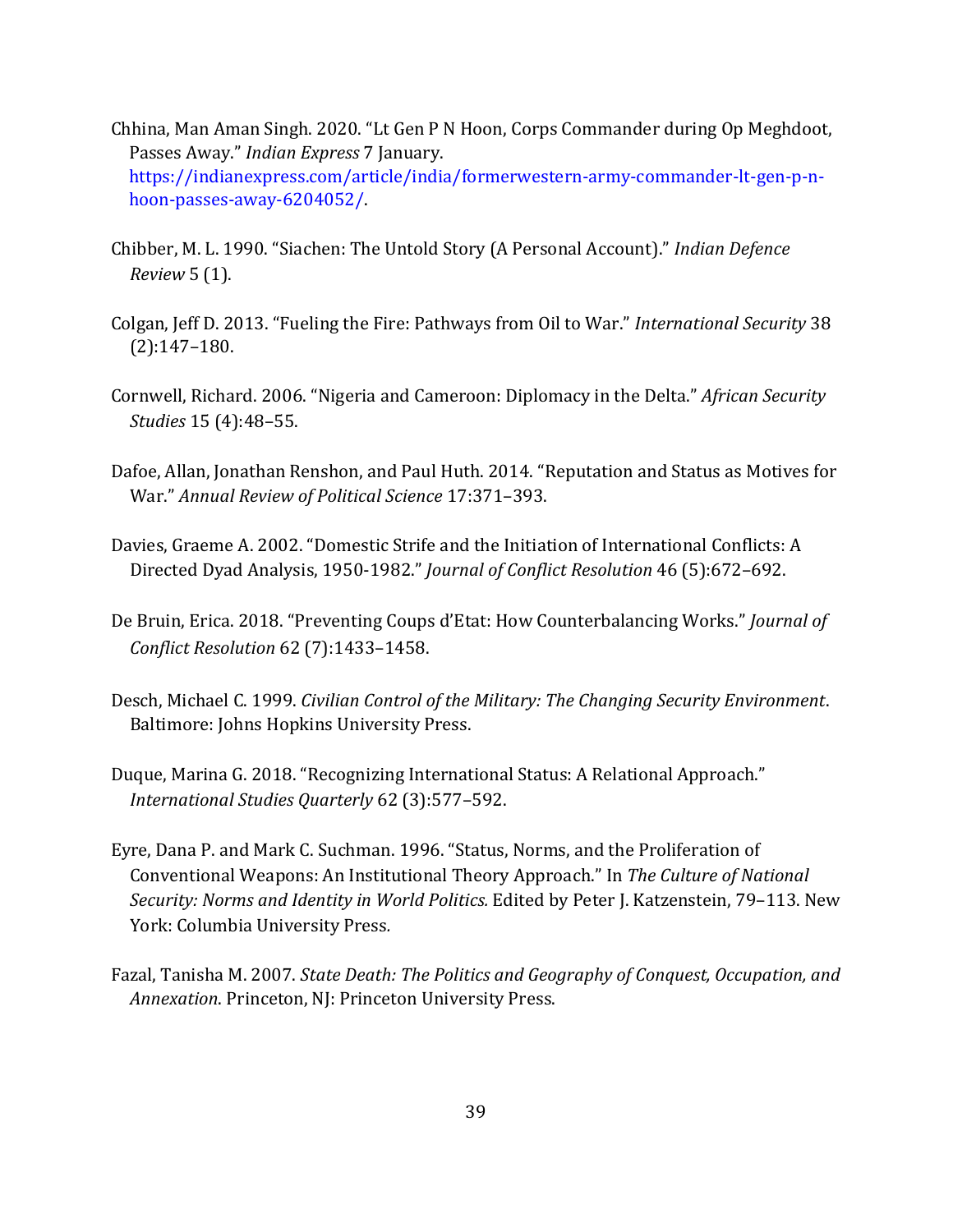Feaver, Peter D., and Christopher Gelpi. 2005. *Choosing Your Battles: American CivilMilitary Relations and the Use of Force*. Princeton, NJ: Princeton University Press.

Figus, Mateo. 2017. *A Normal Nigerian Anomaly*. Lulu Press.

- Fravel, M. Taylor. 2010. "The Limits of Diversion: Rethinking Internal and External Conflict." *Security Studies* 19 (2):307–341.
- Gartzke, Erik, and Dominic Rohner. 2011. "The Political Economy of Imperialism, Decolonization and Development." *British Journal of Political Science* 41 (3):525–556.
- Geddes, Barbara, Joseph Wright, and Erica Frantz. 2014. "Autocratic Breakdown and Regime Transitions: A New Data Set." *Perspectives on Politics* 12 (2):313–331.
- Gelpi, Christopher. 1997. "Democratic Diversions: Governmental Structure and the Externalization of Domestic Conflict." *Journal of Conflict Resolution* 41 (2):255–282.
- Ghiselli, Andrea. 2020. "Civil–Military Relations and Organisational Preferences Regarding the Use of the Military in Chinese Foreign Policy: Insights from the Debate on MOOTW." *Journal of Strategic Studies* 43 (3):421–442.
- Gibler, Douglas M. 2012. *The Territorial Peace: Borders, State Development, and International Conflict*. New York: Cambridge University Press.
- Gleick, Peter H. 1993. "Water and Conflict: Fresh Water Resources and International Security." *International Security* 18 (1):79–112.
- Goddard, Stacie E. 2006. "Uncommon Ground: Indivisible Territory and the Politics of Legitimacy." *International Organization* 60 (1):35–68.
- Goemans, Hein E, and Kenneth A Schultz. 2017. "The Politics of Territorial Claims: A Geospatial Approach Applied to Africa." *International Organization* 71 (1):31–64.
- Goertz, Gary, Paul F. Diehl, and Alexandru Balas. 2016. *The Puzzle of Peace: The Evolution of Peace in the International System*. New York: Oxford University Press.
- Goertz, Gary, and James Mahoney. 2012. *A Tale of Two Cultures: Qualitative and Quantitative Research in the Social Sciences*. Princeton, NJ: Princeton University Press.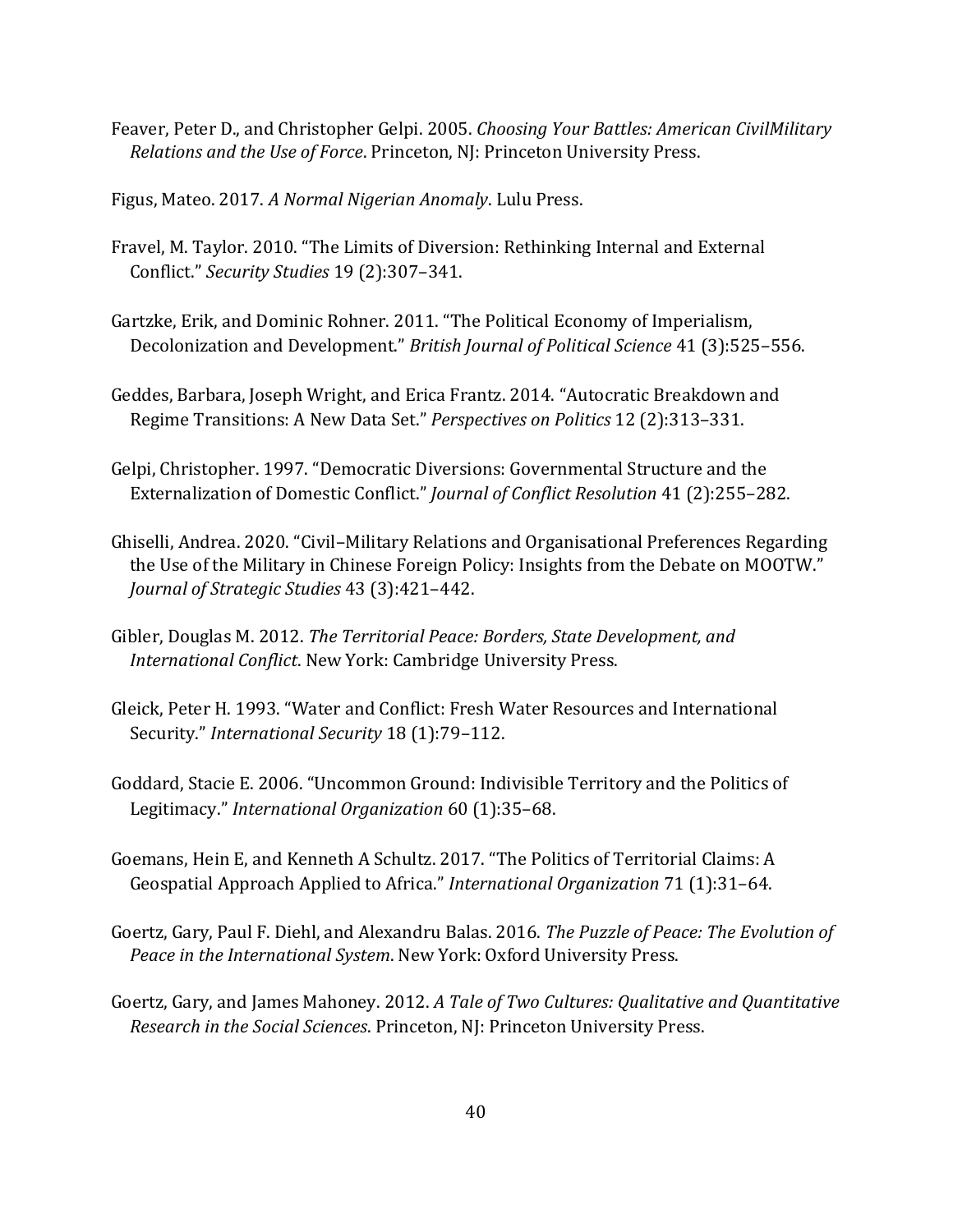- Hale, Henry E. 2018. "How Crimea Pays: Media, Rallying 'Round the Flag, and Authoritarian Support." *Comparative Politics* 50 (3):369–391.
- Halperin, Morton H., and Priscilla Clapp. 2007. *Bureaucratic Politics and Foreign Policy*. Washington, D.C.: Brookings Institution Press.
- Hassner, Ron E. 2003. "'To Halve and to Hold': Conflicts over Sacred Space and the Problem of Indivisibility." *Security Studies* 12 (4):1–33.
- Hensel, Paul R. 1996. "Charting a Course to Conflict: Territorial Issues and Interstate Conflict, 1816-1992." *Conflict Management and Peace Science* 15 (1):43–73.
- Hensel, Paul R., and Sara M. Mitchell. 2005. "Issue Indivisibility and Territorial Claims." *GeoJournal* 64 (4):275–285.
- Herz, Monica, and Joao P. Nogueira. 2002. *Ecuador vs. Peru: Peacemaking amid rivalry*. Boulder, CO: Lynne Rienner Publishers.

Horowitz, Michael C., and Allan C. Stam. 2014. "How Prior Military Experience Influences the Future Militarized Behavior of Leaders." *International Organization* 68 (3):527–559.

- Hundman, Eric. 2021. "The Diversity of Disobedience in Military Organizations." *Journal of Global Security Studies* .
- Hundman, Eric, and Sarah E. Parkinson. 2019. "Rogues, Degenerates, and Heroes: Disobedience as Politics in Military Organizations." *European Journal of International Relations* 25 (3):645–671.
- Huntington, Samuel P. 1957. *The Soldier and the State*. Cambridge, MA: Harvard University Press.
- Huth, Paul K. 1996. *Standing Your Ground: Territorial Disputes and International Conflict*. Ann Arbor, MI: University of Michigan Press.
- Huth, Paul K., and Todd L. Allee. 2002. *The Democratic Peace and Territorial Conflict in the Twentieth Century*. New York: Cambridge University Press.
- Huth, Paul K., Sarah E. Croco, and Benjamin J. Appel. 2011. "Does International Law Promote the Peaceful Settlement of International Disputes? Evidence from the Study of Territorial Conflicts Since 1945." *American Political Science Review* 105 (2):415–436.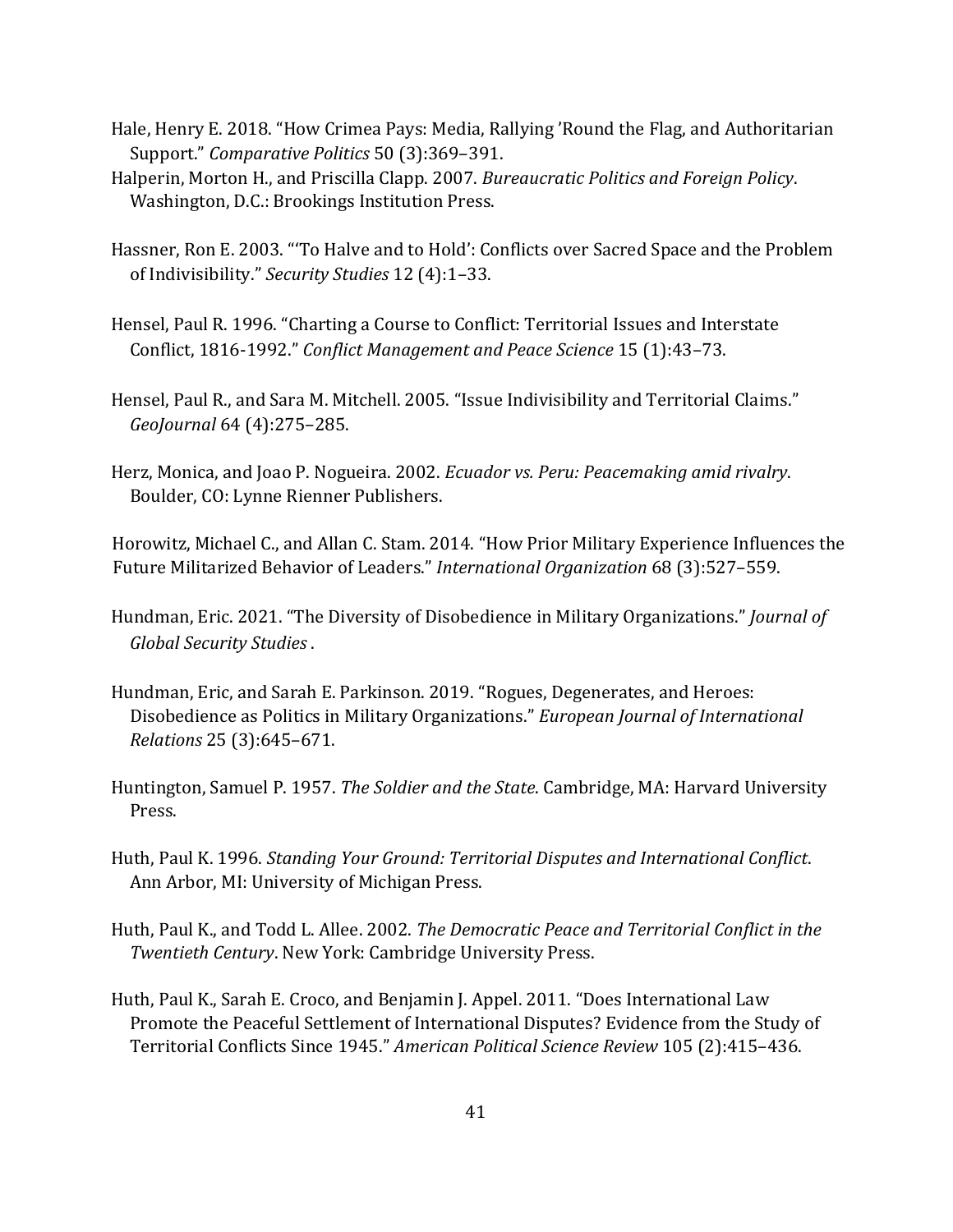Jacobides, Michael G. 2007. "The Inherent Limits of Organizational Structure and the Unfulfilled Role of Hierarchy: Lessons from a Near-War." *Organization Science* 18 (3):455–477.

Jalal, Ayesha. 2014. *The Struggle for Pakistan*. Cambridge, MA: Harvard University Press. Janowitz, Morris. 2017. *The Professional Soldier: A Social and Political Portrait*. New York: Free Press.

- Jost, Tyler, Kaine Meshkin, and Robert Schub. 2022. The Character and Origins of Military Attitudes on the Use of Force. *International Studies Quarterly* 66 (2).
- Jung, Sung Chul. 2014. "Foreign Targets and Diversionary Conflict." *International Studies Quarterly* 58 (3):566–578.
- Kenwick, Michael R. 2020. "Self-Reinforcing Civilian Control: A Measurement-Based Analysis of Civil-Military Relations." *International Studies Quarterly* 64 (1):71–84.
- Kim, Nam Kyu. 2018. "Are Military Regimes Really Belligerent?" *Journal of Conflict Resolution* 62 (6):1151–1178.
- Kim, Nam Kyu. 2019. "External Territorial Threats and Military Megimes." *Political Research Quarterly* 72 (4):863–877.
- Kisangani, Emizet F., and Jeffrey Pickering. 2009. "The Dividends of Diversion: Mature Democracies' Proclivity to Use Diversionary Force and the Rewards They Reap from It." *British Journal of Political Science* 39 (3):483–515.
- Lai, Brian, and Dan Slater. 2006. "Institutions of the Offensive: Domestic Sources of Dispute Initiation in Authoritarian Regimes, 1950–1992." *American Journal of Political Science* 50 (1):113–126.
- Lake, David A. 1992. "Powerful Pacifists: Democratic States and War." *American Political Science Review* 86 (1):24–37.
- Lebow, Richard N. 2010. *Why Nations Fight: Past and Future Motives for War*. New York: Cambridge University Press.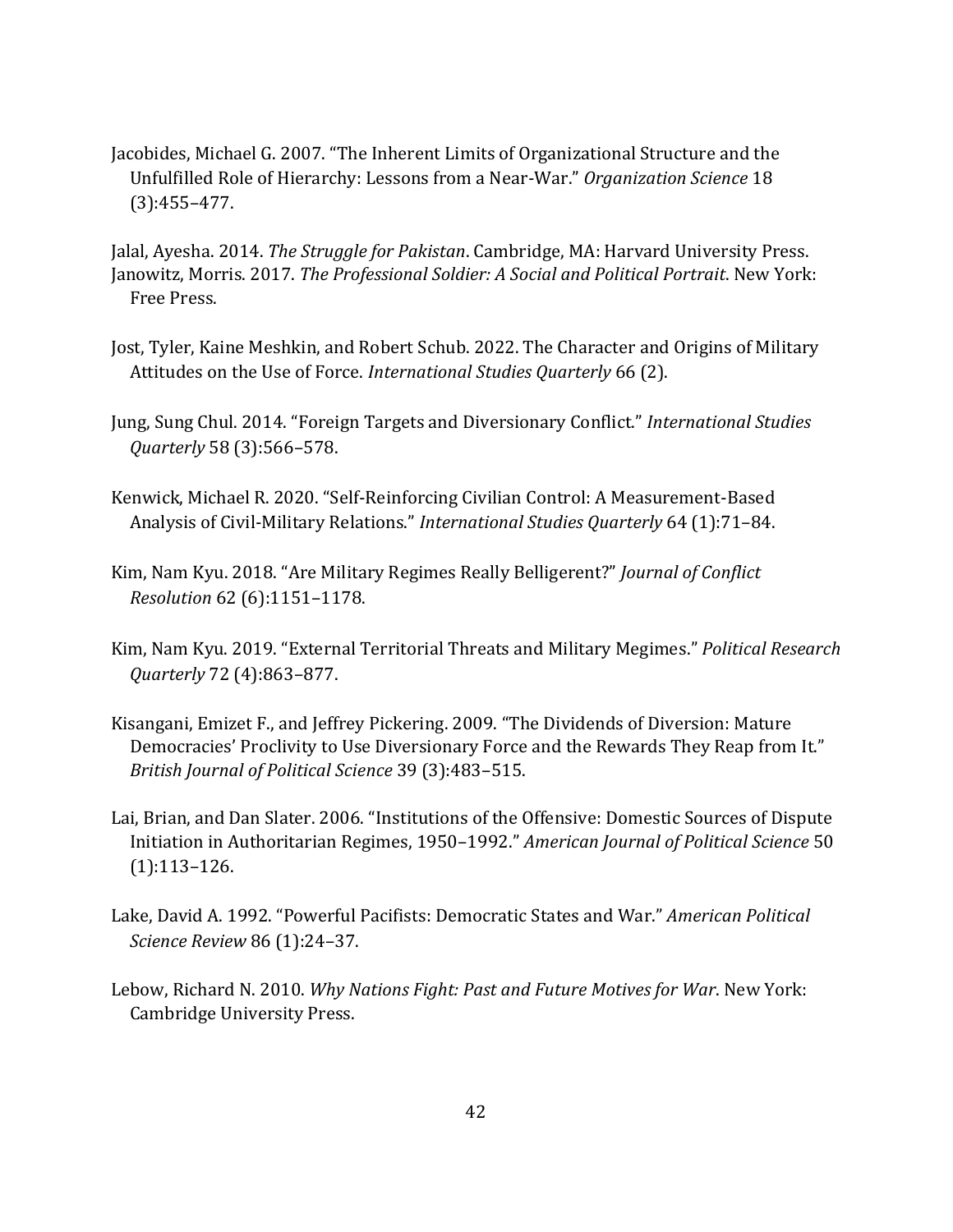- Lee, Dong Wook, Melissa Z. Rogers, and Hillel D. Soifer. 2020. "The Modifiable Areal Unit Problem in Political Science." Paper presented at the Annual Meeting of the American Political Science Association, September 10-13, 2020.
- Lee, Melissa M. 2018. "The International Politics of Incomplete Sovereignty: How Hostile Neighbors Weaken the State." *International Organization* 72 (2):283.
- Liberman, Peter. 1998. *Does Conquest Pay?: the Exploitation of Occupied Industrial Societies*. Princeton, NJ: Princeton University Press.
- Lukong, Hilary V. 2011. *The Cameroon-Nigeria Border Dispute. Management and Resolution, 1981-2011: Management and Resolution, 1981-2011*. Bamenda: African Books Collective.
- Lupton, Danielle L. 2022. "Military Experience and Elite Decision-Making: Self-Selection, Socialization, and the Vietnam Draft Lottery." *International Studies Quarterly* 66 (1).
- Maass, Richard W. 2020. *The Picky Eagle: How Democracy and Xenophobia Limited US Territorial Expansion*. Ithaca, NY: Cornell University Press.
- Mahoney, James. 2012. "The Logic of Process Tracing Tests in the Social Sciences." *Sociological Methods & Research* 41 (4):570–597.
- Mambo, Andrew, and Julian Schofield. 2007. "Military Diversion in the 1978 Uganda-Tanzania War." *Journal of Political and Military Sociology* 35 (2):299.
- Mares, David R, and David Scott Palmer. 2012. *Power, Institutions, and Leadership in War and Peace: Lessons from Peru and Ecuador, 1995–1998*. Austin: University of Texas Press.
- Markowitz, Jonathan, Christopher Fariss, and R Blake McMahon. 2019. Producing Goods and Projecting Power: How What You Make Influences What You Take. *Journal of Conflict Resolution* 63 (6):1368–1402.
- Markowitz, Jonathan N. 2020. *Perils of Plenty: Arctic Resource Competition and the Return of the Great Game*. New York: Oxford University Press.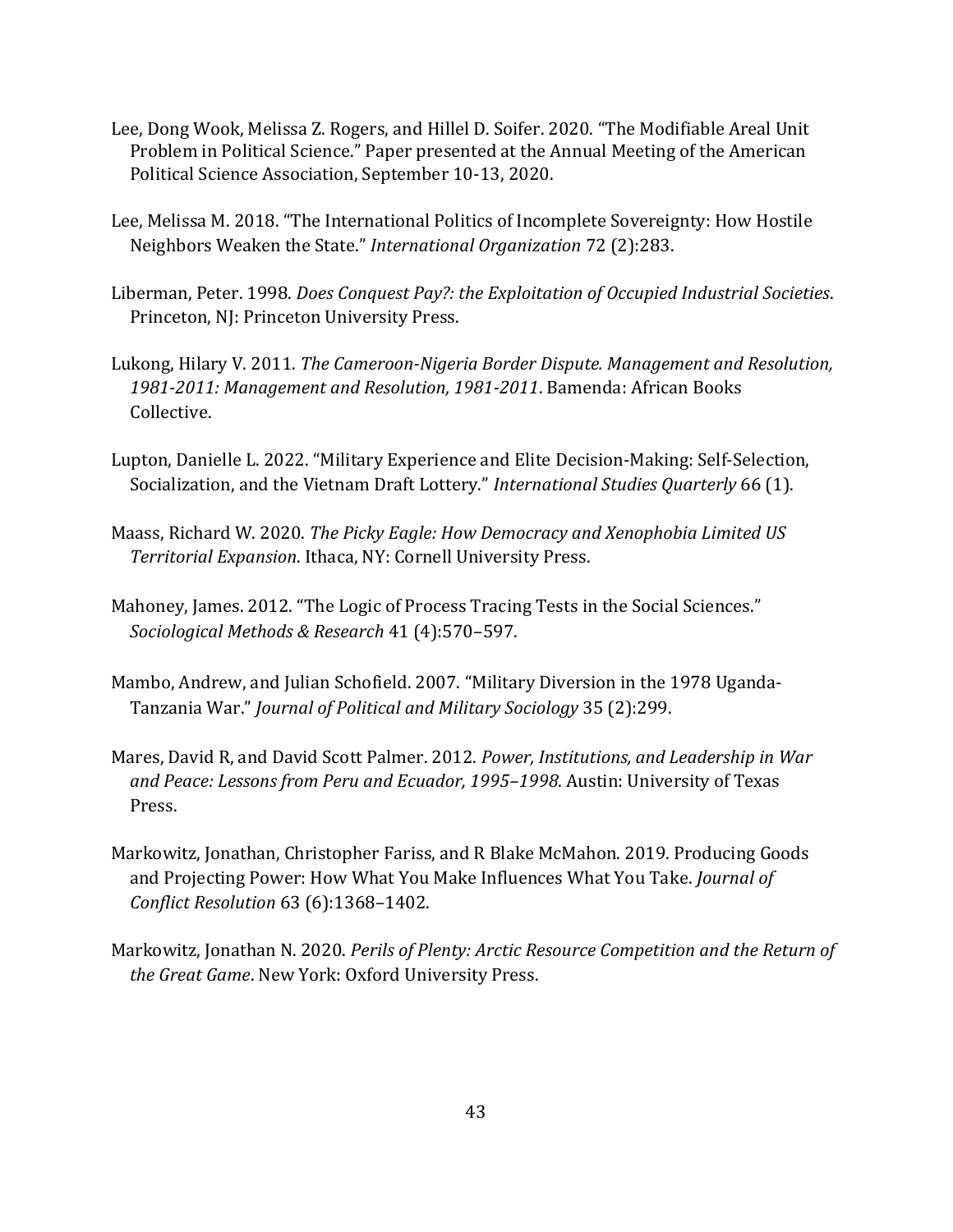- Markowitz, Jonathan N, Suzie Mulesky, Benjamin AT Graham, and Christopher J Fariss. 2020. "Productive Pacifists: The Rise of Production-Oriented States and Decline of Profit Motivated Conquest." *International Studies Quarterly* 64 (3):558–572.
- Meierding, Emily. 2020. *The Oil Wars Myth: Petroleum and the Causes of International Conflict*. Ithaca, NY: Cornell University Press.
- MercoPress. 2019. "Thule Island Occupation: Argentine Navy Tested UK's Resolve as Part of Its Long Term Plan to Take the Falklands." *MercoPress* 29 August[.https://en.mercopress.com/2019/08/29/thule-island-occupation-argentine](https://en.mercopress.com/2019/08/29/thule-island-occupation-argentine-navy-tested-uk-s-resolve-as-part-of-its-long-term-plan-to-take-the-falklands)[navytested-uk-s-resolve-as-part-of-its-long-term-plan-to-take-the-falklands.](https://en.mercopress.com/2019/08/29/thule-island-occupation-argentine-navy-tested-uk-s-resolve-as-part-of-its-long-term-plan-to-take-the-falklands)
- Mitchell, Sara M., and Brandon C. Prins. 2004. Rivalry and Diversionary Uses of Force. *Journal of Conflict Resolution* 48 (6):937–961.
- Moore, David W., and B. Thomas Trout. 1978. "Military Advancement: The Visibility Theory of Promotion." *American Political Science Review* 72 (2):452–468.
- Nair, Pavan. 2009. The Siachen War: Twenty-Five Years on. *Economic and Political Weekly*  35–40.
- Oakes, Amy. 2006. "Diversionary War and Argentina's Invasion of the Falkland Islands." *Security Studies* 15 (3):431–463.
- O'Hanlon, Michael E. 2019. *The Senkaku Paradox: Risking Great Power War Over Small Stakes*. Washington, D.C.: Brookings Institution Press.
- Oneal, John R., and Jaroslav Tir. 2006. Does the Diversionary Use of Force Threaten the Democratic Peace? Assessing the Effect of Economic Growth on Interstate Conflict, 1921– 2001. *International Studies Quarterly* 50 (4):755–779.
- Openshaw, Stan. 1984. Ecological Fallacies and the Analysis of Areal Census Data. *Environment and planning A* 16 (1):17–31.
- Parsons, Michael. 2016. "Still Two Bald Men Fighting for a Comb?" In *30 Years After: Issues and Representations of the Falklands War*, edited by Carine Berberi and Monia O'Brien Castro, 59–70. Routledge.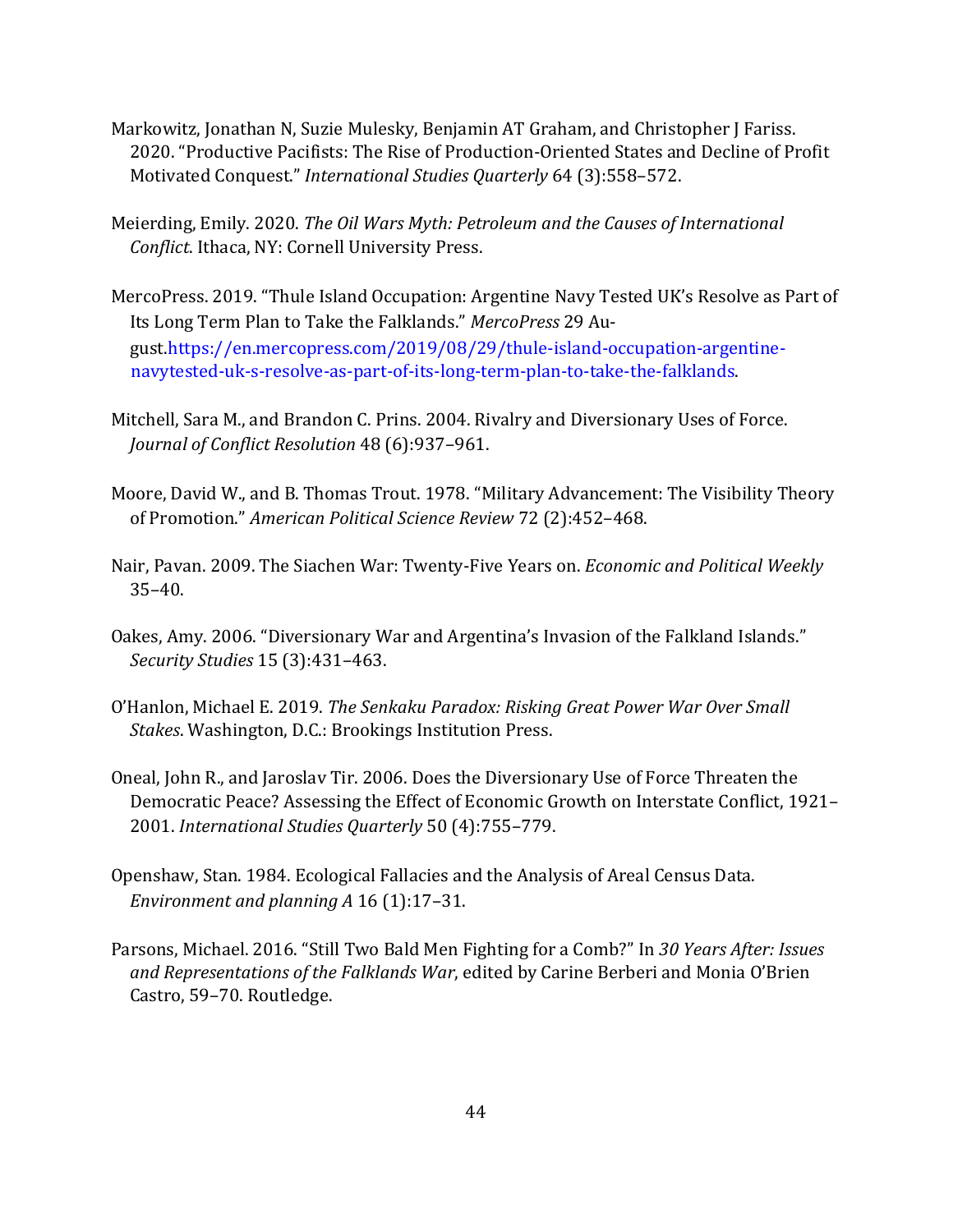- Peck, B. Mitchell. 1994. "Assessing the Career Mobility of US Army Officers: 1950–1974." *Armed Forces & Society* 20 (2):217–237.
- Pion-Berlin, David. 1985. "The Fall of Military Rule in Argentina: 1976-1983." *Journal of Interamerican Studies and World Affairs* 27 (2):55–76.
- Piplani, Varun, and Caitlin Talmadge. 2016. "When War Helps Civil–Military Relations: Prolonged Interstate Conflict and the Reduced Risk of Coups." *Journal of Conflict Resolution* 60 (8):1368–1394.
- Quinlivan, James T. 1999. "Coup-Proofing: Its Practice and Consequences in the Middle East." *International Security* 24 (2):131–165.
- Reiter, Dan, and William A Wagstaff. 2017. "Leadership and Military Effectiveness." *Foreign Policy Analysis* 14 (4):490–511.
- Renshon, Jonathan. 2016. "Status Deficits and War." *International Organization* 70 (3):513– 550.
- Rizvi, Hasan-Askari. 2000. "Pakistan in 1999: Back to Square One." *Asian Survey* 40 (1):208– 218.
- Roberts, George. 2014. "The Uganda–Tanzania War, the Fall of Idi Amin, and the Failure of African Diplomacy, 1978–1979." *Journal of Eastern African Studies* 8 (4):692–709.
- Rosecrance, Richard N. 1986. *The Rise of the Trading State: Commerce and Conquest in the Modern World*. New York: Basic Books.
- Sagan, Scott D. 1997. "Why Do States Build Nuclear Weapons? Three Models in Search of a Bomb." *International Security* 21 (3):54–86.
- Saideman, Stephen M, and R. William Ayres. 2008. *For Kin or Country: Xenophobia, Nationalism, and War*. New York: Columbia University Press.
- Sarkees, Meredith R., and Frank W. Wayman. 2010. *Resort to war: a data guide to interstate, extra-state, intra-state, and non-state wars, 1816-2007*. Washington, D.C.: CQ Press.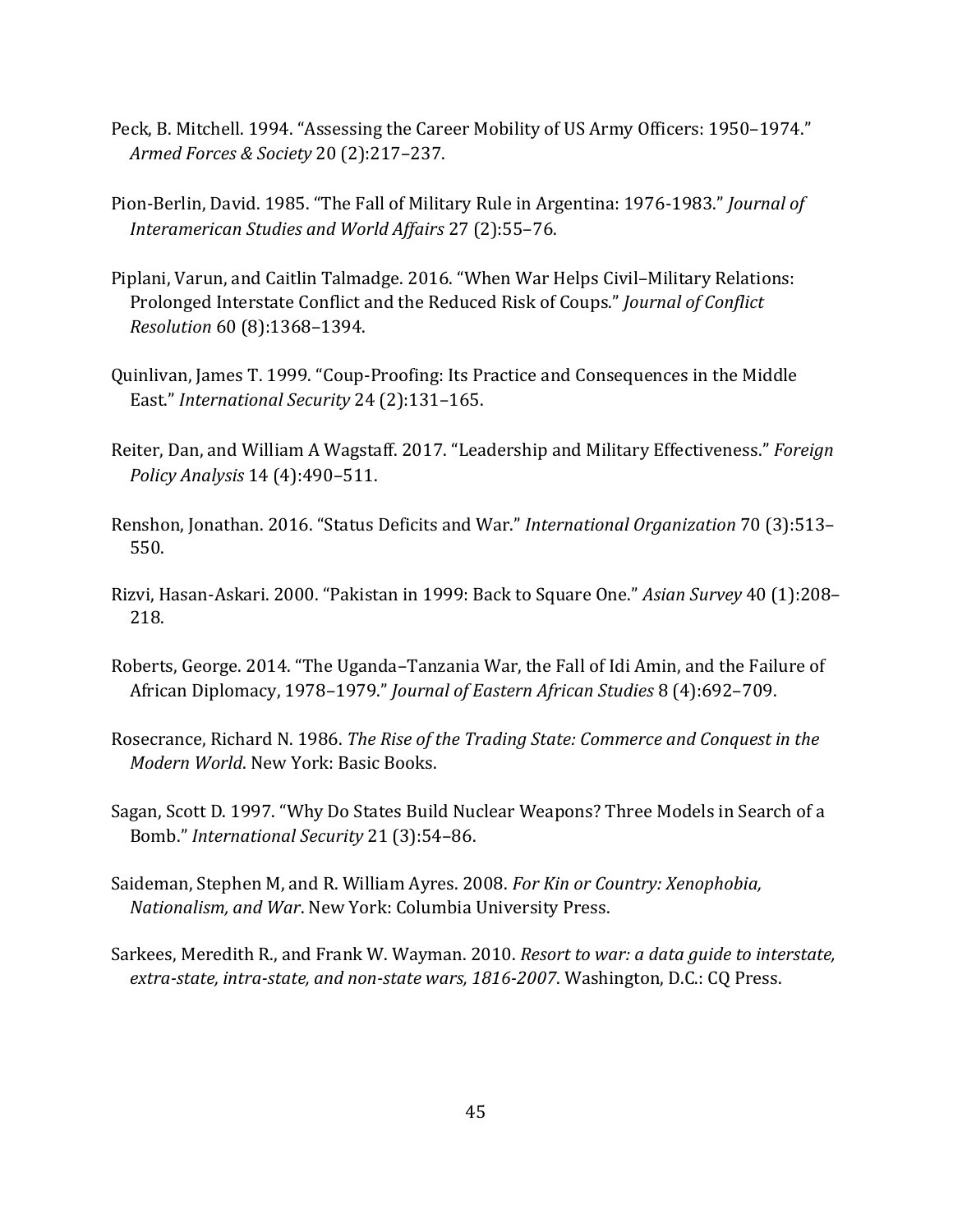- Schmidt, Cody J., Bomi K. Lee, and Sara M. Mitchell. 2021. Climate Bones of Contention: How Climate Variability Influences Territorial, Maritime, and River Interstate Conflicts. *Journal of Peace Research* 58 (1):132–150.
- Schultz, Kenneth A. 2017. "Mapping Interstate Territorial Conflict: A New Data Set and Applications." *Journal of Conflict Resolution* 61 (7):1565–1590.
- Schultz, Kenneth A., and Hein E. Goemans. 2019. "Aims, Claims, and the Bargaining Model of War." *International Theory* 11 (3):344–74.
- Sechser, Todd S. 2004. "Are Soldiers Less War-Prone than Statesmen?" *Journal of Conflict Resolution* 48 (5):746–774.
- Shelef, Nadav G. 2016. "Unequal Ground: Homelands and Conflict." *International Organization* 70 (1):33–63.
- Simmons, Beth A. 2005. "Rules over Real Estate: Trade, Territorial Conflict, and International Borders as Institutions." *Journal of Conflict Resolution* 49 (6):823–848.
- Siroky, David S., and Christopher W. Hale. 2017. "Inside Irredentism: A Global Empirical Analysis." *American Journal of Political Science* 61 (1):117–128.
- Snyder, Jack. 1984. *The Ideology of the Offensive: Military Decision Making and the Disasters of 1914*. Ithaca, NY: Cornell University Press.
- Stewart, Brandon M., and Yuri M. Zhukov. 2009. "Use of Force and Civil–Military Relations in Russia: An Automated Content Analysis." *Small Wars & Insurgencies* 20 (2):319–343.
- Svolik, Milan W. 2012. *The Politics of Authoritarian Rule*. New York: Cambridge University Press.
- Talmadge, Caitlin. 2015. *The Dictator's Army: Battlefield Effectiveness in Authoritarian Regimes*. Ithaca, NY: Cornell University Press.
- Tir, Jaroslav. 2010. "Territorial Diversion: Diversionary Theory of War and Territorial Conflict." *The Journal of Politics* 72 (2):413–425.

Toft, Monica D. 2014. "Territory and War." *Journal of Peace Research* 51 (2):185–198.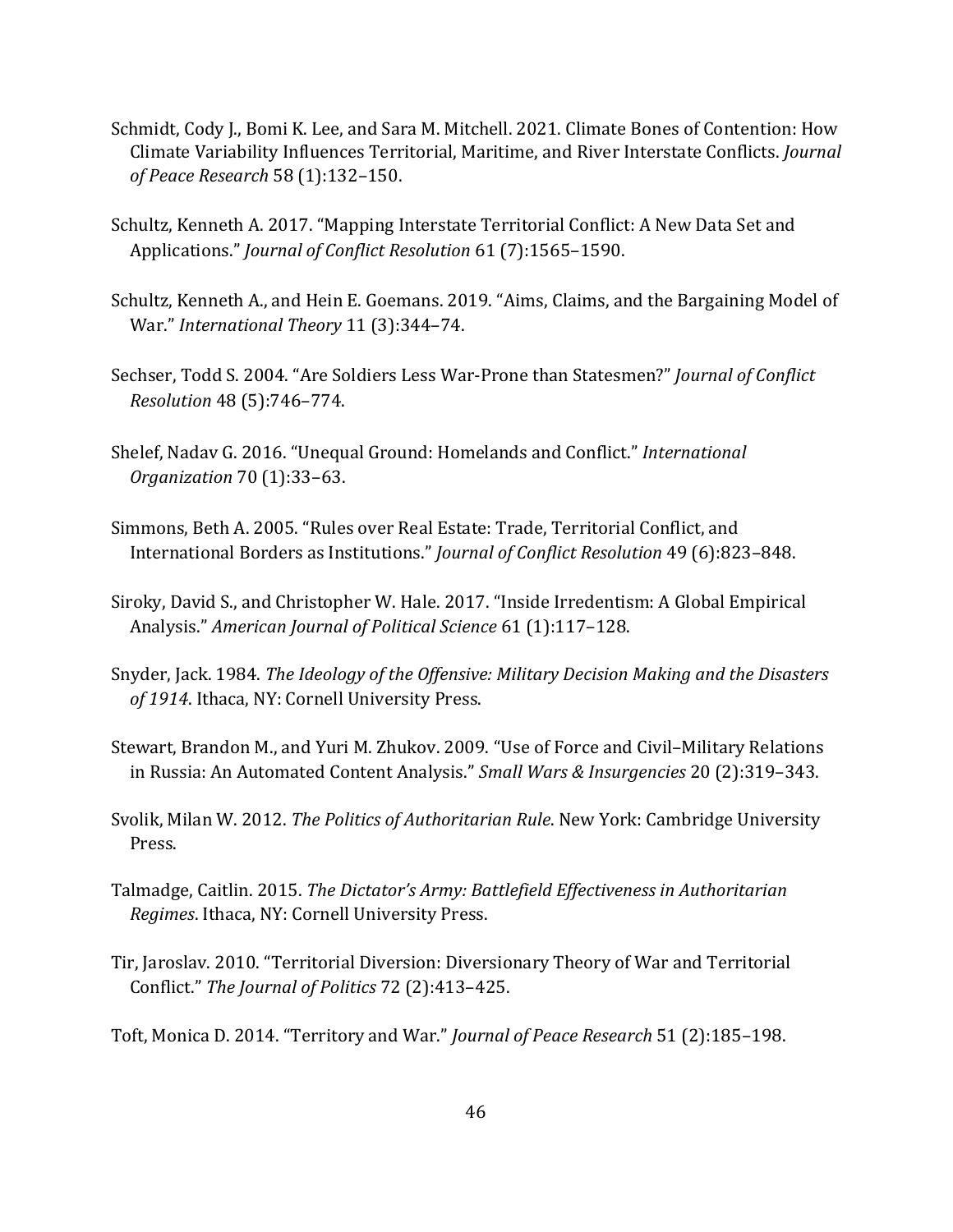- Toset, Hans Petter Wollebæk, Nils Petter Gleditsch, and Havard Hegre. 2000. "Shared Rivers and Interstate Conflict." *Political Geography* 19 (8):971–996.
- Van Evera, Stephen. 1997. *Guide to Methods for Students of Political Science*. Ithaca, NY: Cornell University Press.
- Vasquez, John, and Marie T Henehan. 2001. "Territorial Disputes and the Probability of War, 1816-1992." *Journal of Peace Research* 38 (2):123–138.
- Vichit-Vadakan, Juree. 1985. "Thailand in 1984: Year of Administering Rumors." *Asian Survey* 25 (2):232–240.
- Weeks, Jessica L. 2012. "Strongmen and Straw Men: Authoritarian Regimes and the Initiation of International Conflict." *American Political Science Review* 106 (2):326–347.
- Weeks, Jessica L. 2014. *Dictators at War and Peace*. Cornell University Press.
- White, Peter. 2021. "Generals in the Cabinet: Military Participation in Government and International Conflict Initiation." *International Studies Quarterly* 65 (2):551–561.
- White, Peter B. 2017. "Crises and Crisis Generations: The Long-term Impact of International Crises on Military Political Participation." *Security Studies* 26 (4):575–605.
- Wiegand, Krista E. 2011. *Enduring Territorial Disputes: Strategies of Bargaining, Coercive diplomacy, and Settlement*. Athens: University of Georgia Press.
- Wirsing, Robert G. 1994. *India, Pakistan, and the Kashmir Dispute: On Regional Conflict and Its Resolution*. New York: St. Martin's Press.
- Wright, Thorin M., and Paul F. Diehl. 2016. "Unpacking Territorial Disputes: Domestic Political Influences and War." *Journal of Conflict Resolution* 60 (4):645–669.
- Zacher, Mark W. 2001. "The Territorial Integrity Norm: International Boundaries and the Use of Force." *International Organization* 55 (2):215–250.
- Zehra, Nassim. 2018. *From Kargil to the Coup: Events that Shook Pakistan*. Lahore: SangE-Meel Publications.